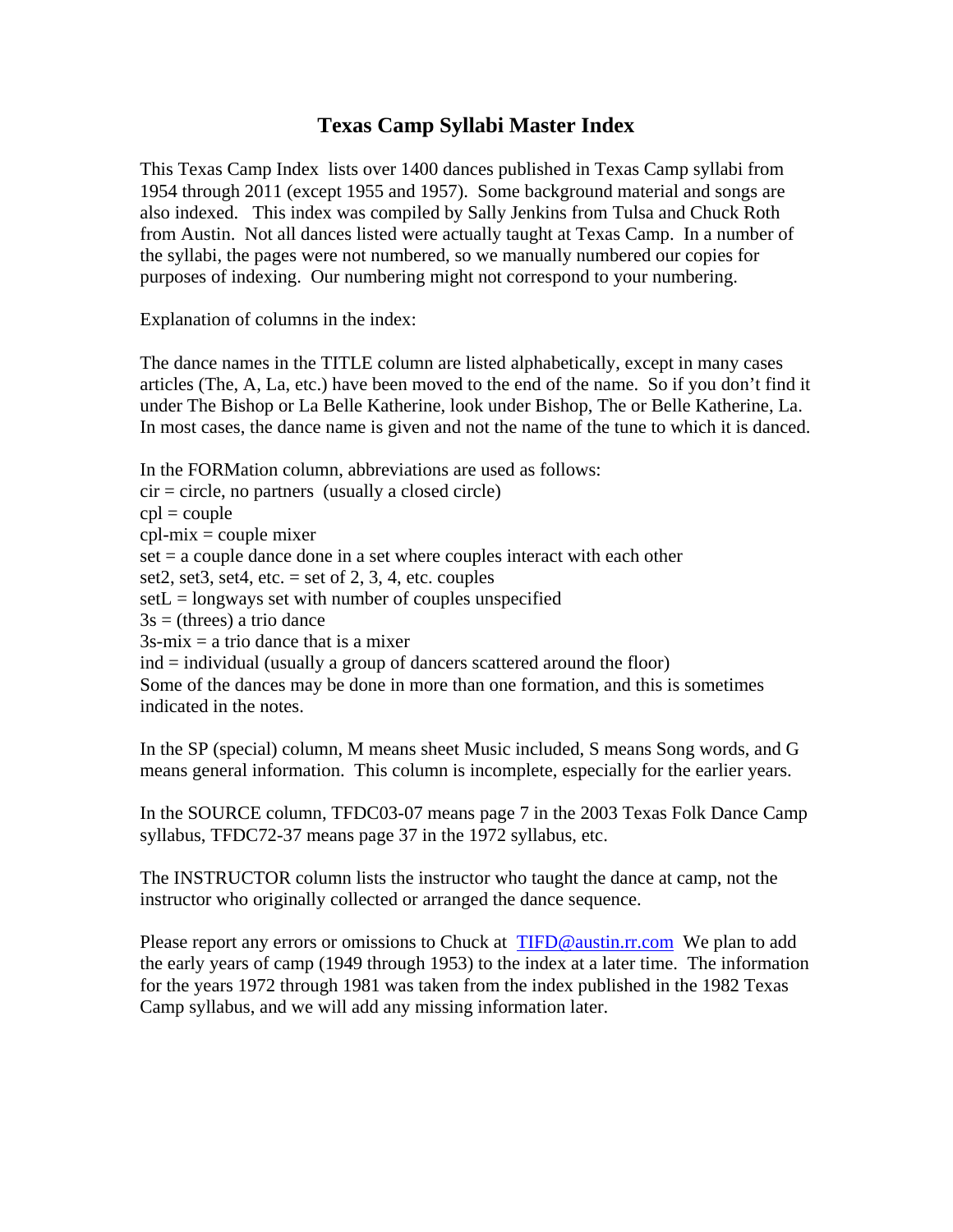| <b>TITLE</b>                  | NATIONALITY   FORM SP |         |    | <b>SOURCE</b>       | <b>INSTRUCTOR</b>         | <b>COMMENTS</b>                                  |
|-------------------------------|-----------------------|---------|----|---------------------|---------------------------|--------------------------------------------------|
| Acara Kiz Horonu              | Turkish               | line    | M  | <b>TFDC90-22</b>    | Luleci                    |                                                  |
| Adana                         | Macedonian            | line    |    | TFDC87-13           | Weiner                    |                                                  |
| Adana                         | Macedonian            | line    |    | <b>TFDC66-S03</b>   | Kolarovski                |                                                  |
| Adarim                        | Israeli               | cpl     |    | <b>TFDC56-04</b>    | <b>Beliajus</b>           | Sheep                                            |
| Ada's Polka Mixer             | Polish                | cpl-mix |    | <b>TFDC68-17</b>    | Taylor                    |                                                  |
| Ahavat Hadassah               | Israeli               | line    | ls | <b>TFDC67-07</b>    | <b>Browns</b>             | The Love of Country                              |
| Ahavat Hadassah               | Israeli               | line    |    | <b>TFDC05-24</b>    | Eden                      |                                                  |
| Aidinia                       | Greek                 | line    |    | <b>TFDC88-04</b>    | Graziosi                  |                                                  |
| Al Sadenu                     | Israeli               | cir     |    | <b>TFDC05-25</b>    | Eden                      |                                                  |
| Alandsflickan                 | Finnish/Swedish       | cpl     |    | <b>TFDC65-64</b>    | Tracie                    | territorially Finnish, culturally Swedish island |
| Albanian Pronunciation        | Albanian              |         | G  | TFDC93-C09          | Merrill                   |                                                  |
| Albanian Singing Notes        | Albanian              |         | G  | <b>TFDC93-C07</b>   | Merrill                   | general notes about Alb. singing                 |
| Alewander                     | <b>Swiss</b>          | cpl     |    | <b>TFDC59-13</b>    | Rosenberg                 |                                                  |
| Alexandrovsky                 | Russian               |         |    | <b>TFDC72-37</b>    | Farwell                   |                                                  |
| Alice                         | English               | setL    |    | <b>TFDC08-18</b>    | Fogg                      |                                                  |
| Allemande                     | German                |         |    | <b>TFDC79-02</b>    | Gottier                   |                                                  |
| Allemannsmarsi                | Norwegian             | cpl     |    | <b>TFDC91-64</b>    | Lester                    |                                                  |
| Allgemeine Francaise          | German                | cpl     |    | <b>TFDC61-19</b>    | <b>Farwell Hinrichs</b>   | <b>Fledermaus Quadrille</b>                      |
| Almelose Kermis               | Dutch                 | cpl     |    | <b>TFDC61-20</b>    | <b>Farwell Hinrichs</b>   |                                                  |
| Aloniotikos                   | Greek                 | line    |    | <b>TFDC87-15</b>    | Weiner                    |                                                  |
| <b>Alter Tiroler Plattler</b> | Austrian              | cpl     |    | <b>TFDC58-12</b>    | Rosenberg                 | from Tyrol                                       |
| Alunelul (Sunni's)            | Romanian              |         |    | <b>TFDC73-04</b>    | <b>Bloland</b>            |                                                  |
| Alunelul Batut                | Romanian              |         |    | <b>TFDC80-21</b>    | <b>Bloland</b>            |                                                  |
| Alunelul de la Cirna          | Romanian              | line    |    | <b>TFDC06-06</b>    | Otterholt, L              |                                                  |
| Alunelul Sucit                | Romanian              |         |    | <b>TFDC73-05</b>    | <b>Bloland</b>            |                                                  |
| Ambee Dageets                 | Armenian              |         |    | <b>TFDC79-18</b>    | Bozigian                  |                                                  |
| Ampuietii                     | Romanian              |         |    | <b>TFDC73-06</b>    | <b>Bloland</b>            |                                                  |
| An Dro                        | French                |         |    | <b>TFDC78-36</b>    | Moreau                    |                                                  |
| An'im Zmirot                  | Israeli               |         |    | <b>TFDC77-09</b>    | <b>Browns</b>             |                                                  |
| Anneli Walzer                 | <b>Swiss</b>          | cpl     |    | <b>TFDC68-18</b>    | Taylor                    |                                                  |
| Appalachian Big Circle Clog   | American              | cpl     |    | <b>TFDC95-39</b>    | <b>Duke</b>               |                                                  |
| Aptal Havasi (Aptaliko)       | Greek                 | ind     |    | <b>TFDC01-01</b>    | Graziosi                  |                                                  |
| Arap Avasi                    | Greek                 | line    |    | <b>TFDC88-05</b>    | Graziosi                  |                                                  |
| Arcanul                       | Romanian              |         |    | <b>TFDC73-07</b>    | Bloland                   |                                                  |
| Ardeleana Din Banat & Soroc   | Romanian              | cpl     | ۱S | <b>TFDC96-21</b>    | Moreau                    | 2 dances; also listed under Soroc                |
| Argentine Tango               | Argentine             | cpl     |    |                     | TFDC93-B01 Toledano/Arbus |                                                  |
| Argentine Tango               | Argentine             | cpl     | G  | TFDC03-07-b Caivano |                           | general notes                                    |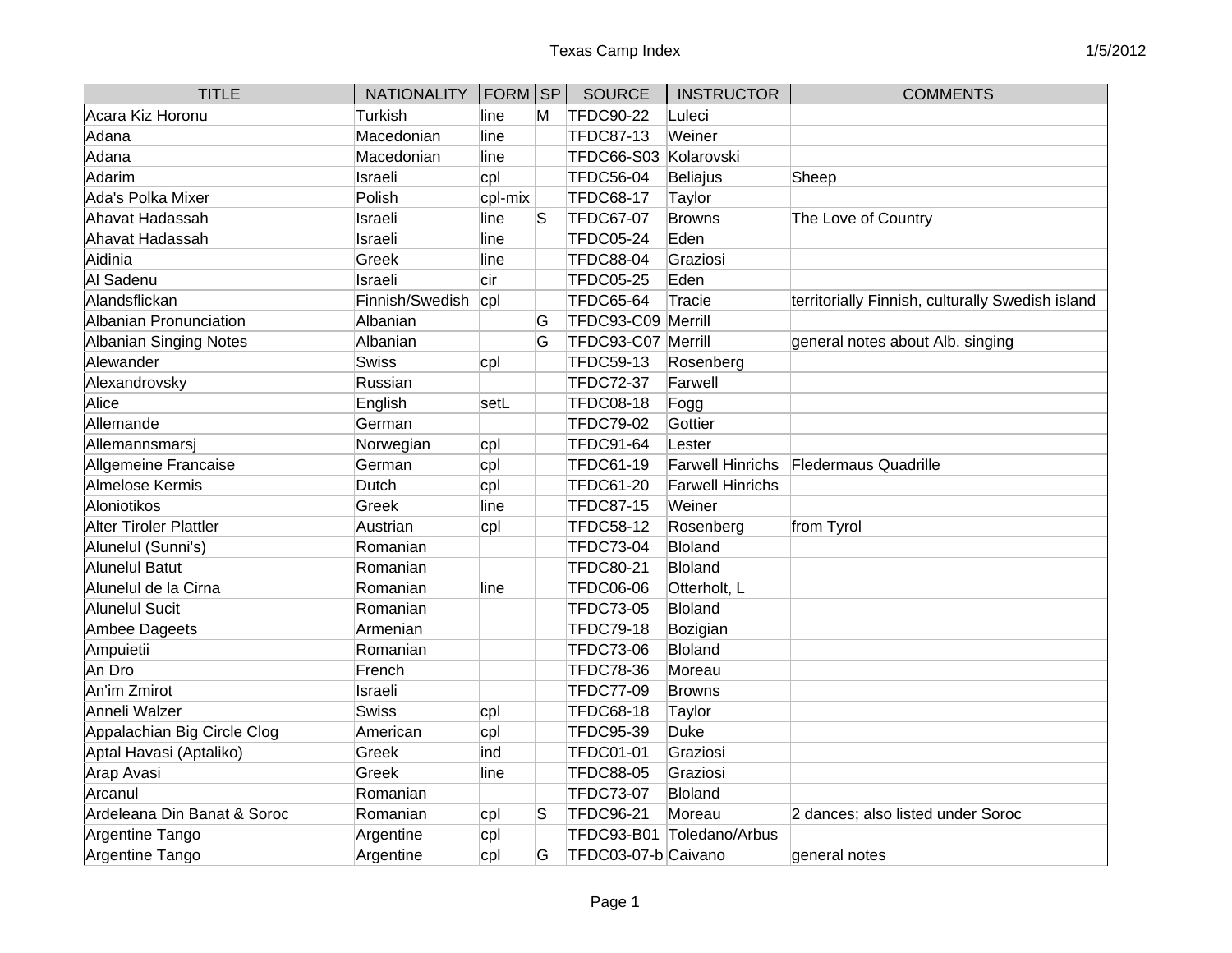| <b>TITLE</b>                             | NATIONALITY   FORM   SP |                  |   | <b>SOURCE</b>    | <b>INSTRUCTOR</b> | <b>COMMENTS</b>                         |
|------------------------------------------|-------------------------|------------------|---|------------------|-------------------|-----------------------------------------|
| Arkadikos Horos - Diplos                 | Greek                   |                  |   | <b>TFDC72-07</b> | Pappas            |                                         |
| Armenian Bar                             | Armenian                | line             |   | <b>TFDC56-02</b> | Beliajus          |                                         |
| Arzu Ile Kamber                          | Turkish                 | line             |   | <b>TFDC90-24</b> | Luleci            | also called Garaguna                    |
| Attetur                                  | Norwegian               | cpl              |   | <b>TFDC65-65</b> | Tracie            |                                         |
| <b>Attetur Med Mylne</b>                 | Norwegian               |                  |   | <b>TFDC78-11</b> | Sodal             |                                         |
| Auretti's Dutch Skipper                  | English                 | set              |   | <b>TFDC85-30</b> | Lambert           | contra                                  |
| Auretti's Dutch Skipper                  | English                 | setL             |   | <b>TFDC08-19</b> | Fogg              |                                         |
| Avant-Deux de Grandchamps des Fon French |                         | cpl              |   | <b>TFDC71-26</b> | Hebert            |                                         |
| Avant-deux de Grandchamps Des Fon French |                         | set <sub>2</sub> |   | <b>TFDC90-06</b> | Hebert            |                                         |
| Avant-deux de Travers                    | French                  | line             |   | <b>TFDC82-36</b> | Moreau            |                                         |
| Avant-deux des Touches                   | French                  | set              |   | <b>TFDC90-05</b> | Hebert            |                                         |
| Avant-deux Du Poitou                     | French                  | set <sub>2</sub> |   | <b>TFDC89-31</b> | Moreau            |                                         |
| Avant-deux Du Poitou                     | French                  | cpl              |   | <b>TFDC02-01</b> | Moreau            | contra lines                            |
| Avrameanca                               | Romanian                |                  |   | <b>TFDC80-22</b> | Bloland           |                                         |
| <b>Azul Cielo</b>                        | Mexican                 | cpl              |   | <b>TFDC70-14</b> | de Angeles        |                                         |
| Ba'ah Menuchah                           | Israeli                 | cir              |   | <b>TFDC05-26</b> | Eden              |                                         |
| Baba Gjurgja                             | Macedonian              | line             |   | <b>TFDC04-01</b> | Leibman           |                                         |
| <b>Backo Kolo</b>                        | Serbian                 | cir              |   | <b>TFDC97-21</b> | Kotansky          | M shidr hid, W V; separate circles      |
| Backovsko Horo                           | <b>Bulgarian</b>        | line             |   | <b>TFDC08-01</b> | Moreau            |                                         |
| Bacvanka                                 | Bulgarian               | line             |   | <b>TFDC98-12</b> | Leegwater         | "Wooden Barrel"                         |
| Bafra Horonu                             | Greek                   | line             |   | <b>TFDC95-01</b> | Graziosi          | see Key to interpret notes              |
| <b>Bagi Paros</b>                        | Hungarian               | cpl              |   | <b>TFDC65-13</b> | Czompo            |                                         |
| Baile de Camacha                         | Portugal                | cpl              |   | <b>TFDC60-03</b> | Greene            |                                         |
| <b>Baisse Bas</b>                        | American                | cpl              |   | <b>TFDC00-27</b> | Bushnell          | a Zydeco Waltz                          |
| <b>Bakmes fran Transtrand</b>            | Swedish                 |                  |   | <b>TFDC77-12</b> | Jennische         |                                         |
| Bakmes, Vasterdalsk                      | Swedish                 |                  |   | <b>TFDC73-45</b> | Tracie            |                                         |
| Bakmes-polka                             | Finnish                 | cpl              |   | <b>TFDC96-26</b> | Sodal             | lots of good styling notes              |
| Bal de Jugon                             | French                  | cpl              | S | TFDC71-16        | Hebert            |                                         |
| Baldazka                                 | Bulgarian               | line             |   | <b>TFDC84-37</b> | Drury             | Moreau version                          |
| <b>Balkan Dances</b>                     | <b>Balkan</b>           |                  |   | TFDC62           | Cartier           | Dances taught in 62 reprinted in 63     |
| <b>Balkan dances</b>                     | <b>Balkan</b>           |                  |   | TFDC64           | <b>Skow</b>       | Dances taught in 1964 reprinted in 1965 |
| <b>Balkan Map</b>                        |                         |                  | G | TFDC92-C3        |                   | Hung, Rom, Yug, Bulg map                |
| Balkan Map                               |                         |                  | G | TFDC93-C02       |                   | Hung, Rom, Yug, Bulg Map                |
| Ballaristos                              | Greek                   | line             |   | <b>TFDC06-08</b> | Otterholt, L      |                                         |
| Balli Resiani                            | Italian                 | set              |   | <b>TFDC10-17</b> | DiPietropaolo     |                                         |
| <b>Ballo Sardo</b>                       | Italian                 | line             |   | <b>TFDC10-10</b> | DiPietropaolo     |                                         |
| <b>Ballos</b>                            | Greek                   |                  |   | <b>TFDC75-63</b> | Pappas            |                                         |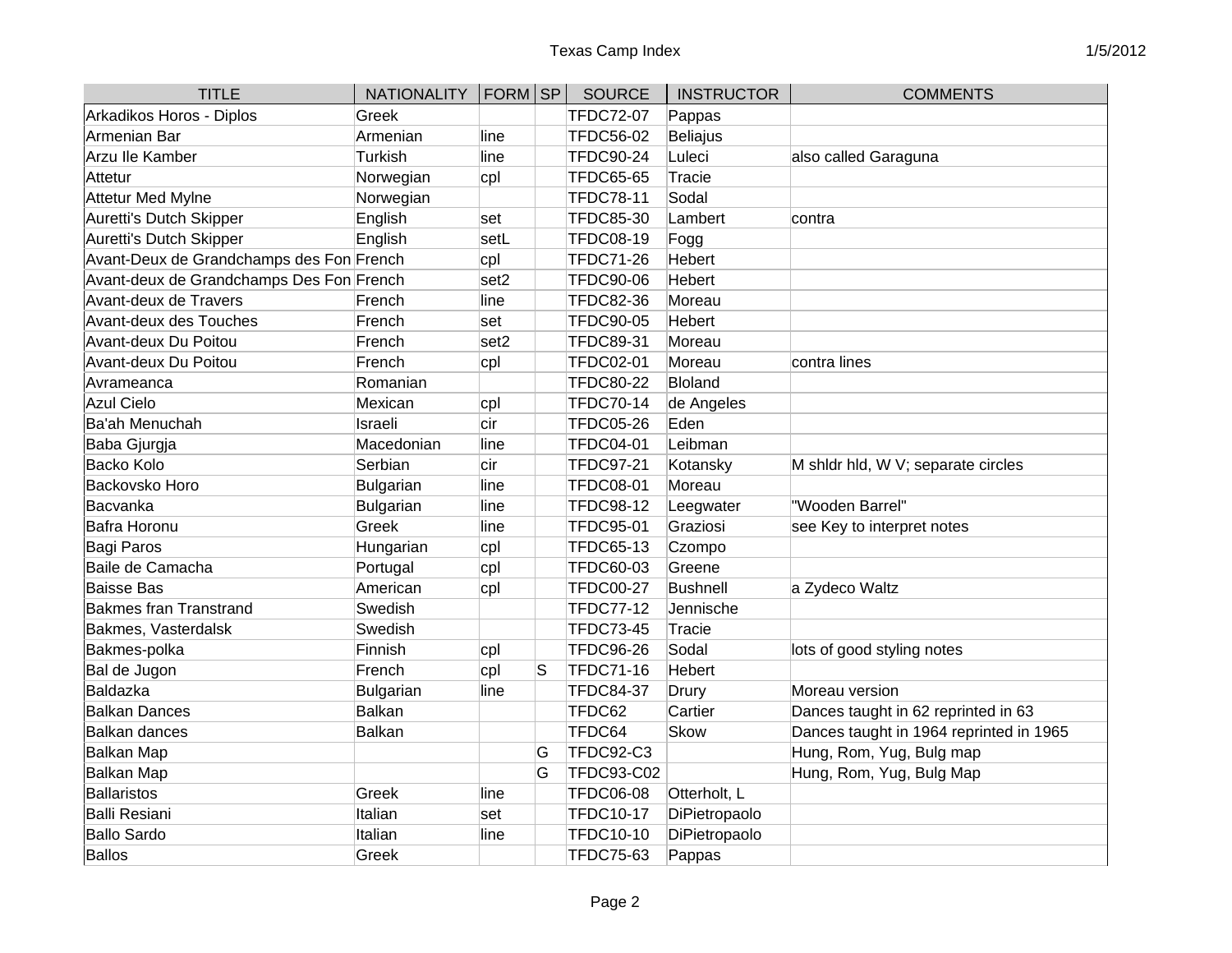| <b>TITLE</b>                | NATIONALITY   FORM SP |                  |    | <b>SOURCE</b>        | <b>INSTRUCTOR</b>       | <b>COMMENTS</b>                  |
|-----------------------------|-----------------------|------------------|----|----------------------|-------------------------|----------------------------------|
| <b>Balta</b>                | Romanian              |                  |    | <b>TFDC80-24</b>     | Bloland                 |                                  |
| Banatsko Kolo Na Dve Strane | Serbian               | line             |    | <b>TFDC97-25</b>     | Kotansky                | short lines, shldr hold          |
| Barbatesc Din leud          | Romanian              |                  |    | <b>TFDC80-25</b>     | Bloland                 |                                  |
| Barbatescu                  | Romanian              | cir              |    | <b>TFDC04-37</b>     | Kotansky                |                                  |
| Bardezuh Mer (Our Garden)   | Armenian              | cir              |    | <b>TFDC56-03</b>     | <b>Beliajus</b>         |                                  |
| Barnenreinlender            | Norwegian             | ind              | C  | <b>TFDC91-67</b>     | Lester                  |                                  |
| <b>Basso</b>                | Turkish               | cir              |    | <b>TFDC90-26</b>     | Luleci                  | open or closed circle            |
| <b>Bat Yiftach</b>          | Israeli               | cpl              |    | <b>TFDC67-08</b>     | Browns                  | The Daughter of Jeptha           |
| Batrna                      | Serbian               |                  |    | TFDC81-3.01          | Kotansky                |                                  |
| Batuta                      | Bulgarian             |                  |    | <b>TFDC74-38</b>     | Moreau                  |                                  |
| Belasicko                   | Macedonian            | line             |    | <b>TFDC69-47</b>     | Kolarovski              |                                  |
| Bella Franca                | Catalonian            | cir              |    | <b>TFDC69-23</b>     | Wilder                  |                                  |
| Belle Katherine, La         | Canadian              |                  |    | <b>TFDC78-41</b>     | Moreau                  |                                  |
| Berace                      | Albanian              | line             |    | <b>TFDC94-01</b>     | Kotansky                |                                  |
| Berace                      | Albanian              |                  |    | TFDC81-3.02 Kotansky |                         |                                  |
| Berance                     | Macedonian            | line             |    | <b>TFDC04-03</b>     | Leibman                 |                                  |
| Berance                     | Macedonian            | line             |    | <b>TFDC86-07</b>     | Leibman                 | men's version                    |
| <b>Beratis</b>              |                       |                  |    | TFDC81-3.04 Kotansky |                         |                                  |
| Berlinerpolka               | German                | cpl              |    | <b>TFDC61-02</b>     | <b>Farwell Hinrichs</b> |                                  |
| Beseda                      | Czech                 |                  |    | <b>TFDC72-39</b>     | Farwell                 | National Dance of Czechoslovakia |
| <b>Bialy Mazur</b>          | Polish                | cpl              |    | <b>TFDC99-03</b>     | <b>Marek</b>            |                                  |
| <b>Bir Mumdur</b>           | Turkish               |                  | lS | TFDC09-A5            |                         | Song words only                  |
| Bishop, The                 | English               | set              |    | <b>TFDC85-40</b>     | Lambert                 |                                  |
| Bistrica Kopanica           | <b>Bulgarian</b>      |                  |    | <b>TFDC78-27</b>     | Moreau                  |                                  |
| Bitoljka                    | Serbian               | cir              |    | <b>TFDC97-27</b>     | Kotansky                |                                  |
| Bitte Mand i Knibe          | Danish                | cpl              |    | <b>TFDC63-27</b>     | <b>Tracie</b>           |                                  |
| <b>Blaydon Races</b>        | English               | cpl-mix          |    | <b>TFDC68-28</b>     | Taylor                  |                                  |
| Boanopstekker (Rail Worker) | Dutch                 | cpl              |    | <b>TFDC61-21</b>     | <b>Farwell Hinrichs</b> |                                  |
| Boereasca                   | Romanian              |                  |    | <b>TFDC73-09</b>     | Bloland                 |                                  |
| Bohemian National Polka     | Czech                 | cpl              |    | <b>TFDC87-02</b>     | Powers                  |                                  |
| Boimitsa                    | Greek                 | line             |    | <b>TFDC94-02</b>     | Kotansky                |                                  |
| Bondpolska fran Overharde   | Swedish               | cpl              |    | <b>TFDC91-39</b>     | Lester                  |                                  |
| Bonny Cuckoo, The           | English               | set4             |    | <b>TFDC08-21</b>     | Fogg                    |                                  |
| <b>Bordeiul Amestecat</b>   | Romanian              | cir              |    | <b>TFDC92-A03</b>    | Hilferink               |                                  |
| Bosanka Tresenica           | Bosnian               |                  |    | <b>TFDC76-11</b>     | Tomov                   |                                  |
| Bosarka                     | Serbian               | line             |    | <b>TFDC84-39</b>     | Drury                   | Crum version; belt hold          |
| Bourree a 7 Sauts           | French                | set <sub>2</sub> |    | <b>TFDC71-05</b>     | Hebert                  |                                  |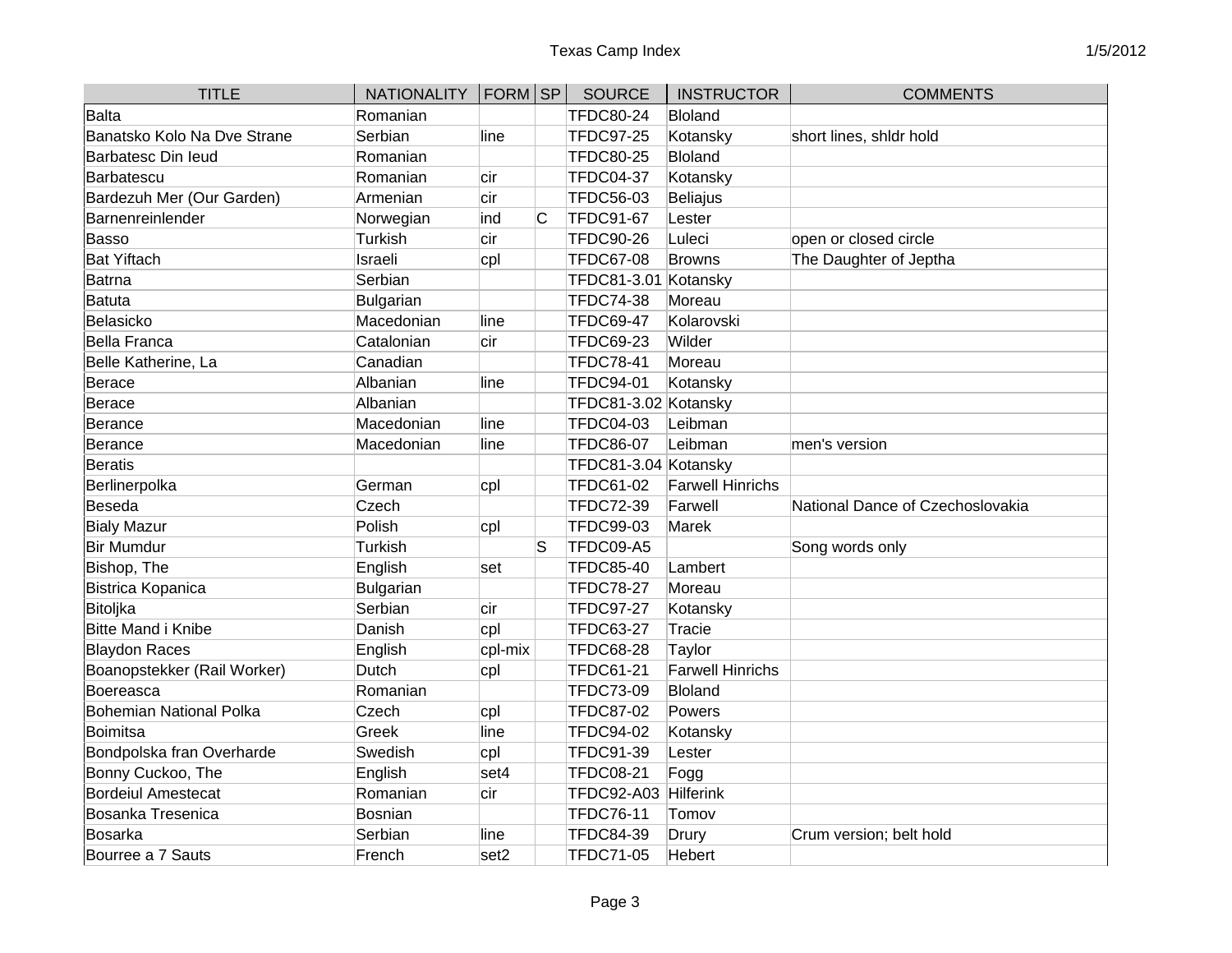| <b>TITLE</b>                               | NATIONALITY   FORM   SP |                  |    | <b>SOURCE</b>         | <b>INSTRUCTOR</b> | <b>COMMENTS</b>                                |
|--------------------------------------------|-------------------------|------------------|----|-----------------------|-------------------|------------------------------------------------|
| Bourree a Deux Temps                       | French                  | cpl              |    | <b>TFDC02-02</b>      | Moreau            | line of M facing line of W                     |
| Bourree a Sept Sauts                       | French                  | set <sub>2</sub> | S  | <b>TFDC68-13</b>      | Taylor            |                                                |
| Bourree a Trois de la Chapelotte           | French                  | cpl              |    | <b>TFDC71-20</b>      | Hebert            |                                                |
| Bourree Carree de la Chatre                | French                  | cpl              |    | <b>TFDC71-25</b>      | <b>Hebert</b>     |                                                |
| <b>Bourree Croisee</b>                     | French                  | cpl              |    | <b>TFDC71-14</b>      | <b>Hebert</b>     | "Eggbeater Bourree"                            |
| Bourree de la Brande D'ardentes            | French                  | set <sub>2</sub> |    | <b>TFDC90-07</b>      | <b>Hebert</b>     |                                                |
| <b>Bourree Droite</b>                      | French                  | cpl              |    | <b>TFDC71-27</b>      | Hebert            |                                                |
| Bourree Droite du Pays Fort                | French                  | set              |    | TFDC71-07,9 Hebert    |                   |                                                |
| Bourree Droite La Montagnarde              | French                  | set              |    | <b>TFDC90-08</b>      | <b>Hebert</b>     | also called L'auvergnate D'issoudun            |
| Bourree Pastourelle, La                    | French                  | set              |    | <b>TFDC90-09</b>      | <b>Hebert</b>     |                                                |
| Bourree Tournante des Grandes Poter French |                         | cpl              |    | <b>TFDC90-11</b>      | <b>Hebert</b>     | about potter's lathe or wheel; lots of styling |
| Bourree Valse d'Issoudun                   | French                  | cpl              |    | <b>TFDC71-13</b>      | <b>Hebert</b>     |                                                |
| Bourree, general notes                     | French                  | cpl              | G  | <b>TFDC71-03</b>      | <b>Hebert</b>     |                                                |
| Bourrees, Basic Steps                      | French                  |                  | G  | <b>TFDC90-03</b>      | Hebert            |                                                |
| <b>Bracno Oro</b>                          | Albanian                | line             | S  | <b>TFDC06-10</b>      | Otterholt, L      |                                                |
| Brandiswalzer                              | Swiss                   |                  |    | TFDC72-44             | Farwell           |                                                |
| Brandiswalzer                              | Swiss                   | cpl              |    | <b>TFDC54-17</b>      | Farwell?          |                                                |
| <b>Branle Normand</b>                      | France                  | cir              |    | <b>TFDC63-51</b>      | Hirschman         |                                                |
| <b>Brasni Carvul</b>                       | Bulgarian               | line             | lS | <b>TFDC02-03</b>      | Moreau            |                                                |
| <b>Brasoveanca</b>                         | Romanian                | $ cpl-mix S$     |    | <b>TFDC11-01</b>      | Florescu/Dion     | Brasov, Transylvania                           |
| <b>Brau Paduranesc</b>                     | Romanian                | cir              |    | <b>TFDC11-06</b>      | Florescu/Dion     | Hunedoara, Transylvania (not taught)           |
| Braul de la Bisoca                         | Romanian                | cir              |    | <b>TFDC99-38</b>      | Vasilescu         |                                                |
| Bregovsko                                  | Bulgarian               |                  |    | <b>TFDC74-40</b>      | Moreau            |                                                |
| <b>Bretagne Dance Notes</b>                | French                  |                  | G  | <b>TFDC82-33</b>      | Moreau            |                                                |
| <b>Brittany Dance Notes</b>                | French                  |                  | G  | <b>TFDC82-33</b>      | Moreau            |                                                |
| Briul de la Fagaras                        | Romanian                |                  |    | <b>TFDC73-10</b>      | Bloland           |                                                |
| Briul de la Fagaras                        | Romanian                | line             |    | <b>TFDC71-35</b>      | Taylor            |                                                |
| <b>Briul Pe Opt</b>                        | Romanian                |                  |    | TFDC81-3.05 Kotansky  |                   |                                                |
| <b>Bros Piso</b>                           | Greek                   | line             |    | <b>TFDC95-02</b>      | Graziosi          |                                                |
| <b>Bucimis</b>                             | Bulgarian               | line             |    | <b>TFDC68-08</b>      | Taylor            |                                                |
| Bufcansko                                  | Macedonian              | line             |    | TFDC66-S04 Kolarovski |                   |                                                |
| Bulgaria Map                               | Bulgarian               |                  | G  | <b>TFDC82-22c</b>     | Moreau            |                                                |
| Bulgaria Map                               | Bulgarian               |                  | G  | <b>TFDC91-06</b>      | <b>Iliev</b>      |                                                |
| Bulgaria, Map                              | Bulgarian               |                  | G  | <b>TFDC96-00</b>      | Moreau            | map showing regions & some towns               |
| <b>Bulgarian Dance Rhythms</b>             | Bulgarian               |                  | G  | <b>TFDC10-26</b>      | Leegwater         |                                                |
| Bulgarian Folk Dances - Notes              | Bulgarian               |                  | G  | <b>TFDC82-22d</b>     | Moreau            | dances, instruments, handholds                 |
| <b>Bulgarian Notes</b>                     | Bulgarian               |                  | Ġ  | <b>TFDC98-06</b>      | Leegwater         | symbols, maps, styling, rhythms                |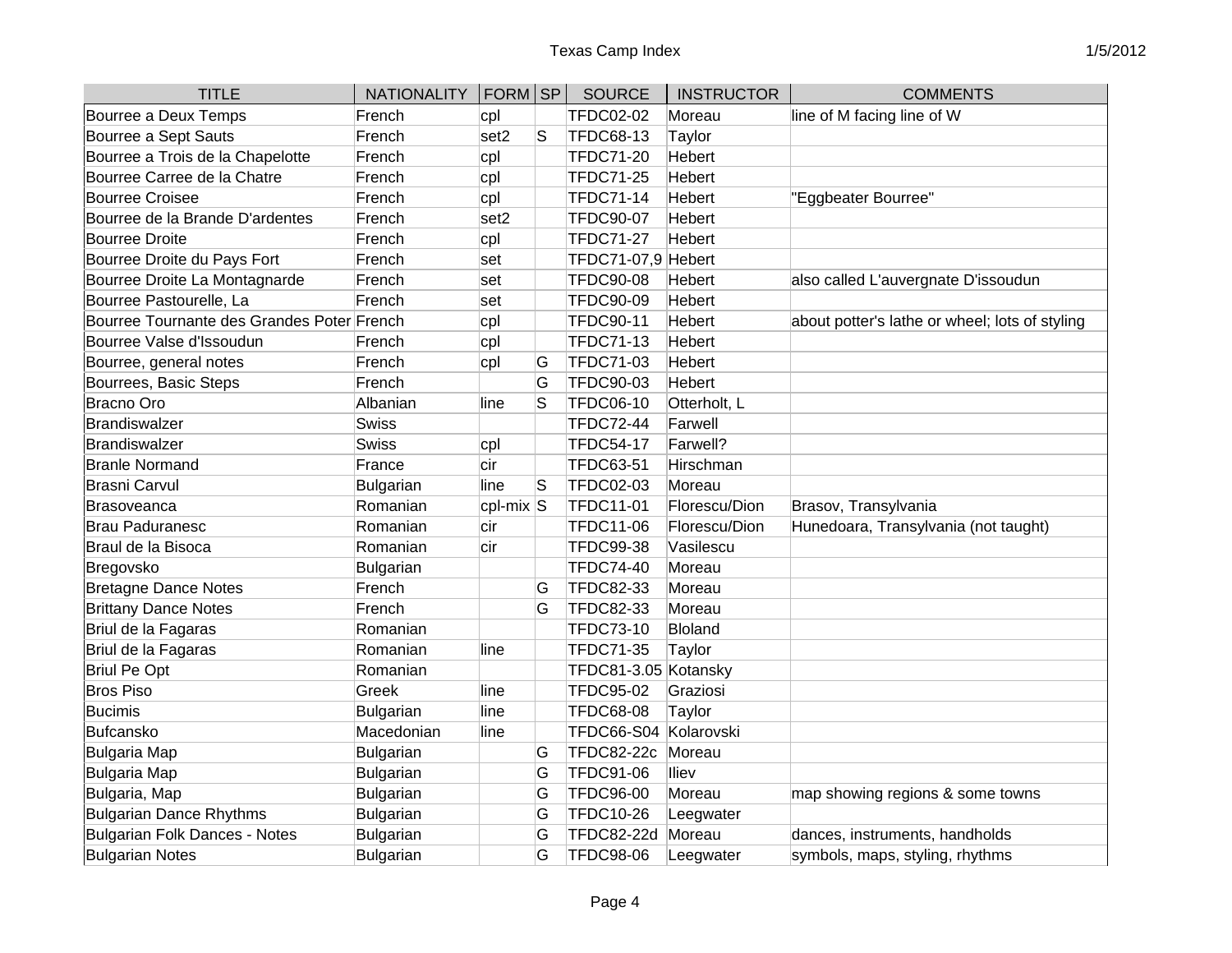| <b>TITLE</b>                                   | <b>NATIONALITY</b> | $ FORM $ SP |   | <b>SOURCE</b>        | <b>INSTRUCTOR</b>       | <b>COMMENTS</b>                     |
|------------------------------------------------|--------------------|-------------|---|----------------------|-------------------------|-------------------------------------|
| Bulgarian Pronunciation                        | <b>Bulgarian</b>   |             | G | TFDC93-C03 Merrill   |                         |                                     |
| Bulgarian Regional Dance Characteris Bulgarian |                    |             | G | <b>TFDC10-24</b>     | Leegwater               |                                     |
| Bunjevacko Momacko Kolo                        | Serbian            | 3s          |   | <b>TFDC60-17</b>     | Tymkowych               | Vojvodina                           |
| Bunjevacko Momacko Kolo                        | Serbian            | 3s          |   | <b>TFDC97-28</b>     | Kotansky                | extensive notes; p.28-36            |
| Bury Fair (aka Betty Fair)                     | English            | setL        |   | <b>TFDC08-20</b>     | Fogg                    |                                     |
| <b>Busserull</b>                               | Norwegian          | cpl         |   | <b>TFDC96-28</b>     | Sodal                   |                                     |
| <b>Butterfly Hornpipe</b>                      | English            | setL        |   | <b>TFDC08-22</b>     | Fogg                    |                                     |
| <b>Byte Hambo</b>                              | Swedish            | cpl         |   | <b>TFDC65-31</b>     | <b>Tracie</b>           |                                     |
| Cacak                                          | Serbian            | line        |   | <b>TFDC86-22</b>     | Leibman                 |                                     |
| Cacak from Padez ("Jaws")                      | Serbian            | line        |   | <b>TFDC00-11</b>     | Ginsburg                | numbering wrong in notes            |
| Cacak Kolo (Long Cacak)                        | Serbian            |             |   | TFDC81-3.20 Kotansky |                         |                                     |
| Cadaneasca de la Rachelu                       | Romanian           | line        |   | TFDC99-31a           | Vasilescu               |                                     |
| Cajun Jitterbug                                | American           | cpl         |   | <b>TFDC95-37</b>     | Duke                    |                                     |
| Cajun Two-step                                 | American           | cpl         |   | <b>TFDC95-42</b>     | <b>Duke</b>             |                                     |
| Cajun Waltz                                    | American           | cpl         |   | <b>TFDC95-45</b>     | <b>Duke</b>             |                                     |
| Camce (Berance from Pestani)                   | Macedonian         | line        |   | TFDC04-04            | Leibman                 |                                     |
| Cano                                           | Turkish            | cir         |   | <b>TFDC09-01</b>     | Kilic                   |                                     |
| <b>Castanet Drill</b>                          | Spain              |             |   | <b>TFDC60-26</b>     | Garcia                  | practice in playing castanets       |
| Castell ter Sol                                | Catalan            | cpl         |   | <b>TFDC54-08</b>     |                         |                                     |
| Castle Schottishe                              | American           | cpl         |   | <b>TFDC87-09</b>     | Powers                  |                                     |
| Cauld Kail in Aberdeen                         | Scottish           | set4        |   | <b>TFDC68-22</b>     | Taylor                  |                                     |
| Cekic                                          | Serbian            | line        |   | <b>TFDC94-03</b>     | Kotansky                |                                     |
| Cekic                                          | Serbian            | line        |   | <b>TFDC97-37</b>     | Kotansky                |                                     |
| Cekurjankino                                   | <b>Bulgarian</b>   |             |   | <b>TFDC78-33</b>     | Moreau                  |                                     |
| Celebinsko Horo                                | <b>Bulgarian</b>   | line        |   | <b>TFDC10-28</b>     | Leegwater               |                                     |
| Cerkeskata                                     | <b>Bulgarian</b>   | line        |   | <b>TFDC98-36</b>     | Leegwater               | named after Circassian horsemen     |
| Cerna VIna                                     | Czech              |             |   | <b>TFDC79-04</b>     | Gottier                 |                                     |
| Cetvorno Horo                                  | <b>Bulgarian</b>   | line        |   | <b>TFDC89-08</b>     | Moreau                  |                                     |
| Cetvorno Horo (new)                            | <b>Bulgarian</b>   | line        |   | <b>TFDC08-02</b>     | Moreau                  | only the second time taught in U.S. |
| Cha Vidrio                                     | Mexican            | cpl         |   | <b>TFDC63-45</b>     | Hirschman               |                                     |
| Chachak Kolo                                   | Serbian            | line        |   | <b>TFDC65-85</b>     | <b>Skow</b>             | also TFDC64-13                      |
| Chamarita                                      | Portuguese         | cir         |   | <b>TFDC69-25</b>     | Wilder                  |                                     |
| Changier Quadrille                             | German             | set4        |   | <b>TFDC70-16</b>     | Farwell                 |                                     |
| Changier Quadrille                             | German             | set4        |   | <b>TFDC66-09</b>     | Farwell                 |                                     |
| Changier-Quadrille                             | German             | set4        |   | <b>TFDC61-15</b>     | <b>Farwell Hinrichs</b> |                                     |
| Charleston & Old-school Jazz                   | American           | cpl         |   | <b>TFDC02-32</b>     | Jones/Malloy            |                                     |
| Cherkezko                                      | <b>Bulgarian</b>   | line        |   | <b>TFDC91-19</b>     | <b>Iliev</b>            |                                     |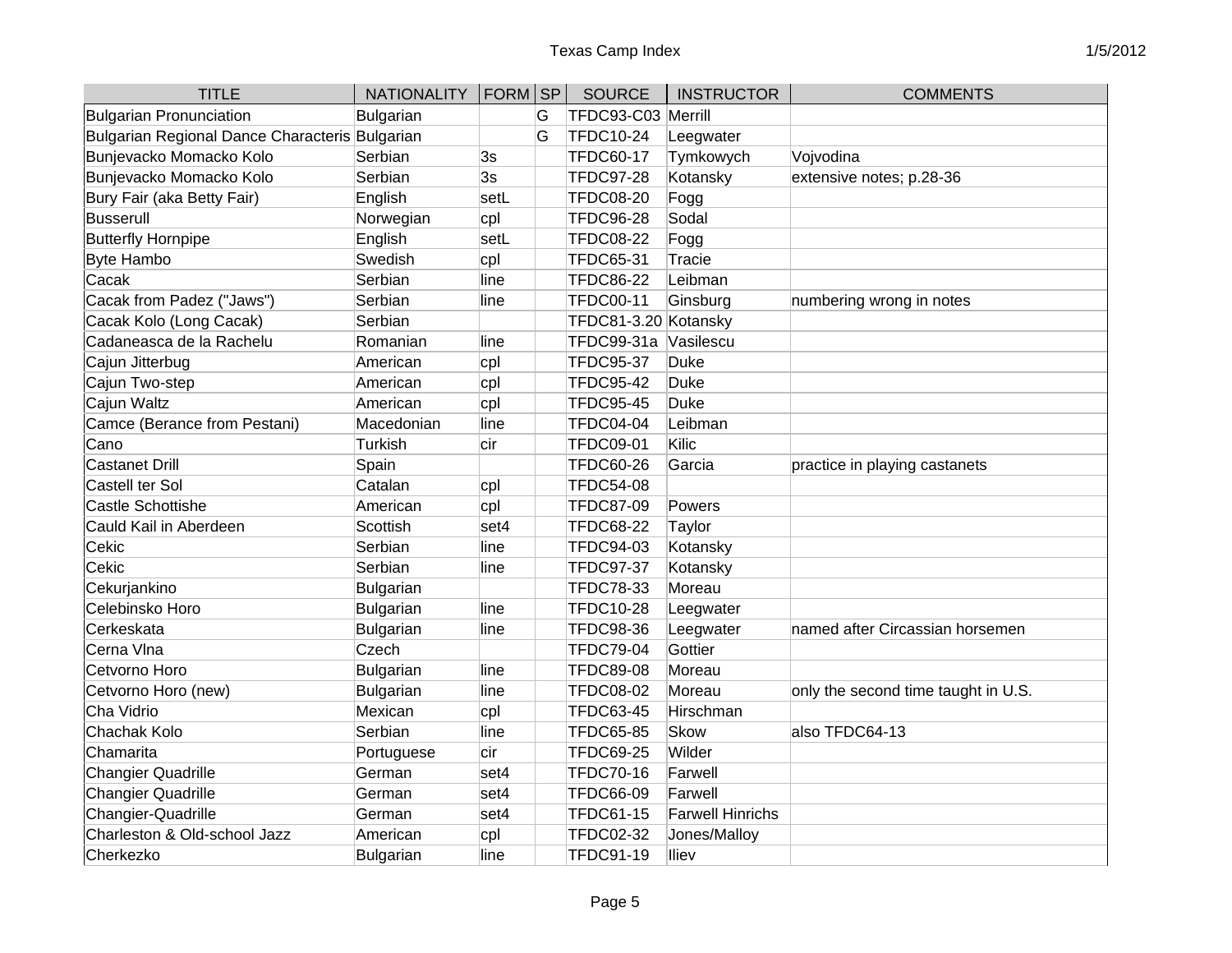| <b>TITLE</b>                   | <b>NATIONALITY</b> | $ FORM $ SP |    | <b>SOURCE</b>       | <b>INSTRUCTOR</b> | <b>COMMENTS</b>               |
|--------------------------------|--------------------|-------------|----|---------------------|-------------------|-------------------------------|
| Chetvorno Horo                 | Bulgarian          | line        |    | <b>TFDC91-26</b>    | lliev             |                               |
| <b>Chilena Guerrerense</b>     | Mexican            | cpl         |    | <b>TFDC70-11</b>    | de Angeles        |                               |
| Chiotikos - see Khiotikos      | Greek              | cir         |    | <b>TFDC63-64</b>    | Cartier           | taught in 62                  |
| Chors Goghk-vodk               | Armenian           | line        |    | <b>TFDC93-A03</b>   | Bozigian          |                               |
| Chuchita en Chihuahua          | Mexican            | cpl         |    | <b>TFDC56-18</b>    | de Angeles        |                               |
| Chuchita en Chihuahua          | Mexican            | cpl         |    | <b>TFDC70-10</b>    | de Angeles        | aka Jesucita en Chihuahua     |
| Cibarska Kopanica              | Bulgarian          | line        |    | <b>TFDC00-08</b>    | Ginsburg          |                               |
| Cieta Polka                    | Polish             | cpl         |    | <b>TFDC99-05</b>    | Marek             | pron. Chen-tah Pohl-kah       |
| Cieta Polka                    | Polish             | cpl         |    | <b>TFDC09-32</b>    | Legare            | not taught                    |
| Cigancica                      | Macedonian         | line        |    | <b>TFDC04-06</b>    | Leibman           |                               |
| Ciganko                        | Bulgarian          | line        |    | <b>TFDC06-13</b>    | Otterholt, L      | Gypsy                         |
| Ciganytanc                     | Hungarian          | ind         |    | <b>TFDC94-04</b>    | Kotansky          |                               |
| Cilveli Oy/Cilveloy            | Turkish            |             | lS | TFDC09-A6           |                   | Song words only               |
| Cimencicek                     | Turkish            | line        |    | <b>TFDC90-28</b>    | Luleci            | "Grass-Flower"--a girl's name |
| Cinege                         | Hungarian          |             |    | <b>TFDC76-01</b>    | Czompo            |                               |
| Ciocarlanul                    | Romanian           | line        |    | <b>TFDC65-85</b>    | Skow              | also TFDC64-13                |
| Circle Debka                   | Arabic             | cir         |    | <b>TFDC56-13</b>    | Beliajus          |                               |
| Circle Debka                   | Arabian            | cir         |    | <b>TFDC54-12</b>    |                   |                               |
| Ciro (circle)                  | Croatian           | cir         |    | <b>TFDC63-46</b>    | Hirschman         |                               |
| Clogging                       | American           |             |    | TFDC81-2.01 Butcher |                   |                               |
| Clopotelul                     | Romanian           | cir         | S  | <b>TFDC11-08</b>    | Florescu/Dion     | <b>Bucovina</b>               |
| Cobankat                       | Albanian           | line        | S  | <b>TFDC06-14</b>    | Otterholt, L      |                               |
| Cocek                          | Serbian            | line        |    | <b>TFDC87-16</b>    | Weiner            | also Macedonian               |
| Coconeasa                      | Bulgarian          | line        |    | <b>TFDC02-06</b>    | Moreau            | belt hold; Vlach              |
| Codreneasca                    | Romanian           | cir         |    | <b>TFDC07-01</b>    | Florescu/Dion     | din Valea Chioarului          |
| Codrenesc                      | Romanian           | cir         |    | TFDC92-A05          | Hilferink         |                               |
| Come Let's Be Merry            | English            | set3        |    | <b>TFDC85-37</b>    | Lambert           |                               |
| Contra - All the Way to Galway | Contra             | set         |    | <b>TFDC54-19</b>    | Page              |                               |
| Contra - Arkansas Traveler     | Contra             | set         |    | <b>TFDC54-21</b>    | Page              |                               |
| Contra - Banks of the Dee      | Contra             | set         |    | <b>TFDC54-24</b>    | Page              |                               |
| Contra - Barry's Best          | Contra             | set         |    | <b>TFDC61-29</b>    | <b>Boyer</b>      |                               |
| Contra - Beaux of Albany       | Contra             | set         |    | <b>TFDC54-24</b>    | Page              |                               |
| Contra - Beaux of Oak Hill     | Contra             | set         |    | <b>TFDC54-18</b>    | Page              |                               |
| Contra - Canadian Breakdown    | Contra             | set         |    | <b>TFDC61-26</b>    | Boyer             |                               |
| Contra - Chorus Jig            | Contra             | set         |    | <b>TFDC56-26</b>    | Lowrey            |                               |
| Contra - Constitution Hornpipe | Contra             | set         |    | <b>TFDC61-30</b>    | Boyer             |                               |
| Contra - Fallen Timber Reel    | Contra             | set         |    | <b>TFDC54-20</b>    | Page              |                               |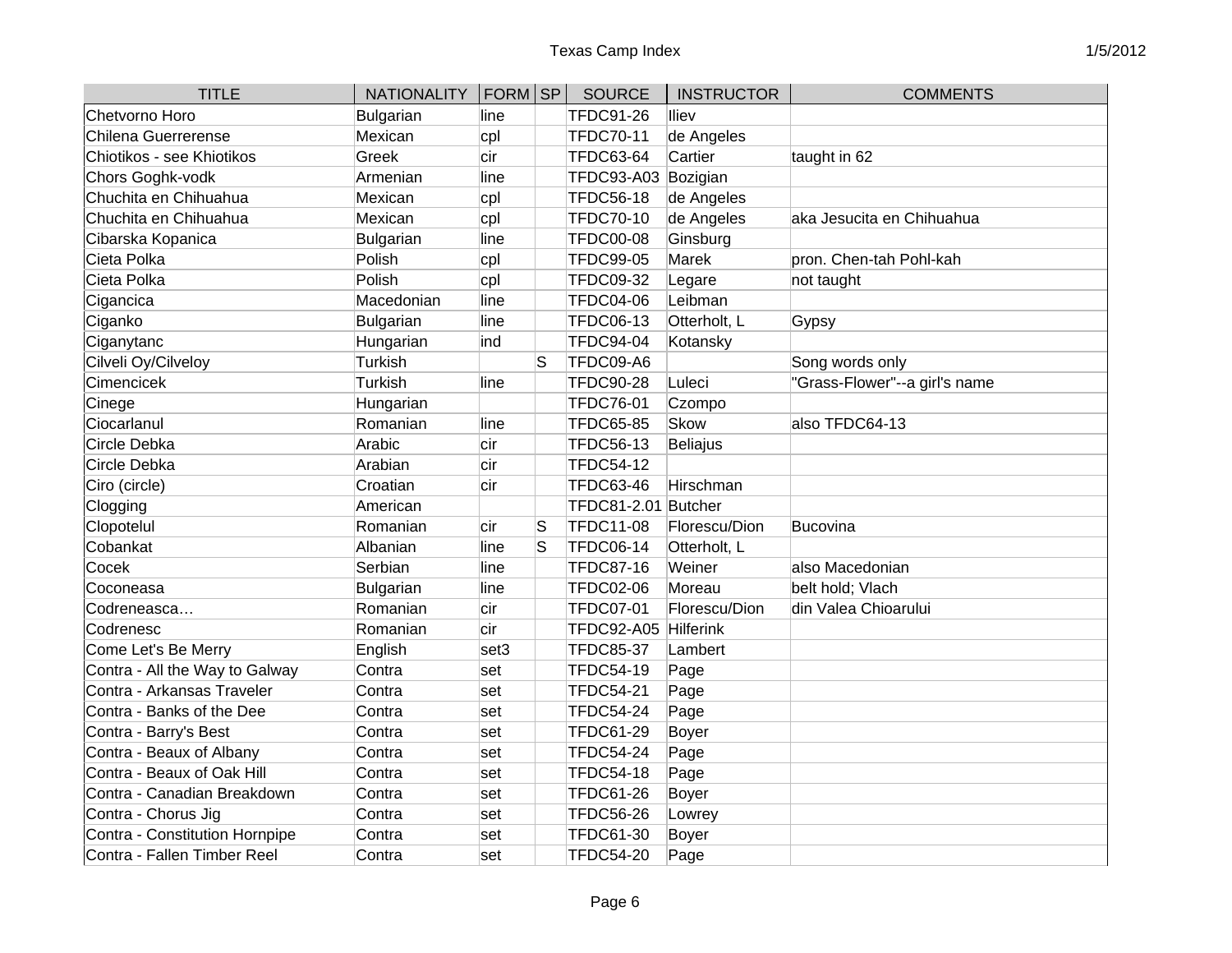| <b>TITLE</b>                                     | <b>NATIONALITY</b> | FORM SP | <b>SOURCE</b>    | <b>INSTRUCTOR</b> | <b>COMMENTS</b>                 |
|--------------------------------------------------|--------------------|---------|------------------|-------------------|---------------------------------|
| Contra - Glover's Reel                           | Contra             | set     | <b>TFDC54-22</b> | Page              |                                 |
| Contra - Good Girl                               | Contra             | set     | TFDC54-19        | Page              |                                 |
| Contra - Green Mountain Volunteers               | Contra             | set     | <b>TFDC61-28</b> | Boyer             |                                 |
| Contra - Haymakers Jig                           | Contra             | set     | <b>TFDC61-27</b> | Boyer             |                                 |
| Contra - Haymaker's Jig                          | Contra             | set     | <b>TFDC54-18</b> | Page              |                                 |
| Contra - loca Reel                               | Contra             | set     | <b>TFDC54-21</b> | Page              |                                 |
| Contra - Lady Walpole's Reel                     | Contra             | set     | <b>TFDC61-26</b> | Boyer             |                                 |
| Contra - Lady Walpole's Reel                     | Contra             | set     | <b>TFDC54-20</b> | Page              |                                 |
| Contra - Maple Leaf Jig                          | Contra             | set     | <b>TFDC54-19</b> | Page              |                                 |
| Contra - Maple Leaf Jig                          | Contra             | set     | <b>TFDC56-26</b> | Lowrey            |                                 |
| Contra - Mapleleaf Jig                           | Contra             | set     | <b>TFDC61-27</b> | Boyer             |                                 |
| Contra - Megunticook Reel                        | Contra             | set     | <b>TFDC54-22</b> | Page              |                                 |
| Contra - Monadnock Reel                          | Contra             | set     | <b>TFDC61-26</b> | Boyer             |                                 |
| Contra - Money Musk                              | Contra             | set     | <b>TFDC54-23</b> | Page              |                                 |
| Contra - Mountain Rangers                        | Contra             | set     | <b>TFDC61-28</b> | Boyer             |                                 |
| Contra - Needham Reel                            | Contra             | set     | <b>TFDC61-30</b> | Boyer             |                                 |
| Contra - New Century Hornpipe                    | Contra             | set     | <b>TFDC54-22</b> | Page              |                                 |
| Contra - Opera Reel                              | Contra             | set     | <b>TFDC61-30</b> | Boyer             |                                 |
| Contra - Petronella                              | Contra             | set     | <b>TFDC54-23</b> | Page              |                                 |
| Contra - Queen's Favorite                        | Contra             | set     | <b>TFDC61-29</b> | Boyer             |                                 |
| Contra - Queen's Favorite                        | Contra             | set     | <b>TFDC54-23</b> | Page              |                                 |
| Contra - Sackett's Harbor                        | Contra             | set     | <b>TFDC54-24</b> | Page              |                                 |
| Contra - Sackett's Harbour                       | Contra             | set     | <b>TFDC56-26</b> | Lowrey            |                                 |
| Contra - Timber Salvage Reel                     | Contra             | set     | <b>TFDC54-20</b> | Page              |                                 |
| Contra - Tinker Salvage Reel                     | Contra             | set     | <b>TFDC61-27</b> | Boyer             |                                 |
| Contra - Village Hornpipe                        | Contra             | set     | <b>TFDC61-28</b> | Boyer             |                                 |
| Contra - Washington's Quickstep                  | Contra             | set     | <b>TFDC54-21</b> | Page              |                                 |
| <b>Contra Dances</b>                             | American           |         | <b>TFDC80-12</b> | Lowrey            |                                 |
| Corlu                                            | Romanian           | lline   | <b>TFDC99-43</b> | Vasilescu         |                                 |
| Coskun Coruh                                     | Turkish            | lline   | <b>TFDC09-02</b> | Kilic             |                                 |
| Cotillon de Baie Ste-Catherine                   | Canadian           | set4    | <b>TFDC02-07</b> | Moreau, F.        | Quebec                          |
| Cross-step Waltz                                 | American           | cpl     | <b>TFDC97-09</b> | Powers            | also England, Argentina, France |
| <b>Cross-Step Waltz Variations</b>               | Vintage            | cpl     | <b>TFDC06-39</b> | Powers, R         |                                 |
| Cucuk (mislabeled In Table of Content Macedonian |                    | line    | <b>TFDC94-06</b> | Kotansky          |                                 |
| Cumberland Reel                                  | Scottish           | set4    | <b>TFDC58-28</b> | Tymkowich         |                                 |
| <b>Czech Mazur</b>                               | Czech              |         | TFDC81-1.01      | Brown, V.         |                                 |
| Daglik Karabag                                   | Turkish            | lline   | <b>TFDC09-04</b> | Kilic             |                                 |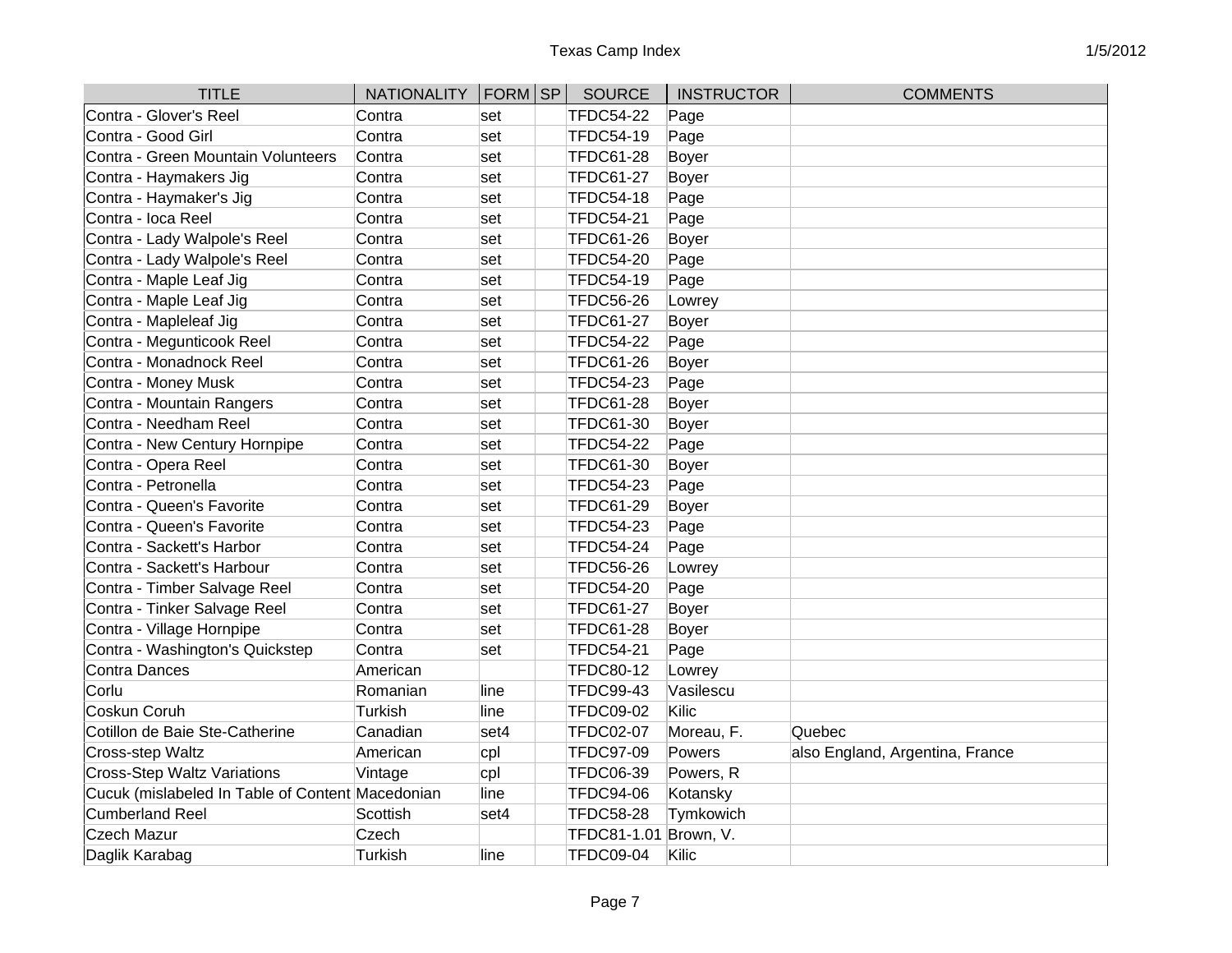| <b>TITLE</b>                  | <b>NATIONALITY</b>  | $ FORM $ SP      |   | <b>SOURCE</b>        | <b>INSTRUCTOR</b>       | <b>COMMENTS</b>               |
|-------------------------------|---------------------|------------------|---|----------------------|-------------------------|-------------------------------|
| Dana                          | Romanian            | ind              |   | <b>TFDC07-06</b>     | Florescu/Dion           | Gypsy                         |
| Dancu                         | Serbian             | line             |   | <b>TFDC86-10</b>     | Leibman                 | Vlach                         |
| Dansuri Din Mures             | Romanian            | cpl              |   | <b>TFDC88-57</b>     | Kotansky                |                               |
| Darsa                         | Greek               | line             |   | <b>TFDC01-07</b>     | Graziosi                | diagram, no written descr.    |
| Das Fenster                   | German              | cpl              |   | <b>TFDC61-05</b>     | <b>Farwell Hinrichs</b> |                               |
| Das Tanzen Ist Aus!           | German              | cir              |   | <b>TFDC61-14</b>     | <b>Farwell Hinrichs</b> |                               |
| Dayagim                       | Israeli             | cpl              |   | <b>TFDC67-09</b>     | <b>Browns</b>           |                               |
| De-a Lungul                   | Romanian            |                  |   | <b>TFDC80-27</b>     | <b>Bloland</b>          |                               |
| Debka Dor                     | Israeli             | line             |   | <b>TFDC05-28</b>     | Eden                    |                               |
| Debka Druz                    | Israeli             | line             |   | <b>TFDC67-11</b>     | <b>Browns</b>           |                               |
| Debka Habir                   | Israeli             | line             |   | <b>TFDC05-30</b>     | Eden                    | aka Debka Uriya               |
| Debka Hakatsir                | Israeli             | line             |   | <b>TFDC67-13</b>     | <b>Browns</b>           |                               |
| Debka Rafiakh                 | Arabic              | cir              |   | <b>TFDC54-02</b>     |                         |                               |
| Debka Rafiakh                 | Arabic              | line             |   | <b>TFDC56-13</b>     | <b>Beliajus</b>         |                               |
| Debka Uriya                   | Israeli             | line             |   | <b>TFDC05-30</b>     | Eden                    | aka Debka Habir               |
| Debreceni Csardas             | Hungarian           | cpl              |   | <b>TFDC65-15</b>     | Czompo                  |                               |
| Delalfoldi Ugros              | Hungarian           |                  |   | TFDC81-3.08 Kotansky |                         |                               |
| Delalfoldi Ugros              | Hungarian           | cpl              |   | <b>TFDC88-52</b>     | Kotansky                |                               |
| Delcevsko                     | Macedonian          |                  |   | <b>TFDC74-41</b>     | Moreau                  |                               |
| Delia (aka Amorous Goddess)   | English             | set3             |   | <b>TFDC08-23</b>     | Fogg                    |                               |
| Den Halve Kaede               | Danish              | set <sub>2</sub> |   | <b>TFDC65-32</b>     | Tracie                  | The Half Chain                |
| Deninka                       | Bulgarian           | line             |   | <b>TFDC68-04</b>     | Taylor                  |                               |
| Deninka                       | Bulgarian           | line             |   | <b>TFDC89-11</b>     | Moreau                  | for women                     |
| Der Neubayrische              | German/Austrian cpl |                  |   | <b>TFDC54-13</b>     | Farwell?                |                               |
| Der Schlederer                | Austrian            | cpl-mix          |   | <b>TFDC70-15</b>     | Farwell                 |                               |
| Dervenaghas                   | Greek               | line             |   | <b>TFDC01-02</b>     | Graziosi                | aka Hatzisteryios             |
| Dervenaghas                   | Greek               | line             |   | <b>TFDC95-03</b>     | Graziosi                |                               |
| Detroit                       | Armenian*           | line             |   | <b>TFDC93-A04</b>    | Bozigian                | American/Armenian             |
| Deutscher Umgang              | German              |                  |   | <b>TFDC79-06</b>     | Gottier                 |                               |
| Deux Lignes du Carre Dominion | Canadian            | set4             |   | <b>TFDC08-14</b>     | Moreau,F                |                               |
| Devetorka                     | Macedonian          | cir              |   | <b>TFDC84-40</b>     | Drury                   | Crum version                  |
| Devojce, Devojce              | Macedonian          |                  |   | TFDC81-3.13 Kotansky |                         |                               |
| Devojko Mari Hubava           | Bulgarian           | line             | S | <b>TFDC02-08</b>     | Moreau                  | lovely Pravo                  |
| Devollica                     | Albanian            | line             |   | <b>TFDC86-17</b>     | Leibman                 |                               |
| Devollice                     | Albanian            | line             |   | <b>TFDC94-08</b>     | Kotansky                |                               |
| Devollice                     | Albanian            |                  |   | TFDC81-3.11 Kotansky |                         |                               |
| Dhendhritsi                   | Greek               | line             | S | <b>TFDC01-03</b>     | Graziosi                | steps diagrammed, not written |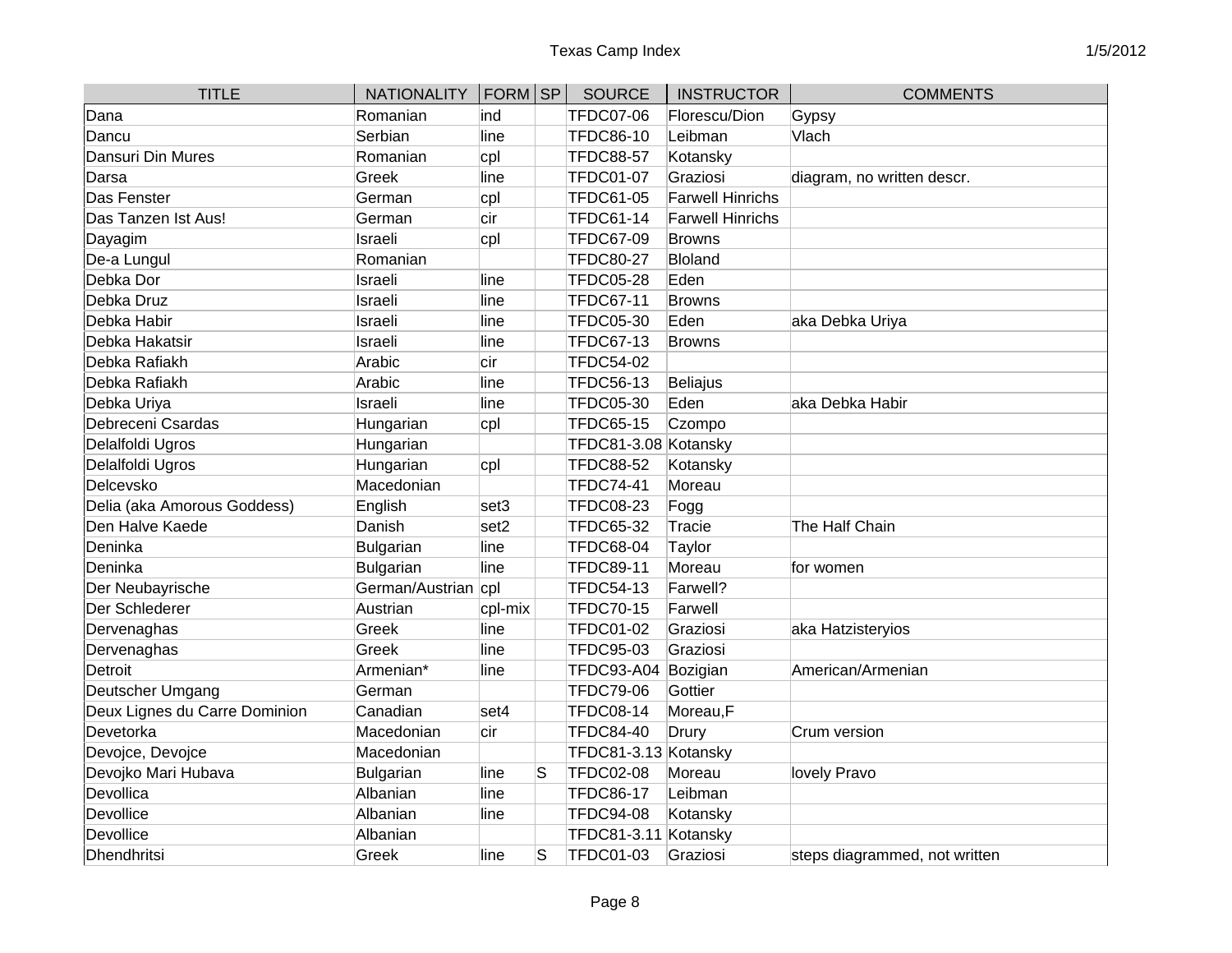| <b>TITLE</b>                 | <b>NATIONALITY</b>   | FORM SP |    | <b>SOURCE</b>         | <b>INSTRUCTOR</b>       | <b>COMMENTS</b>                       |
|------------------------------|----------------------|---------|----|-----------------------|-------------------------|---------------------------------------|
| Dhondia Pikna                | Greek                | line    |    | <b>TFDC95-04</b>      | Graziosi                |                                       |
| Die Allgemeine Francaise     | German               | cpl     |    | <b>TFDC63-31</b>      | <b>Farwell Hinrichs</b> |                                       |
| Dimitrija                    | <b>Bulgarian</b>     | line    | lS | <b>TFDC02-09</b>      | Moreau                  |                                       |
| Diplon Omal                  | Greek                | line    |    | <b>TFDC01-18</b>      | Graziosi                | part of Matentzidika                  |
| Divna, Divna                 | Serbian              | cir     | S  | <b>TFDC63-73</b>      | Tymkowych               | part of Serbian Medley also TFDC62-11 |
| Djurdjevica                  | Serbian              |         |    | <b>TFDC78-35</b>      | Moreau                  |                                       |
| Djurdjevka Kolo              | Serbian              | line    |    | <b>TFDC65-86</b>      | Skow                    | also TFDC64-13                        |
| Dobra, Nevesto               | Bulgarian            | line    | S  | <b>TFDC89-12</b>      | Moreau                  |                                       |
| Dobrudzanska Pandela         | <b>Bulgarian</b>     | cir     |    | <b>TFDC85-18</b>      | Leegwater               |                                       |
| Dobrudzanski Buenek          | <b>Bulgarian</b>     | line    | S  | <b>TFDC96-01</b>      | Moreau                  |                                       |
| Dobrudzanski Racenik         | <b>Bulgarian</b>     | cir     |    | <b>TFDC89-13</b>      | Moreau                  | for men, circle of soloists.          |
| Dodecanesian Ballos          | Greek                | cpl     |    | <b>TFDC63-67</b>      | Cartier                 | taught in 62                          |
| Dola Masurka                 | Norwegian            |         |    | <b>TFDC73-41</b>      | <b>Tracie</b>           |                                       |
| Dola Masurka                 | Norwegian            | cpl     |    | <b>TFDC82-07</b>      | Sodal                   |                                       |
| Dos Besitos                  | Mexican              | cpl     |    | <b>TFDC94-35</b>      | Lopez                   |                                       |
| Dosla Pismo Iz Bosne         | Macedonian           | line    |    | <b>TFDC04-08</b>      | Leibman                 | a wedding dance                       |
| Doudlebska Polka             | Czech                |         |    | TFDC81-1.05 Brown, V. |                         |                                       |
| Dragaicuta                   | Romanian             |         |    | <b>TFDC73-12</b>      | Bloland                 |                                       |
| Dramskoto                    | Bulgarian            |         | S  | TFDC08-A4             |                         | Song words only                       |
| Dreifache Kreuzpolka         | Swiss                | cpl     |    | <b>TFDC59-25</b>      | <b>Farwell Hinrichs</b> |                                       |
| Drijanovska Racenica II      | <b>Bulgarian</b>     | line    |    | <b>TFDC08-03</b>      | Moreau                  |                                       |
| Drmes from Zdencina          | Croatian             | cir     |    | <b>TFDC63-48</b>      | Hirschman               |                                       |
| Dror Yikra                   | Israeli              |         |    | <b>TFDC77-01</b>      | <b>Browns</b>           |                                       |
| Dror Yikra                   | Israeli              | line    |    | <b>TFDC05-33</b>      | Eden                    |                                       |
| <b>Dubke</b>                 | Arabian              | line    |    | <b>TFDC59-11</b>      | Rosenberg               |                                       |
| Dubke from Jordan            | Jordanian            | line    |    | <b>TFDC59-12</b>      | Rosenberg               |                                       |
| Dubke from Syria-Lebanon     | Syrian-Lebanese line |         |    | <b>TFDC59-11</b>      | Rosenberg               |                                       |
| <b>Dudalas</b>               | Hungarian            | cir     |    | <b>TFDC83-09</b>      | Magyar                  |                                       |
| Dudari Lakodalmas            | Hungarian            | cpl     |    | <b>TFDC65-73</b>      | Czompo                  | also TFDC64-01                        |
| Dugun Havasi (Wedding Dance) | Turkish              | lline   |    | <b>TFDC84-25</b>      | Kilic                   |                                       |
| Dunafalvi Leanytanc          | Hungarian            |         |    | <b>TFDC74-11</b>      | Czompo                  |                                       |
| Dunantuli Ugros              | Hungarian            | cir     |    | <b>TFDC83-10</b>      | Magyar                  |                                       |
| Dupljaja                     | Serbian              |         |    | <b>TFDC76-12</b>      | Tomov                   |                                       |
| <b>Dvasti Tristi</b>         | Bulgarian            | lline   | S  | <b>TFDC02-10</b>      | Moreau                  |                                       |
| Dzangurica                   | <b>Bulgarian</b>     | line    |    | <b>TFDC82-31</b>      | Moreau                  |                                       |
| Dzangurica                   | Macedonian           | line    |    | <b>TFDC00-14</b>      | Ginsburg                |                                       |
| Dzuku Polka                  | Lithuanian           | cpl     |    | <b>TFDC54-11</b>      |                         |                                       |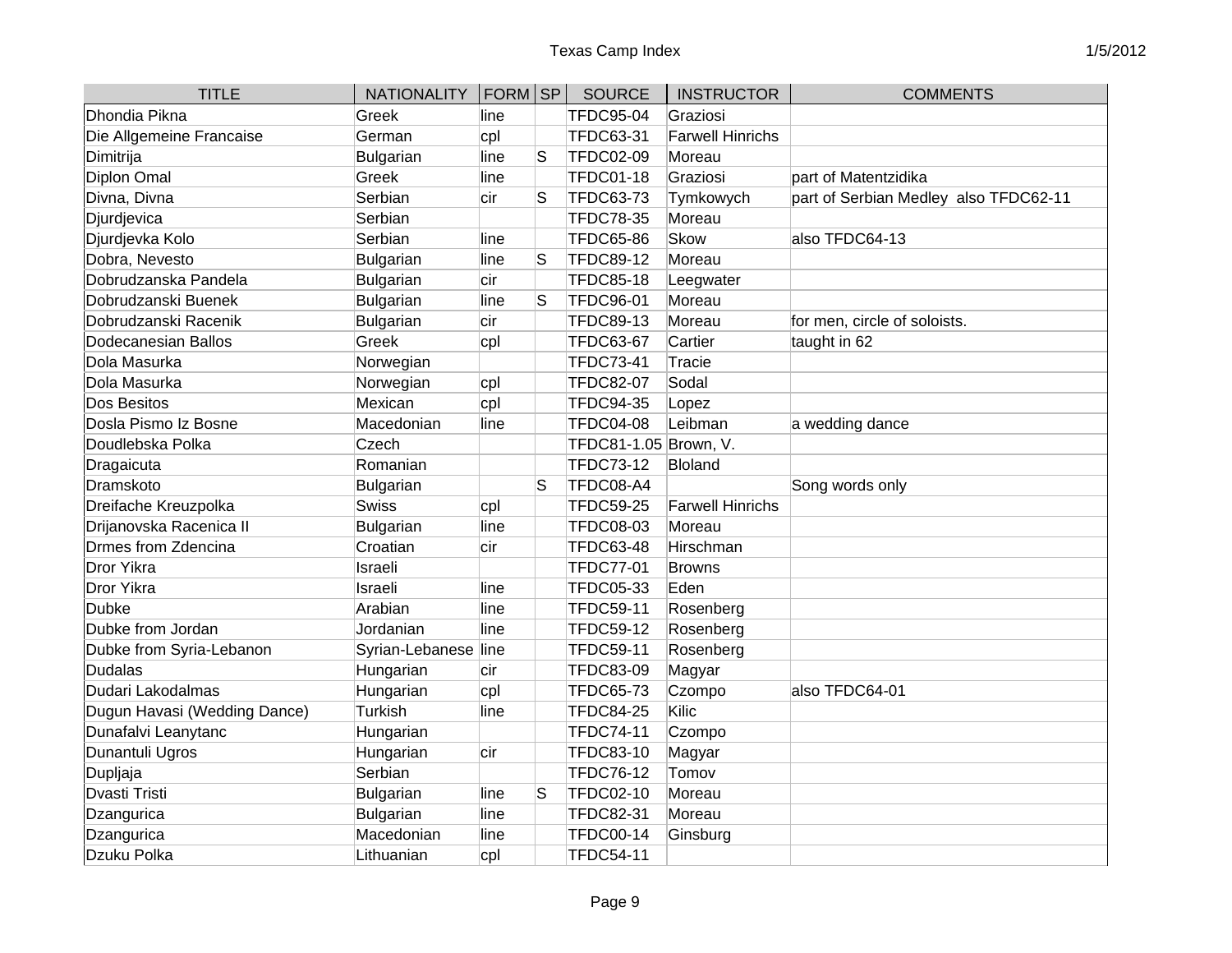| <b>TITLE</b>                 | NATIONALITY   FORM   SP |           | <b>SOURCE</b>    | <b>INSTRUCTOR</b>       | <b>COMMENTS</b>                     |
|------------------------------|-------------------------|-----------|------------------|-------------------------|-------------------------------------|
| Early One Morning            | English                 | setL      | <b>TFDC08-24</b> | Fogg                    |                                     |
| Ecossaise                    | German                  | cpl       | <b>TFDC61-09</b> | <b>Farwell Hinrichs</b> |                                     |
| Ecseri Csardas               | Hungarian               | cpl       | <b>TFDC65-75</b> | Czompo                  | also TFDC64-03                      |
| Eench Eemanee                | Armenian                |           | <b>TFDC79-19</b> | Bozigian                |                                     |
| Einfacher Dreher             | Austrian                |           | <b>TFDC79-06</b> | Gottier                 |                                     |
| Ekizlijsko Horo              | <b>Bulgarian</b>        | line      | <b>TFDC85-05</b> | Leegwater               |                                     |
| Ekizlisko Horo               | <b>Bulgarian</b>        | line      | <b>TFDC58-18</b> | Rosenberg               |                                     |
| El Gallo Copeton             | Early Californian cpl   |           | <b>TFDC58-33</b> | Drury, Nelda            |                                     |
| El Jarabe Tapatio            | Mexican                 | cpl       | <b>TFDC94-36</b> | Lopez                   | often called Mexican Hat Dance      |
| El Rascapatate               | Mexican                 | cpl       | <b>TFDC70-03</b> | de Angeles              |                                     |
| <b>El Tranchete</b>          | Mexican                 | cpl       | <b>TFDC66-48</b> | de Angeles              |                                     |
| Eleno Mome                   | Macedonian              | line      | <b>TFDC04-09</b> | Leibman                 | also done in Bulg.& northern Greece |
| Eleno Mome                   | Bulgarian               | line      | <b>TFDC60-19</b> | Tymkowych               |                                     |
| Elenska Racenica             | Bulgarian               | line      | <b>TFDC96-03</b> | Moreau                  |                                     |
| Enbenspolska fran Bingsjo    | Swedish                 | cpl       | <b>TFDC01-46</b> | Lester                  |                                     |
| Erdeljanka                   | Serbian                 | cpl       | <b>TFDC97-38</b> | Kotansky                |                                     |
| Erev Shel Shoshanim (Yarus)  | Israeli                 | cir       | <b>TFDC05-43</b> | Eden                    |                                     |
| Ersko Kolo                   | Serbian                 | line      | <b>TFDC65-86</b> | <b>Skow</b>             | also TFDC64-14                      |
| Eski                         | Bulgarian               | line      | <b>TFDC96-05</b> | Moreau                  |                                     |
| Eski Kasap                   | Turkish                 | line      | <b>TFDC09-05</b> | Kilic                   | not taught                          |
| Esmer                        | Turkish                 | line      | <b>TFDC09-07</b> | Kilic                   |                                     |
| Espunyolet                   | Catalan                 | cpl       | <b>TFDC54-06</b> |                         | Catalan wedding dance               |
| Et Dodim Kala                | Israeli                 | cpl       | <b>TFDC67-14</b> | <b>Browns</b>           | To My Most Beloved of Brides        |
| Etere                        | Greek                   | line      | <b>TFDC01-04</b> | Graziosi                |                                     |
| Etere                        | Greek                   | line      | <b>TFDC00-16</b> | Ginsburg                | Pontic ethnicity                    |
| Faira Da Sent, La            | Swiss                   |           | <b>TFDC79-07</b> | Gottier                 |                                     |
| <b>Familie Sekstur</b>       | Danish                  | cpl-mix   | TFDC63-09        | Tracie                  |                                     |
| <b>Familie Sextur</b>        | Danish                  | cpl       | <b>TFDC65-33</b> | Tracie                  | <b>Family Sixsome</b>               |
| <b>Familie Vals</b>          | Danish                  | cpl-mix M | <b>TFDC91-70</b> | Lester                  |                                     |
| Familje Hambo                | Swedish                 | cpl-mix   | <b>TFDC91-69</b> | Lester                  |                                     |
| Familjevalsen                | Swedish                 | cpl       | <b>TFDC65-35</b> | <b>Tracie</b>           | <b>Family Waltz</b>                 |
| Familjevalsen                | Swedish                 | cpl       | <b>TFDC63-06</b> | <b>Tracie</b>           |                                     |
| Family Waltz (Familjevalsen) | Swedish                 |           | <b>TFDC73-50</b> | Tracie                  |                                     |
| Faridazo                     | Hungarian               | cir       | <b>TFDC65-77</b> | Czompo                  | also TFDC64-04                      |
| Fast Hasapiko                | Greek                   | cir       | <b>TFDC63-62</b> | Cartier                 | taught in 62                        |
| <b>Fatise Kolo</b>           | Serbian                 | line      | <b>TFDC68-29</b> | <b>Taylor</b>           |                                     |
| <b>Feiar Med Vals</b>        | Norwegian               | cpl       | <b>TFDC63-25</b> | Tracie                  |                                     |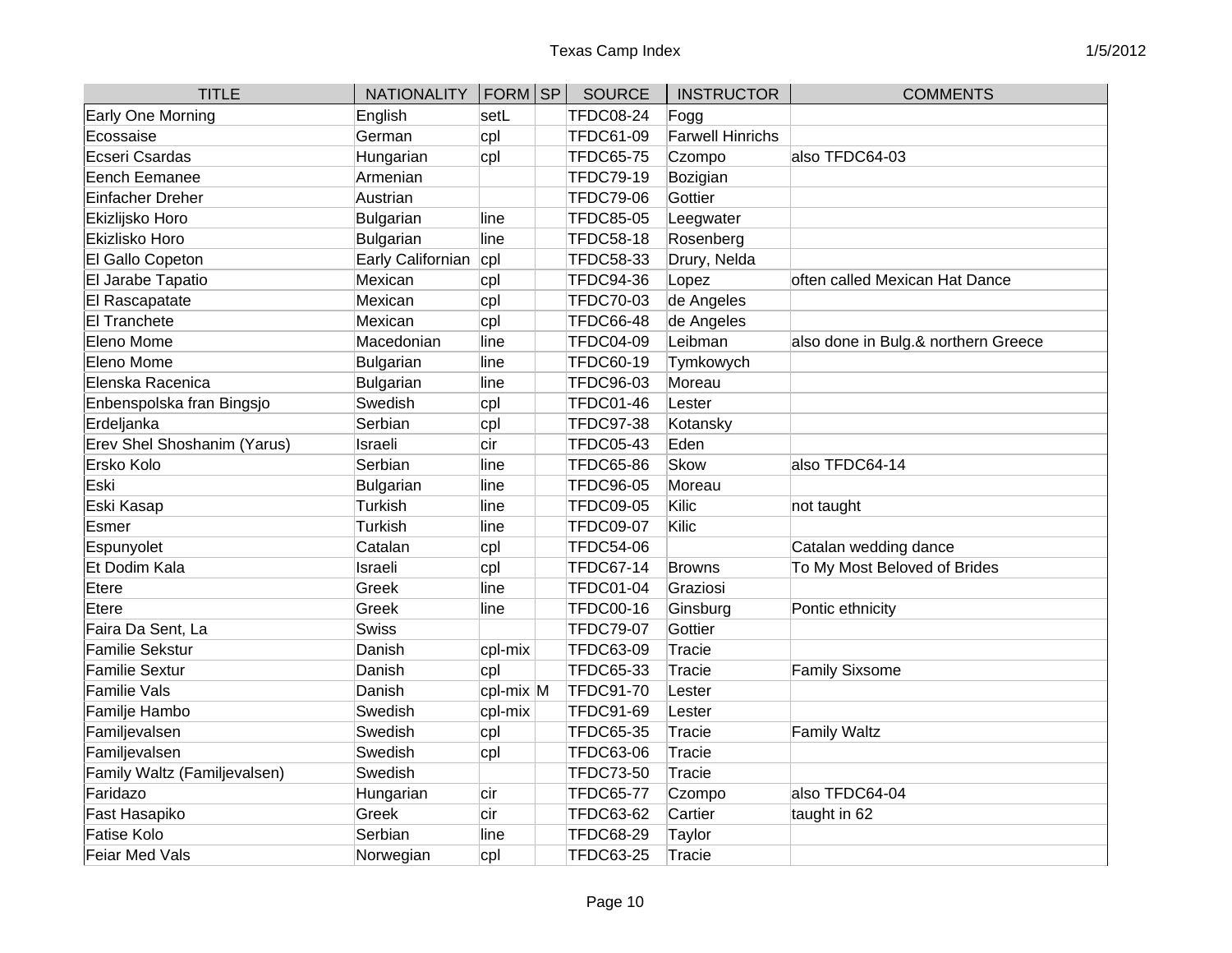| <b>TITLE</b>                       | <b>NATIONALITY</b> | FORM SP          |   | <b>SOURCE</b>    | <b>INSTRUCTOR</b> | <b>COMMENTS</b>                   |
|------------------------------------|--------------------|------------------|---|------------------|-------------------|-----------------------------------|
| <b>Feiar Med Vals</b>              | Norwegian          |                  |   | <b>TFDC78-09</b> | Sodal             |                                   |
| Feiar Med Vals                     | Norwegian          | cpl              |   | <b>TFDC96-30</b> | Sodal             | "Feiar" means "sweeper"           |
| Female Sayler, The (Matelotte)     | English            | set              |   | <b>TFDC85-38</b> | Lambert           |                                   |
| Female Saylor, The                 | English            | setL             |   | <b>TFDC08-25</b> | Fogg              |                                   |
| Fezodhervenaghas                   | Greek              | line             |   | <b>TFDC88-06</b> | Graziosi          | a composed dance                  |
| Ficko                              | Serbian            | cpl              |   | <b>TFDC97-39</b> | Kotansky          | also trio                         |
| Fidayda                            | Turkish            | cir              |   | <b>TFDC09-09</b> | Kilic             | not taught                        |
| Fidayda                            | Turkish            | cir              |   | <b>TFDC84-23</b> | Kilic             | men's dance                       |
| Financial Report for 1962          |                    |                  |   | <b>TFDC62-30</b> |                   | interesting to read this in 2007! |
| Fingerpolkett                      | Swedish            | cpl              |   | <b>TFDC65-34</b> | Tracie            |                                   |
| Finnskogspols                      | Norw./Swedish      | cpl              |   | <b>TFDC05-10</b> | Lester            |                                   |
| Five-step Waltz, The New, Or       | American           | cpl              |   | <b>TFDC87-12</b> | Powers            | also Glissade                     |
| Fjaskern                           | Swedish            | cpl-mix          |   | <b>TFDC63-07</b> | <b>Tracie</b>     |                                   |
| Floricica                          | <b>Bulgarian</b>   |                  |   | <b>TFDC74-42</b> | Moreau            |                                   |
| Folk Dances of Bulgaria            |                    |                  | G | <b>TFDC89-02</b> |                   | title is in Table of Contents     |
| Forgatos                           | Hungarian          |                  |   | <b>TFDC76-02</b> | Czompo            |                                   |
| Fox-trot                           | American           | cpl              |   | <b>TFDC87-03</b> | Powers            |                                   |
| Francaise, Die Allgemeine          | German             |                  |   | <b>TFDC72-48</b> | Farwell           |                                   |
| France, Maps                       | French             |                  | G | <b>TFDC90-01</b> | Hebert            | regionalized map of France        |
| <b>French Canadian Dance Notes</b> | Canadian           |                  | G | TFDC82-33        | Moreau            |                                   |
| Fyramannadans                      | Swedish            | set <sub>2</sub> |   | <b>TFDC65-36</b> | <b>Tracie</b>     | Four-person Dance                 |
| Fyramannadans                      | Swedish            |                  |   | <b>TFDC73-48</b> | <b>Tracie</b>     |                                   |
| Fyramannadans                      | Swedish            | set <sub>2</sub> |   | <b>TFDC63-20</b> | <b>Tracie</b>     |                                   |
| Fysouni                            | Greek              |                  |   | <b>TFDC75-87</b> | Pappas            |                                   |
| Gaida                              | Greek              | line             |   | <b>TFDC88-07</b> | Graziosi          |                                   |
| Gaida Avasi                        | Greek              | line             |   | <b>TFDC95-05</b> | Graziosi          |                                   |
| Gaida Avasi (Nastrintzini)         | Greek              | line             |   | <b>TFDC01-05</b> | Graziosi          | men first in line, then women     |
| Gaida Flambourou                   | Macedonian         | line             |   | <b>TFDC00-13</b> | Ginsburg          | learned from Y Hunt               |
| Galaonul de la Birca               | Romanian           |                  |   | <b>TFDC73-13</b> | <b>Bloland</b>    |                                   |
| Galaonul de la Dunareni            | Romanian           | line             |   | <b>TFDC99-23</b> | Vasilescu         |                                   |
| Galopede                           | English            | setL             |   | <b>TFDC08-26</b> | Fogg              |                                   |
| Gamalt (Old)                       | Norwegian          | cpl              |   | <b>TFDC84-01</b> | Beal's            |                                   |
| <b>Gammal Familjevals</b>          | Swedish            | cpl              |   | <b>TFDC54-17</b> |                   | Old Family Waltz                  |
| Gammal Polska                      | Swedish            |                  |   | <b>TFDC73-44</b> | Tracie            |                                   |
| Gammal Polska                      | Swedish            | cpl              |   | <b>TFDC63-16</b> | <b>Tracie</b>     |                                   |
| Gammal Polska                      | Swedish            | cpl              |   | <b>TFDC65-38</b> | <b>Tracie</b>     | Old Polska                        |
| <b>Gammal Schottis</b>             | Swedish            |                  | G | TFDC91-55        | Lester            |                                   |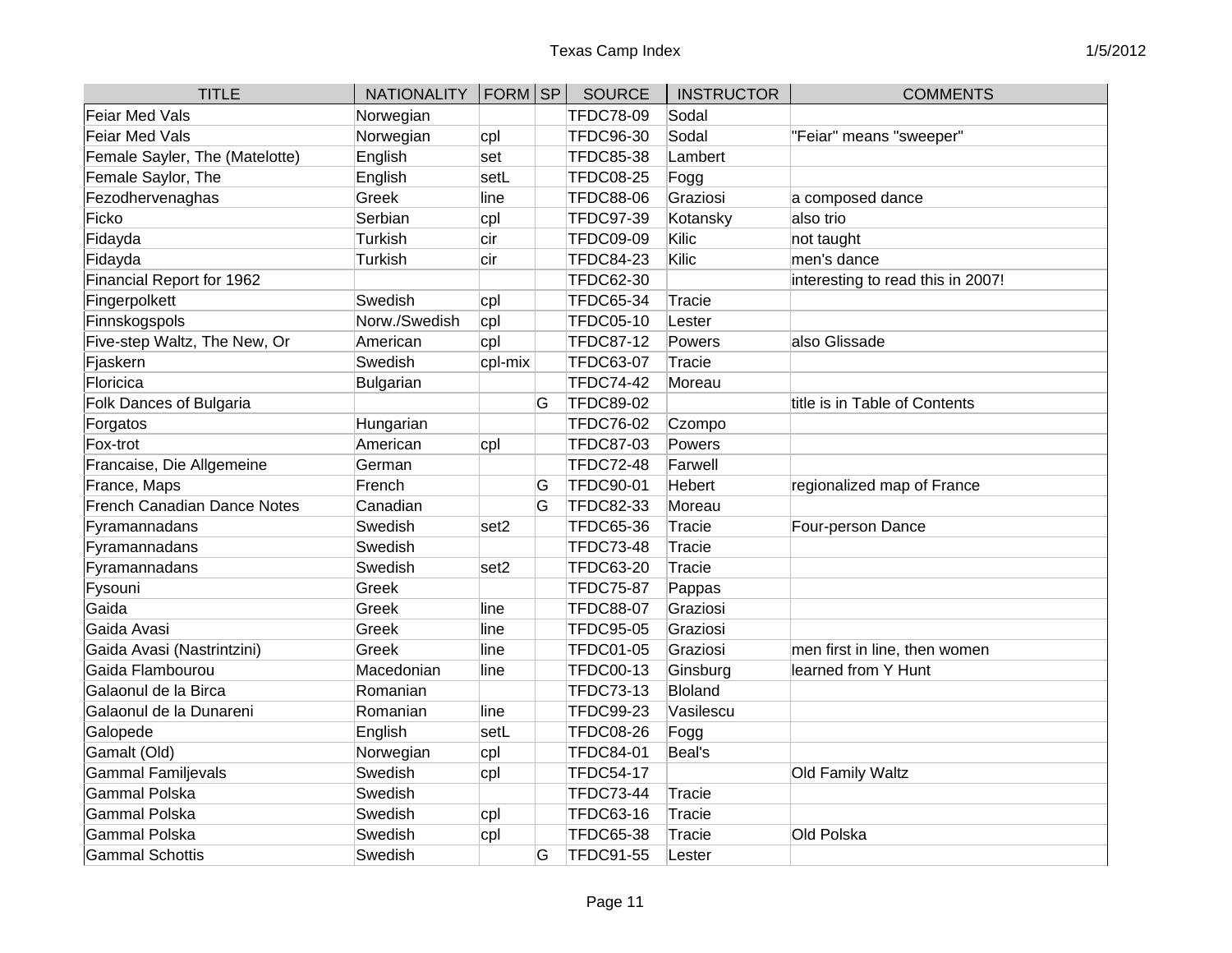| <b>TITLE</b>                      | NATIONALITY   FORM   SP |                  |   | <b>SOURCE</b>    | <b>INSTRUCTOR</b>       | <b>COMMENTS</b>                                |
|-----------------------------------|-------------------------|------------------|---|------------------|-------------------------|------------------------------------------------|
| <b>Gammal Schottis</b>            | Swedish                 |                  |   | <b>TFDC73-51</b> | Tracie                  |                                                |
| <b>Gammal Schottis</b>            | Swedish                 | cpl              |   | TFDC91-54        | Lester                  |                                                |
| Gamzovjana                        | Bulgarian               | line             |   | <b>TFDC98-15</b> | Leegwater               | a famous grape/wine                            |
| Gangar                            | Norwegian               | cpl              |   | <b>TFDC01-38</b> | Lester                  |                                                |
| <b>Gankino Horo</b>               | Bulgarian               | line             |   | <b>TFDC91-11</b> | lliev                   |                                                |
| Garaguna                          | Turkish                 | line             |   | <b>TFDC90-24</b> | Luleci                  | also called Arzu Ile Kamber                    |
| Gavotte D'honneur                 | French                  |                  |   | <b>TFDC78-40</b> | Moreau                  |                                                |
| <b>Gay Gordons Mixer</b>          | Scottish                | cpl-mix          |   | <b>TFDC85-25</b> | Lambert                 |                                                |
| Geamparalele din Babadag          | Romanian                | line             |   | <b>TFDC07-09</b> | Florescu/Dion           |                                                |
| Gencsi Verbunk                    | Hungarian               | cir              |   | <b>TFDC65-17</b> | Czompo                  | men's dance                                    |
| Gerakina                          | Greek                   | line             | S | TFDC63-39        | Hirschman               |                                                |
| Gerakina                          | Greek                   | line             |   | TFDC54-03        |                         |                                                |
| Geud Man of Ballangigh            | English                 | set              |   | <b>TFDC85-28</b> | Lambert                 |                                                |
| Ghaitan(aki)                      | Greek                   | line             |   | <b>TFDC01-07</b> | Graziosi                | diagram, no written descr.                     |
| Ghaitani                          | Greek                   | line             |   | <b>TFDC01-09</b> | Graziosi                |                                                |
| Gjusevska Racenica                | Bulgarian               |                  |   | <b>TFDC78-29</b> | Moreau                  |                                                |
| Golabek                           | Polish                  | cpl              |   | <b>TFDC67-23</b> | Greene                  | Little Dove; pron. Goh-WOHN-bek                |
| Good OI' Days                     | American                | cpl              |   | TFDC67-39        | Lowrey                  |                                                |
| <b>Gort Met Stroop</b>            | Dutch                   | set              |   | <b>TFDC61-23</b> | <b>Farwell Hinrichs</b> |                                                |
| Gosti Vikaja                      | Macedonian              | line             |   | <b>TFDC58-15</b> | Rosenberg               |                                                |
| Gothenburg Mazurka                | Swedish                 | cpl              |   | <b>TFDC86-33</b> | Lavita                  |                                                |
| Govenk                            | Turkish                 | line             | M | <b>TFDC90-30</b> | Luleci                  | "bridegroom"; shidr hold or interlaced fingers |
| Grancarsko Horo                   | Bulgarian               | line             |   | <b>TFDC02-11</b> | Moreau                  |                                                |
| Graovsko Horo                     | Bulgarian               | line             |   | <b>TFDC68-05</b> | Taylor                  |                                                |
| Graovsko Horo                     | Bulgarian               | line             |   | <b>TFDC94-10</b> | Kotansky                |                                                |
| Graziella Mazurka                 | Italian                 | cpl              |   | <b>TFDC63-43</b> | Hirschman               |                                                |
| Grckoto                           | Macedonian              | line             |   | <b>TFDC04-10</b> | Leibman                 |                                                |
| <b>Greek dance: General Notes</b> | Greek                   |                  |   | <b>TFDC72-04</b> | Pappas                  |                                                |
| Grlizlica                         | Croatian                | cpl              |   | <b>TFDC03-10</b> | Morovich                |                                                |
| <b>Grosse Runde</b>               | German                  | cpl              |   | <b>TFDC63-35</b> | <b>Farwell Hinrichs</b> |                                                |
| <b>Grosse Runde</b>               | German                  | cpl              |   | <b>TFDC66-11</b> | Farwell                 |                                                |
| <b>Grosse Runde</b>               | German/Austrian cpl     |                  |   | <b>TFDC70-19</b> | Farwell                 |                                                |
| <b>Grosser Achter</b>             | German                  | set <sub>8</sub> |   | <b>TFDC70-05</b> | Farwell                 |                                                |
| <b>Grosser Wirbel</b>             | Germany                 | cpl              |   | <b>TFDC61-08</b> | <b>Farwell Hinrichs</b> |                                                |
| Gruvslunga                        | Swedish                 | cpl              |   | TFDC91-59        | Lester                  |                                                |
| Gyimesi Csango Lassu Es Fris.     | Romanian                | cpl              |   | <b>TFDC88-35</b> | Kotansky                | Hungarian minority                             |
| Gyimesi Csango Verbunk            | Romanian                | ind              |   | TFDC88-33        | Kotansky                | solo men's dance                               |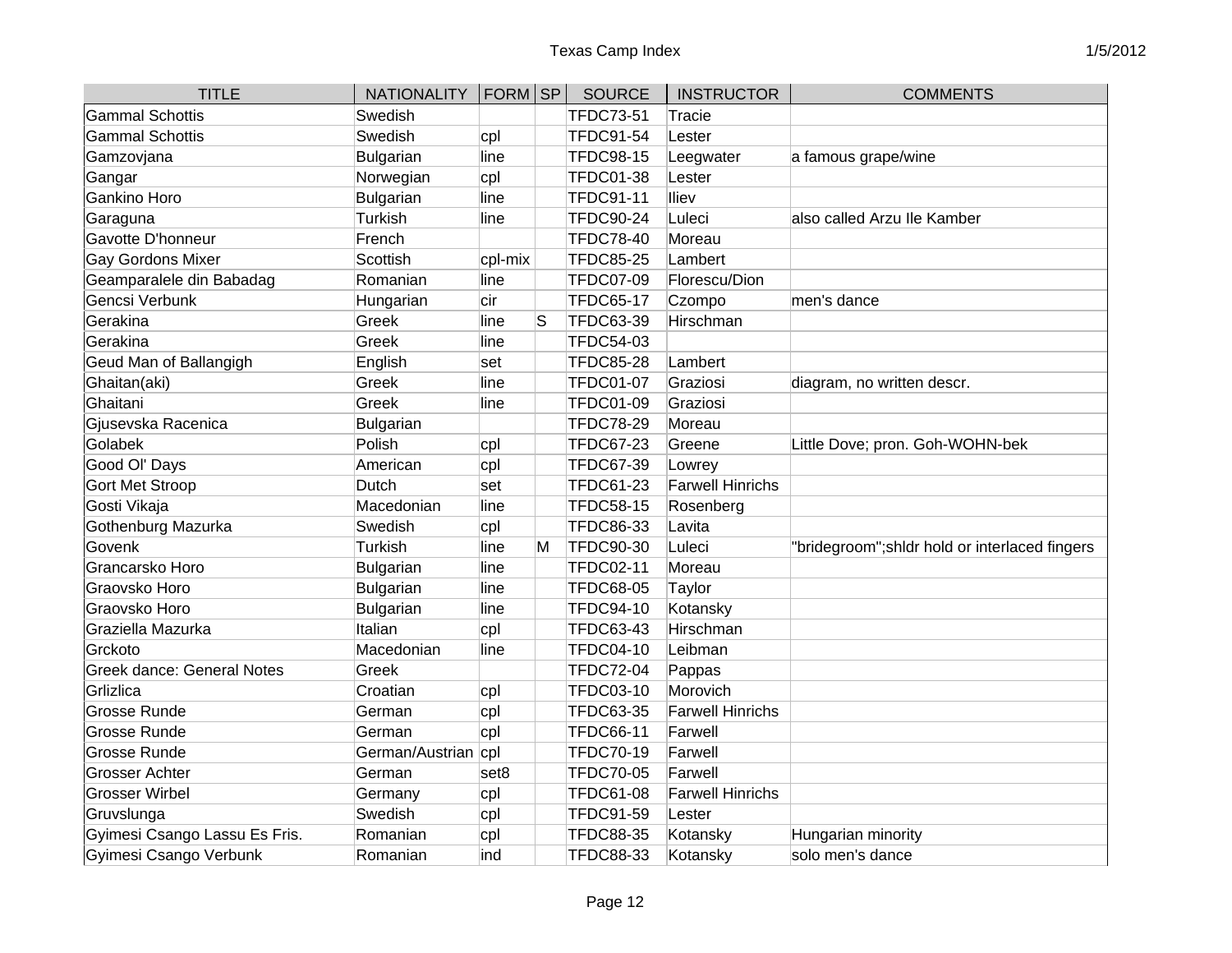| <b>TITLE</b>                  | <b>NATIONALITY</b> | $ FORM $ SP |    | <b>SOURCE</b>     | <b>INSTRUCTOR</b>       | <b>COMMENTS</b>                            |
|-------------------------------|--------------------|-------------|----|-------------------|-------------------------|--------------------------------------------|
| Hajd' Na Livo                 | Croatian           | cir         |    | <b>TFDC03-10</b>  | Morovich                | front basket hold                          |
| <b>Hakke Toone</b>            | Dutch              | cpl         |    | <b>TFDC61-22</b>  | <b>Farwell Hinrichs</b> |                                            |
| Halay                         | Turkish            | line        |    | <b>TFDC90-31</b>  | Luleci                  | "many People"                              |
| Halay                         | Greek              | line        |    | <b>TFDC01-10</b>  | Graziosi                |                                            |
| Hambo                         | Swedish            | cpl         |    | <b>TFDC91-51</b>  | Lester                  |                                            |
| Hambo fran Tyringe            | Swedish            | cpl-mix     |    | <b>TFDC96-31</b>  | Sodal                   |                                            |
| Hambo Variants from N. Sweden | Swedish            | cpl         |    | <b>TFDC86-34</b>  | Lavita                  |                                            |
| Hambo, Hambopolska            | Swedish            |             |    | <b>TFDC73-36</b>  | Tracie                  |                                            |
| Hambopolska                   | Swedish            | cpl         |    | <b>TFDC63-13</b>  | Tracie                  |                                            |
| Hambopolska                   | Swedish            | cpl         |    | <b>TFDC65-40</b>  | Tracie                  |                                            |
| Hanter Dro                    | French             | line        | ls | <b>TFDC82-37</b>  | Moreau                  |                                            |
| Harlem Shuffle                | American           | ind         |    | <b>TFDC00-28</b>  | Bushnell                | ind. dance to Zydeco music                 |
| Hasamisu                      | Greek              | line        |    | <b>TFDC61-38</b>  | Tymkowych               |                                            |
| Hasapia                       | Greek              | line        |    | <b>TFDC83-20</b>  | Henry                   |                                            |
| Hasapiko                      | Greek              | line        |    | <b>TFDC61-39</b>  | Tymkowych               |                                            |
| Hasapiko, Argo (Slow)         | Greek              |             |    | <b>TFDC72-08</b>  | Pappas                  |                                            |
| Hashtayee                     | Armenian           | lline       |    | <b>TFDC93-A05</b> | Bozigian                |                                            |
| Haskovsa Lesa                 | Bulgarian          | line        |    | <b>TFDC10-30</b>  | Leegwater               |                                            |
| Haskovsko                     | <b>Bulgarian</b>   | line        | lS | <b>TFDC98-18</b>  | Leegwater               | song on p. 57                              |
| Hategana (Hartag)             | Romanian           | cpl         |    | <b>TFDC11-49</b>  | C. Broad                | as taught by Kotansky; Transylvania, Italy |
| Hategana or Hartag            | Romanian           | cpl         |    | <b>TFDC88-59</b>  | Kotansky                |                                            |
| Hatzisteryios                 | Greek              | line        |    | <b>TFDC01-02</b>  | Graziosi                | aka Dervenaghas                            |
| Haymaker's Jig                | Contra             | set         |    | <b>TFDC56-11</b>  | <b>Beliajus</b>         |                                            |
| Heidenroslein                 | English            | set4        |    | <b>TFDC08-27</b>  | Fogg                    |                                            |
| Heilsberger Dreieck           | German             | set4        |    | <b>TFDC70-17</b>  | Farwell                 |                                            |
| Heilsberger Dreieck           | German             | set         |    | <b>TFDC61-13</b>  | <b>Farwell Hinrichs</b> | East Prussia                               |
| Hej Na Moscie                 | Polish             | cpl         |    | <b>TFDC67-24</b>  | Greene                  | Hey, On the Bridge                         |
| <b>Hesitation Waltz</b>       | American           | cpl         |    | <b>TFDC87-10</b>  | Powers                  |                                            |
| <b>Hetlinger Bandriter</b>    | German             | cpl         |    | <b>TFDC59-21</b>  | <b>Farwell Hinrichs</b> |                                            |
| Hiers Ek Weer                 | South African      | cpl         |    | <b>TFDC67-40</b>  | Lowrey                  | Here I Am Again (Dutch)                    |
| Highlife                      | Ghanian            |             |    | <b>TFDC77-19</b>  | Oakes                   |                                            |
| <b>Hiotikos</b>               | Greek              |             |    | <b>TFDC75-67</b>  | Pappas                  |                                            |
| <b>Hiotikos</b>               | Greek              |             |    | <b>TFDC72-14</b>  | Pappas                  |                                            |
| Hiotikos - see Khiotikos      | Greek              | cir         |    | <b>TFDC63-64</b>  | Cartier                 | taught in 62                               |
| Hop Ground, The               | English            | setL        |    | <b>TFDC08-28</b>  | Fogg                    |                                            |
| Hop Waltz, The (La Sauteuse)  | American           | cpl         |    | <b>TFDC87-11</b>  | Powers                  |                                            |
| Hopak Kolom                   | Ukrainian          | cpl         |    | <b>TFDC56-19</b>  | Tymkowych               |                                            |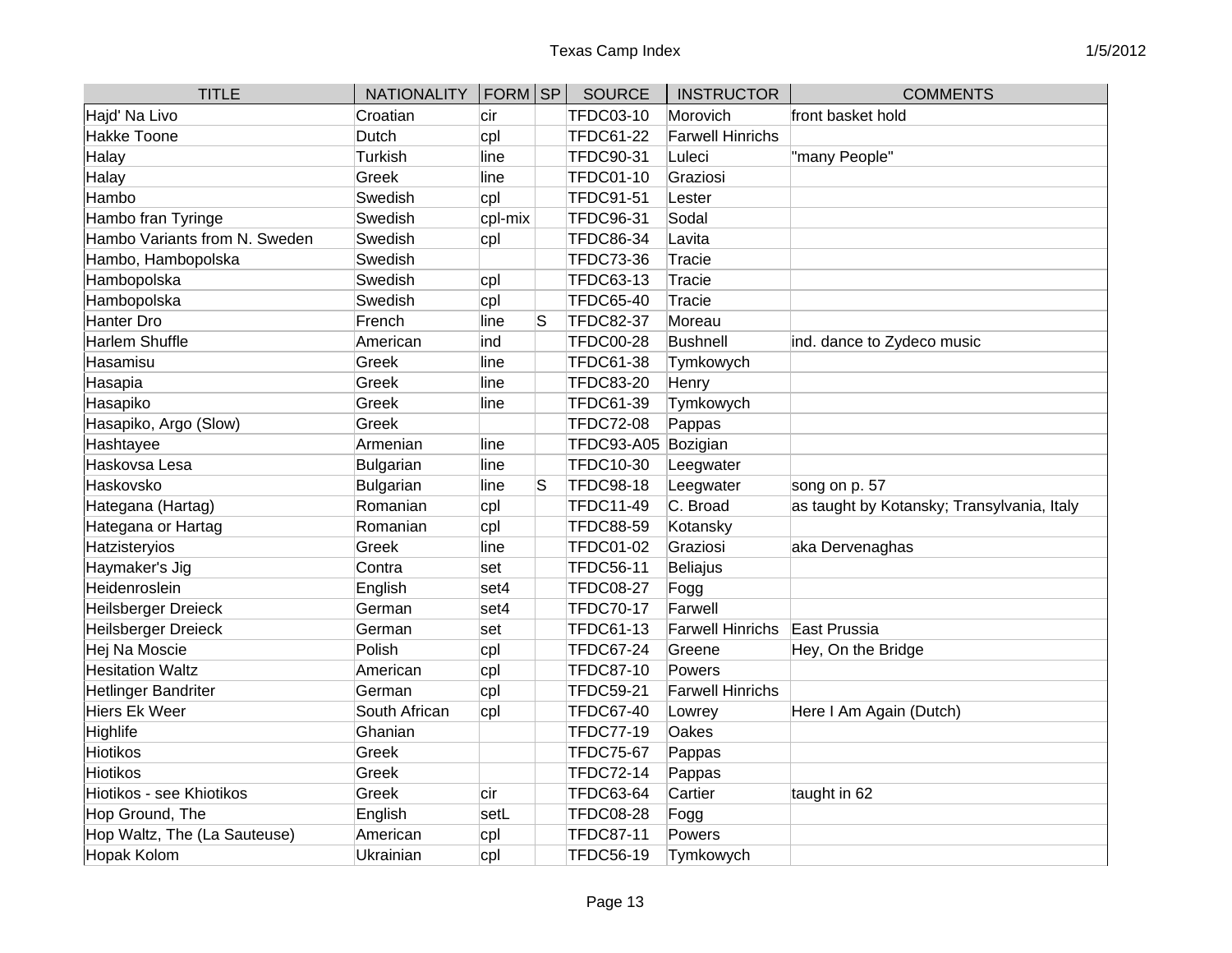| <b>TITLE</b>                     | NATIONALITY   FORM SP |      |    | <b>SOURCE</b>     | <b>INSTRUCTOR</b>       | <b>COMMENTS</b>                         |
|----------------------------------|-----------------------|------|----|-------------------|-------------------------|-----------------------------------------|
| Hora                             | Israeli               | cir  |    | <b>TFDC58-16</b>  | Rosenberg               |                                         |
| Hora Arabi                       | Arabic                | cir  |    | <b>TFDC56-13</b>  | <b>Beliajus</b>         |                                         |
| Hora Boereasca                   | Romanian              |      |    | TFDC73-14         | Bloland                 |                                         |
| Hora de Curte                    | Romanian              | cir  |    | TFDC99-33a        | Vasilescu               |                                         |
| Hora de la Insuratei             | Romanian              | cir  |    | <b>TFDC92-A07</b> | Hilferink               |                                         |
| Hora de la Ivesti                | Romanian              | cir  |    | TFDC99-29a        | Vasilescu               |                                         |
| Hora de la Medgidia              | Romanian              | cir  |    | <b>TFDC92-A08</b> | Hilferink               |                                         |
| Hora de la Risipiti              | Romanian              |      |    | <b>TFDC80-30</b>  | <b>Bloland</b>          |                                         |
| Hora de la Soroca                | Romanian              | line | lS | <b>TFDC07-12</b>  | Florescu/Dion           |                                         |
| Hora de Mina #2                  | Romanian              | cir  |    | <b>TFDC92-A10</b> | <b>Hilferink</b>        | not the Hora De Mina most known.        |
| Hora din Pusta Banatului         | Romanian              | line |    | <b>TFDC07-14</b>  | Florescu/Dion           |                                         |
| Hora Din* Valea Timocului        | Romanian              | line |    | <b>TFDC99-31</b>  | Vasilescu               | or Hora De Pe Valea Timocului           |
| Hora Hadera                      | Israeli               |      |    | <b>TFDC77-02</b>  | <b>Browns</b>           |                                         |
| Hora In Doua Parti de la Capreni | Romanian              | cir  |    | <b>TFDC99-19</b>  | Vasilescu               |                                         |
| Hora Lautareasca din Dolj        | Romanian              | cir  |    | <b>TFDC07-16</b>  | Florescu/Dion           |                                         |
| Hora Mare Banateana              | Romanian              | cir  |    | <b>TFDC11-12</b>  | Florescu/Dion           | Banat (not taught)                      |
| Hora Mare Din Bukovina           | Romanian              | cpl  |    | <b>TFDC88-65</b>  | Kotansky                |                                         |
| Hora Miresii                     | Romanian              | cir  | S  | TFDC92-A11        | <b>Hilferink</b>        | song words on p. C-5                    |
| Hora Pe Gheata                   | Romanian              |      |    | TFDC73-15         | Bloland                 |                                         |
| Hora pe Gheata                   | Romanian              | line |    | <b>TFDC71-37</b>  | Taylor                  |                                         |
| Hora Pojorenilor                 | Romanian              | cir  |    | <b>TFDC11-14</b>  | Florescu/Dion           | Pojorata, Bucovina                      |
| Horlepiep                        | Dutch                 | set  |    | <b>TFDC61-24</b>  | <b>Farwell Hinrichs</b> |                                         |
| Horon - Alta es la Luna          | Jewish                | line | S  | <b>TFDC06-17</b>  | Otterholt, L            | Sephardic Jewish, from Greece.          |
| Horovodnaya (Who Knows)          | Russian               | line |    | <b>TFDC63-42</b>  | Hirschman               | song starts with "Who Knows"            |
| Hungarian dance history&steps    | Hungarian             |      | G  | <b>TFDC65-09</b>  | Czompo                  |                                         |
| Hungarian Dances                 | Hungarian             |      |    | TFDC64            | Czompo                  | Dances taught in 1964 reprinted in 1965 |
| Hungarian Pronunciation Guide    | Hungarian             |      | G  | <b>TFDC83-02</b>  | Magyar/Wirth            |                                         |
| Hungarian Song Words             | Hungarian             |      | S  | TFDC83-03         |                         | 5 pages of song words, titles unclear   |
| Hungary Map                      | Hungarian             |      | G  | TFDC91-73         | Farkas                  |                                         |
| Hungary Map                      | Hungarian             |      | G  | <b>TFDC83-01</b>  | Magyar                  |                                         |
| Hutsul Couple Dance              | Ukrainian             | cpl  |    | <b>TFDC09-51</b>  | Legare                  | not taught                              |
| Trata                            | Greek                 | line |    | <b>TFDC67-42</b>  | Lowrey                  |                                         |
| latros                           | Greek                 | line |    | <b>TFDC83-19</b>  | Henry                   |                                         |
| lbo.                             | Nigerian              | cir  |    | <b>TFDC67-25</b>  | Greene                  |                                         |
| Ibraim Odza                      | Macedonian            | line |    | <b>TFDC97-40</b>  | Kotansky                |                                         |
| Idam, Ne Idam                    | <b>Bulgarian</b>      | line | S  | <b>TFDC96-07</b>  | Moreau                  |                                         |
| Ikariotikos                      | Greek                 | line |    | <b>TFDC88-09</b>  | Graziosi                |                                         |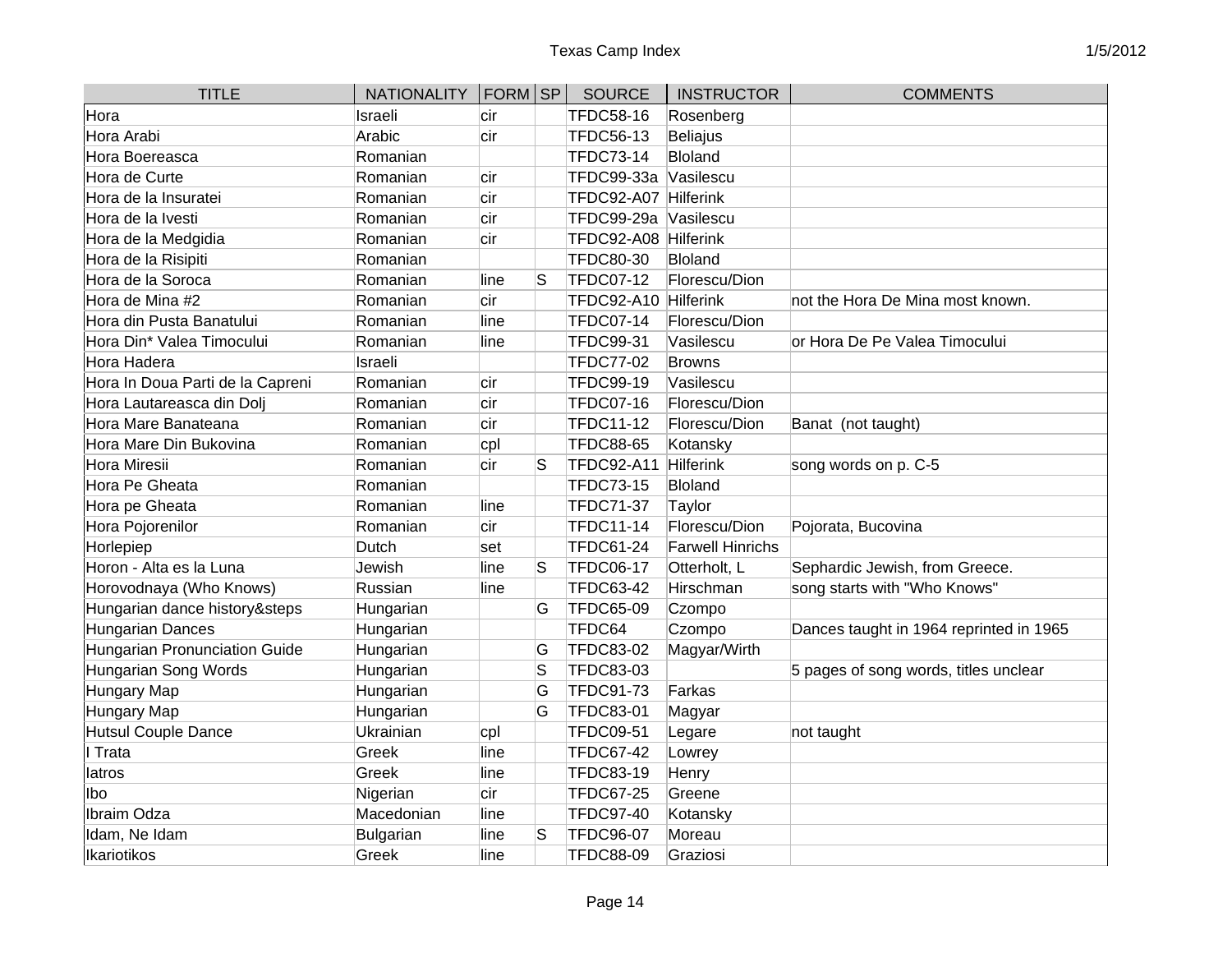| <b>TITLE</b>                       | NATIONALITY   FORM   SP |                  |    | <b>SOURCE</b>    | <b>INSTRUCTOR</b>       | <b>COMMENTS</b>                               |
|------------------------------------|-------------------------|------------------|----|------------------|-------------------------|-----------------------------------------------|
| Ikariotikos                        | Greek                   | line             |    | <b>TFDC67-40</b> | Lowrey                  |                                               |
| Ikariotikos                        | Greek                   | line             |    | <b>TFDC95-07</b> | Graziosi                |                                               |
| Ina Ina                            | Romanian                | cir              | lS | <b>TFDC11-19</b> | Florescu/Dion           | Dobrogea (Aroman community)                   |
| Index to Tx Camp Syllabi 1972-1981 |                         |                  | G  | <b>TFDC82-38</b> |                         |                                               |
| Indiana                            | American                | set4             |    | TFDC54-16        |                         |                                               |
| Indinski Cocek                     | Macedonian              | line             |    | <b>TFDC00-11</b> | Ginsburg                | learned from S Kotansky                       |
| Inherredspols                      | Norwegian               | cpl              |    | <b>TFDC96-32</b> | Sodal                   | a Pols from Inherred                          |
| Innherredspols                     | Norwegian               | cpl              |    | <b>TFDC82-09</b> | Sodal                   |                                               |
| Intoarsa de la Paulis              | Romanian                | cpl              |    | <b>TFDC11-23</b> | Florescu/Dion           | Arad (Banat), longways set                    |
| Invartita de la Sibiu              | Romanian                | cpl*             |    | TFDC04-47        | Kotansky                | various formations allowed                    |
| Invartita din Castau               | Romanian                | cir              |    | <b>TFDC07-18</b> | Florescu/Dion           |                                               |
| Invartita lui Hossu                | Romanian                | cpl              | lS | <b>TFDC11-29</b> | Florescu/Dion           | North Transylvania                            |
| Invirtita                          | Romanian                | cpl              |    | <b>TFDC88-61</b> | Kotansky                |                                               |
| Invirtita Din Luna-turda           | Romanian                |                  |    | TFDC73-16        | Bloland                 |                                               |
| Invirtita from Calata              | Romanian                | cpl              |    | <b>TFDC04-49</b> | Kotansky                |                                               |
| Invirtita from Calata              | Romanian                | cpl              |    | <b>TFDC94-12</b> | Kotansky                |                                               |
| <b>Islenzkur Skottis</b>           | Icelandic               | cpl              |    | <b>TFDC63-18</b> | <b>Tracie</b>           |                                               |
| <b>Issios</b>                      | Greek                   | line             |    | <b>TFDC95-09</b> | Graziosi                |                                               |
| <b>Issios</b>                      | Greek                   | line             |    | <b>TFDC88-10</b> | Graziosi                |                                               |
| Italian Dance Areas Map            | Italian                 |                  | G  | <b>TFDC10-07</b> | DiPietropaolo           |                                               |
| Izgrala e Mesecinka                | Bulgarian               | line             |    | SM TFDC10-33     | Leegwater               |                                               |
| Izzet Hoca                         | Turkish                 | line             | M  | <b>TFDC90-32</b> | Luleci                  | "The Teacher, Izzet"; involves a murder story |
| Jack's Health                      | English                 | set              |    | <b>TFDC85-41</b> | Lambert                 |                                               |
| Jacob Hall's Jig                   | English                 | set <sub>2</sub> |    | <b>TFDC68-30</b> | Taylor                  |                                               |
| Jacok                              | Polish                  | cpl              |    | <b>TFDC89-37</b> | Leyton                  |                                               |
| Jaeger March                       | German/Austrian cpl     |                  |    | <b>TFDC54-03</b> | Farwell                 |                                               |
| Jaegerquadrille                    | German                  | set              |    | <b>TFDC66-12</b> | Farwell                 | set of 9 dancers                              |
| Jaegerquadrille                    | German                  | set9             |    | <b>TFDC61-10</b> | <b>Farwell Hinrichs</b> |                                               |
| Jambolski Trite Pati               | Bulgarian               | line             |    | <b>TFDC96-08</b> | Moreau                  | short lines                                   |
| Jarabe de la Botella               | Mexican                 | cpl              |    | <b>TFDC66-40</b> | de Angeles              |                                               |
| Jarabe de la Botella               | Mexican                 | cpl              |    | <b>TFDC70-12</b> | de Angeles              |                                               |
| Jarabe Pateno                      | Mexican                 | cpl              |    | <b>TFDC56-14</b> | de Angeles              |                                               |
| Jarabe Tapatia                     | Mexican                 | cpl              |    | <b>TFDC56-15</b> | de Angeles              |                                               |
| Jarabe Tapatio, El                 | Mexican                 |                  |    | TFDC72-53        | Alura                   |                                               |
| Jarabe Tapatio, El                 | Mexican                 | cpl              |    | <b>TFDC66-43</b> | de Angeles              |                                               |
| Java, La                           | French                  | cpl              |    | <b>TFDC97-11</b> | Powers                  | La Java                                       |
| Jessie's Hornpipe                  | Scottish                | set4             |    | <b>TFDC68-22</b> | Taylor                  |                                               |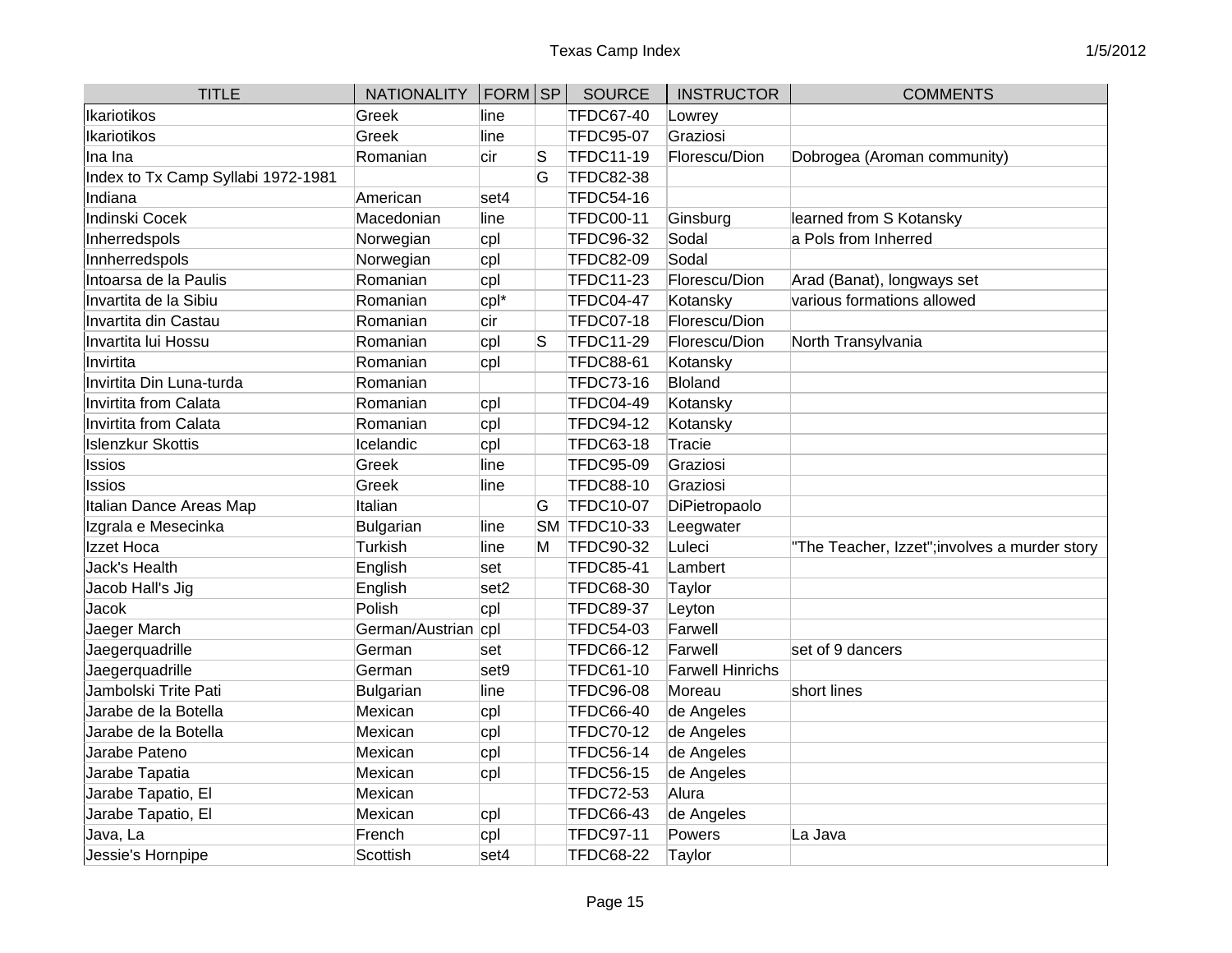| <b>TITLE</b>                   | <b>NATIONALITY</b> | FORM SP |    | <b>SOURCE</b>    | <b>INSTRUCTOR</b> | <b>COMMENTS</b>                          |
|--------------------------------|--------------------|---------|----|------------------|-------------------|------------------------------------------|
| Jiana de la Tilisca            | Romanian           | cpl     |    | <b>TFDC99-25</b> | Vasilescu         |                                          |
| Jianul de la Slanic            | Romanian           | line    |    | <b>TFDC94-15</b> | Kotansky          |                                          |
| Jo Jon                         | Armenian           |         |    | <b>TFDC79-20</b> | Bozigian          |                                          |
| Jobbagytelki Forgatos          | Romanian*          | cpl     |    | <b>TFDC04-39</b> | Kotansky          | Hungarians in Transylvania, Romania      |
| Joc de Fete                    | Romanian           | cir     | ls | <b>TFDC99-27</b> | Vasilescu         | "dance for women"                        |
| Jocul Soacrei                  | Romanian           | cir     | S  | TFDC11-33        | Florescu/Dion     | <b>Bucovina</b>                          |
| Jota Criolla                   | Argentine          |         |    | <b>TFDC77-18</b> | Drury, N          |                                          |
| Jota de Badajoz                | Spanish            | cpl     |    | <b>TFDC67-27</b> | Greene            | also spelled Badahos, Badajos            |
| Jota Dolores                   | Spain              | cpl     |    | <b>TFDC60-25</b> | Garcia            |                                          |
| Jovano Jovanke                 | Macedonian         | line    |    | <b>TFDC58-26</b> | Tymkowich         |                                          |
| Jove, Mala Mome (sic)          | Serbian/Bulgaria   | line    |    | <b>TFDC71-33</b> | Taylor            |                                          |
| Jubilee Jig                    | English            | setL    |    | <b>TFDC08-29</b> | Fogg              |                                          |
| Jungfer Lieschen               | German             | cpl     |    | <b>TFDC66-16</b> | Farwell           |                                          |
| Jungfer Lieschen               | German             | cpl     |    | <b>TFDC70-09</b> | Farwell           |                                          |
| Jurelul                        | Romanian           | cir     |    | <b>TFDC07-22</b> | Florescu/Dion     |                                          |
| Juta                           | Serbian            | line    |    | <b>TFDC94-17</b> | Kotansky          |                                          |
| Juta                           | Serbian            | line    |    | <b>TFDC97-41</b> | Kotansky          |                                          |
| <b>K&amp;E</b>                 | American           | set     |    | <b>TFDC85-31</b> | Lambert           |                                          |
| Ka'agadat Rivka                | Israeli            | line    | lS | <b>TFDC67-15</b> | <b>Browns</b>     |                                          |
| Kabanica I Seksera             | Croatian           | cir     |    | <b>TFDC03-06</b> | Morovich          | front basket hold                        |
| Kahdeksan Hengen Enkeliska     | Finnish            | set4    |    | <b>TFDC84-06</b> | Beal's            | Eight Person English                     |
| Kalotaszegi Csardas Ez Szapora | Romanian*          | cpl     |    | <b>TFDC04-43</b> | Kotansky          | Hungarians in Transylvania, Romania      |
| Kalvelis                       | Lithuanian         | cpl     |    | <b>TFDC56-08</b> | Beliajus          | The Young Smithy                         |
| Kamisica                       | Bulgarian          | cir     |    | <b>TFDC85-15</b> | Leegwater         |                                          |
| Kapuvari Verbunk               | Hungarian          | cir     |    | <b>TFDC09-39</b> | Legare            | not taught (circles of men and of women) |
| Kapuvari Verbunk               | Hungarian          | cir     |    | <b>TFDC65-79</b> | Czompo            | also TFDC64-07                           |
| Kara Gozlum (My Dark-eyed Girl | Turkish            | cir     |    | <b>TFDC84-29</b> | Kilic             |                                          |
| Karabatakikos                  | Greek              | line    |    | <b>TFDC94-19</b> | Kotansky          |                                          |
| Karagouna                      | Greek              | line    |    | <b>TFDC63-65</b> | Cartier           | taught in 62                             |
| Karagouna                      | Greek              |         |    | <b>TFDC72-15</b> | Pappas            |                                          |
| Karapyet                       | Russian            | cpl     |    | <b>TFDC66-17</b> | Farwell           |                                          |
| Kardamski Opas                 | Bulgarian          | line    |    | <b>TFDC89-17</b> | Moreau            | belt hold                                |
| Karikazo from Puspokbogat      | Hungarian          |         |    | <b>TFDC74-14</b> | Czompo            |                                          |
| Kariotikos                     | Greek              |         |    | TFDC75-69        | Pappas            |                                          |
| Kariotikos                     | Greek              |         |    | <b>TFDC72-20</b> | Pappas            |                                          |
| Karsilama                      | Turkish            | cir     |    | <b>TFDC09-11</b> | Kilic             | not taught                               |
| Karsilamas                     | Greek              |         |    | <b>TFDC75-85</b> | Pappas            |                                          |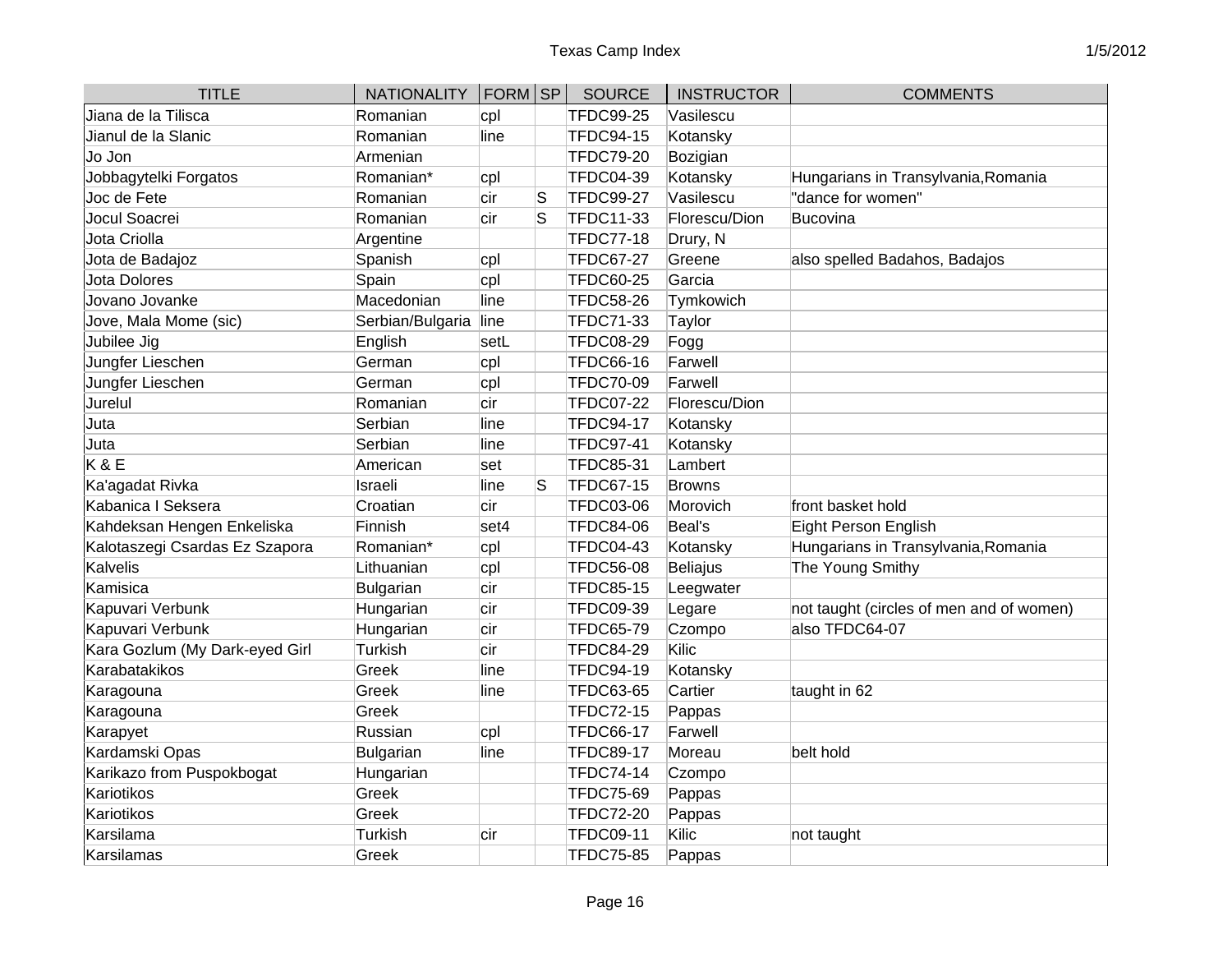| <b>TITLE</b>                   | <b>NATIONALITY</b> | $ FORM $ SP  |   | <b>SOURCE</b>        | <b>INSTRUCTOR</b>       | <b>COMMENTS</b>                       |
|--------------------------------|--------------------|--------------|---|----------------------|-------------------------|---------------------------------------|
| Kastrinos                      | Greek              |              |   | TFDC75-79            | Pappas                  |                                       |
| Katerina                       | Ukrainian          | set3         |   | <b>TFDC63-75</b>     | Tymkowych               | also TFDC62-08                        |
| Katsa                          | Greek              | line         |   | <b>TFDC01-23</b>     | Graziosi                | part of Sarakatsan                    |
| Katushe Mome                   | Macedonian         | cir          |   | <b>TFDC63-50</b>     | Hirschman               |                                       |
| <b>Katushe Mome</b>            | Macedonian         | line         |   | <b>TFDC65-87</b>     | Skow                    | also TFDC64-14                        |
| Kelekvan                       | Turkish            | line         | M | <b>TFDC90-34</b>     | Luleci                  | "Raft on the Van [lake]"              |
| <b>Kerry Reel</b>              | Irish              | 3s           |   | TFDC66-18            | Farwell                 |                                       |
| Ketri, Ketri                   | Gypsy              | line         |   | <b>TFDC94-20</b>     | Kotansky                |                                       |
| Kettengalopp                   | <b>Swiss</b>       | cpl          |   | <b>TFDC59-18</b>     | <b>Farwell Hinrichs</b> |                                       |
| Kevi Csardas                   | Hungarian          | cpl          |   | <b>TFDC65-81</b>     | Czompo                  | also TFDC64-09                        |
| Key to Joe Graziosi's Diagrams | Greek              |              | G | <b>TFDC95-00</b>     | Graziosi                | describes symbols Joe G. uses         |
| Khahch                         | Armenian           | line         |   | TFDC93-A03 Bozigian  |                         | incorporates part of Chors Goghk-vodk |
| Khiotikos                      | Greek              | cir          |   | <b>TFDC63-64</b>     | Cartier                 | taught in 62                          |
| Ki Tin'am                      | Israeli            | cpl          |   | <b>TFDC67-17</b>     | Browns                  | Love Is Pleasant While Dancing        |
| Kiigadi Kaagadi                | Estonian           | cpl          |   | <b>TFDC59-06</b>     | Rosenberg               |                                       |
| Kilic Dansi                    | Turkish            | line         |   | <b>TFDC09-12</b>     | Kilic                   |                                       |
| Kirco Na Cardak Sedese         | <b>Bulgarian</b>   | line         |   | SM TFDC10-36         | Leegwater               |                                       |
| Klappdans                      | Norwegian          | $ cpl-mix S$ |   | TFDC63-08            | Tracie                  |                                       |
| Klaralvsdalspolska             | Swedish            | cpl          |   | <b>TFDC86-35</b>     | Lavita                  |                                       |
| Kleftes                        | Greek              | line         |   | TFDC95-10            | Graziosi                |                                       |
| Kleftes                        | Greek              |              |   | TFDC81-3.14 Kotansky |                         |                                       |
| Kleistos                       | Greek              | line         |   | <b>TFDC88-11</b>     | Graziosi                |                                       |
| Klumpakojis                    | Lithuanian         | cpl-mix      |   | <b>TFDC56-14</b>     | Beliajus                |                                       |
| Knutereinlender                | Norw./Swedish      | cpl          |   | <b>TFDC05-15</b>     | Lester                  |                                       |
| Kochari                        | Armenian           |              |   | <b>TFDC79-22</b>     | Bozigian                |                                       |
| Koftos                         | Greek              | line         |   | <b>TFDC83-21</b>     | Henry                   |                                       |
| Kohanotchka                    | Russian            | cpl          |   | <b>TFDC66-22</b>     | Farwell                 |                                       |
| Koja Koja                      | Lithuanian         | cpl          |   | <b>TFDC56-17</b>     | <b>Beliajus</b>         |                                       |
| Kojcovata                      | <b>Bulgarian</b>   | line         |   | <b>TFDC96-10</b>     | Moreau                  |                                       |
| Kokonjisa I Mincta             | Serbian            | line         |   | <b>TFDC87-17</b>     | Weiner                  |                                       |
| Kokonjisa I Mincta             | Serbian            |              |   | TFDC81-3.16 Kotansky |                         |                                       |
| Kokotek                        | Polish             |              |   | <b>TFDC75-19</b>     | Dziewanowska            |                                       |
| Kol Hanshamah                  | Israeli            | cir          |   | <b>TFDC05-35</b>     | Eden                    |                                       |
| Koljino Oro                    | Macedonian         |              |   | TFDC76-13            | Tomov                   |                                       |
| Kolo                           | Croatian           | cir          | M | <b>TFDC00-20</b>     | Ginsburg                |                                       |
| Kolo from Lakocsa              | Hungarian          | line         |   | <b>TFDC97-43</b>     | Kotansky                |                                       |
| Kolo from Lakocsa              | Hungarian          | line         |   | <b>TFDC94-21</b>     | Kotansky                |                                       |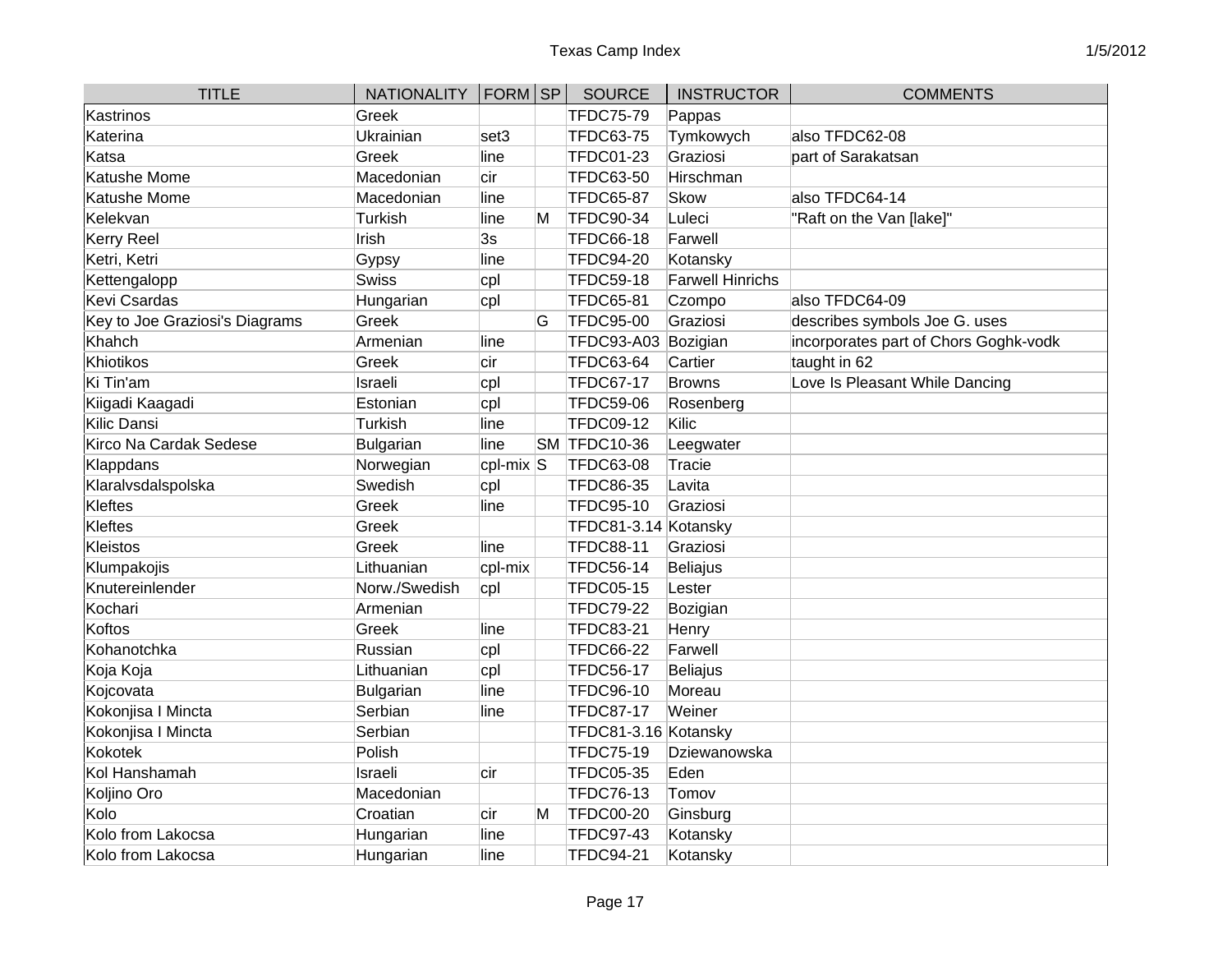| <b>TITLE</b>                               | <b>NATIONALITY</b> | FORM SP |   | <b>SOURCE</b>        | <b>INSTRUCTOR</b>       | <b>COMMENTS</b>                        |
|--------------------------------------------|--------------------|---------|---|----------------------|-------------------------|----------------------------------------|
| Kolomeyka for Two Couples                  | Ukrainian          | cpl     |   | <b>TFDC56-23</b>     | Tymkowych               |                                        |
| Komarevsko Horo                            | Bulgarian          | line    |   | <b>TFDC08-05</b>     | Moreau                  |                                        |
| Konitses                                   | Greek              | line    |   | <b>TFDC83-22</b>     | Henry                   |                                        |
| Kontrasejre fra Odsherred                  | Danish             | cpl     |   | <b>TFDC59-20</b>     | <b>Farwell Hinrichs</b> |                                        |
| Kopacka                                    | Macedonian         | line    | S | <b>TFDC11-44</b>     | F. Houston              | as taught by Kolarovski                |
| Kopriva I Oj Sviraj Svirce                 | Croatian           |         |   | TFDC76-14            | Tomov                   |                                        |
| Korcsardas                                 | Hungarian          | cpl     |   | <b>TFDC65-83</b>     | Czompo                  | also TFDC64-12                         |
| Korim Lanju Lalechet                       | Israeli            |         |   | <b>TFDC77-10</b>     | <b>Browns</b>           |                                        |
| Koritsa                                    | Albanian           | line    |   | <b>TFDC06-19</b>     | Otterholt, L            |                                        |
| Kortanc                                    | Hungarian          | cir     |   | <b>TFDC83-13</b>     | Magyar                  |                                        |
| Koso Moja                                  | Serbian            | line    |   | <b>TFDC97-47</b>     | Kotansky                | "My Hair"--from first line of song     |
| Koster C'hoad<br>(also Spelled Kost French |                    | line    |   | <b>TFDC90-12</b>     | Hebert                  | a gavotte; "At the Edge of the Forest" |
| Kostursko Oro                              | Macedonian         | line    |   | <b>TFDC58-25</b>     | Tymkowich               |                                        |
| Kotchari                                   | Assyrian           | line    |   | <b>TFDC06-20</b>     | Otterholt, L            |                                        |
| Kotlenska Racenica                         | Bulgarian          | line    |   | <b>TFDC82-32</b>     | Moreau                  |                                        |
| Koulouriotiko Palio Hasapiko               | Greek              | line    |   | <b>TFDC01-11</b>     | Graziosi                | only 2-3 people to a line              |
| Koulouriotiko Palio Hasapiko               | Greek              | line    |   | <b>TFDC95-11</b>     | Graziosi                |                                        |
| Kozorajka                                  | Polish             |         |   | <b>TFDC75-21</b>     | Dziewanowska            |                                        |
| Krakowiak (Ada's)                          | Polish             |         |   | <b>TFDC75-07</b>     | Dziewanowska            |                                        |
| Kringellek from Gagnef                     | Swedish            | cpl     |   | <b>TFDC86-36</b>     | Lavita                  |                                        |
| Kritiki Sousta                             | Greek              |         |   | <b>TFDC72-18</b>     | Pappas                  |                                        |
| Kritikos Syrto                             | Greek              |         |   | <b>TFDC75-75</b>     | Pappas                  |                                        |
| Kritikos-Sousta                            | Greek              | line    |   | <b>TFDC01-15</b>     | Graziosi                | 2 dances; see also Sousta              |
| Krivatvorena                               | Serbian            | line    |   | <b>TFDC06-22</b>     | Otterholt, L            | Gypsy                                  |
| Krivo Ihtimansko Horo                      | Bulgarian          | line    | S | TFDC02-12            | Moreau                  | belt hold; song=Sede Sedenkja          |
| Krivo Kuce                                 | Serbian            | cir     |   | <b>TFDC63-75</b>     | Tymkowych               | part of Serbian Medley also TFDC62-13  |
| Krivo Petricko Horo                        | Bulgarian          |         |   | <b>TFDC74-43</b>     | Moreau                  |                                        |
| Krossdans Med Seks                         | Norwegian          | set     |   | <b>TFDC84-10</b>     | Beal's                  | Cross-dance W/6; 4 Women, 2 Men        |
| Krstacka - General Notes                   | Macedonian         |         | G | TFDC04-Intro Leibman |                         | general notes on Mac. cross dances     |
| Krsteno                                    | Macedonian         | line    |   | <b>TFDC87-18</b>     | Weiner                  |                                        |
| Krsteno - General Notes                    | Macedonian         |         | G | TFDC04-Intro Leibman |                         | general notes on Mac. cross dances     |
| Krusel-Konter                              | German             | cpl     |   | <b>TFDC61-18</b>     | <b>Farwell Hinrichs</b> |                                        |
| Krzyzak (Small Cross)                      | Polish             | set     | S | <b>TFDC09-36</b>     | Legare                  | 4 to 16 cpls in a cross formation      |
| <b>Krzyzak Rzesz</b>                       | Polish             | cpl     |   | <b>TFDC99-06</b>     | Marek                   |                                        |
| Ksenitemena Mu Pulia                       | Greek              | line    |   | <b>TFDC95-15</b>     | Graziosi                |                                        |
| <b>Kubilas</b>                             | Lithuanian         | cpl     |   | <b>TFDC56-09</b>     | Beliajus                | The Tub                                |
| Kucaj Kucaj Mome                           | Bulgarian          | line    |   | <b>TFDC85-23</b>     | Leegwater               | (You, Limping Girl)                    |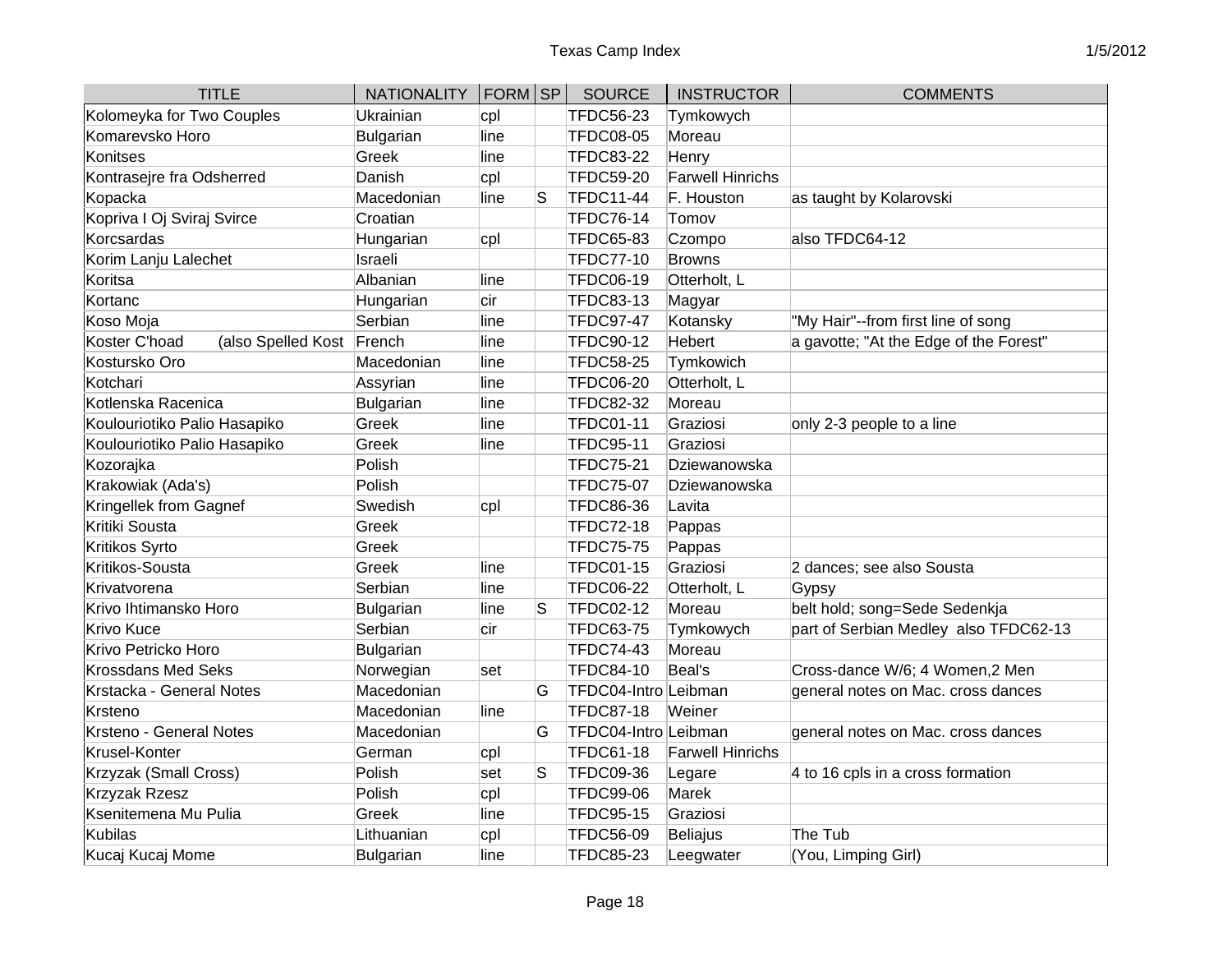| <b>TITLE</b>                   | <b>NATIONALITY</b> | $ FORM $ SP    |   | <b>SOURCE</b>        | <b>INSTRUCTOR</b>       | <b>COMMENTS</b>                     |
|--------------------------------|--------------------|----------------|---|----------------------|-------------------------|-------------------------------------|
| Kujawiak (Kerchief Kujawiak)   | Polish             | cpl            |   | <b>TFDC99-07</b>     | <b>Marek</b>            |                                     |
| Kujawiak I (Ada's)             | Polish             |                |   | <b>TFDC75-11</b>     | Dziewanowska            |                                     |
| Kujawiak Niebieski             | Polish             | cir            |   | <b>TFDC09-19</b>     | Legare                  | the 2nd page 19                     |
| Kujawiak Niebieski             | Polish             | cir            |   | TFDC89-39            | Leyton                  | for women                           |
| Kujawiak Weselny               | Polish             | cpl            |   | <b>TFDC89-41</b>     | Leyton                  | also Kujawiak with Oberek           |
| Kujawiak Weselny               | Polish             | cpl            |   | <b>TFDC09-30</b>     | Legare                  | not taught                          |
| Kulska Sira                    | <b>Bulgarian</b>   | line           |   | <b>TFDC89-19</b>     | Moreau                  |                                     |
| Kulsko Horo                    | <b>Bulgarian</b>   | line           |   | TFDC85-03            | Leegwater               |                                     |
| Kuluriastos                    | Greek              | line           |   | <b>TFDC95-16</b>     | Graziosi                |                                     |
| Kumletro                       | Norwegian          | cpl-mix        |   | TFDC91-65            | Lester                  |                                     |
| <b>Kuseftos</b>                | Greek              | line           |   | <b>TFDC01-16</b>     | Graziosi                | diagram, no written descr.          |
| La Bamba                       | Mexican            | cpl            |   | <b>TFDC66-37</b>     | de Angeles              |                                     |
| La Canasta                     | Mexican            | cpl*           |   | TFDC94-39            | Lopez                   | *longways sets, squares, or couples |
| La Capsula                     | Mexican            | cpl            |   | <b>TFDC70-04</b>     | de Angeles              |                                     |
| La Danza de los Viejitos       | Mexican            | line           |   | <b>TFDC67-47</b>     | de Angeles              | Dance of the Little Old Men         |
| La Faira Da Strada             | <b>Swiss</b>       |                |   | <b>TFDC72-46</b>     | Farwell                 |                                     |
| La Faira da Strada             | <b>Swiss</b>       | cpl            |   | <b>TFDC66-23</b>     | Farwell                 |                                     |
| La Faira da Strada             | <b>Swiss</b>       | cpl            |   | <b>TFDC59-26</b>     | <b>Farwell Hinrichs</b> | Um Markt von Strada                 |
| La Gavotte des Montagnes       | French             | line           |   | <b>TFDC71-12</b>     | Hebert                  |                                     |
| La Mazurka de Schenewele       | French             | cpl            |   | <b>TFDC71-17</b>     | <b>Hebert</b>           |                                     |
| La Noce Des Oiseaux            | Canadian           | set4           | S | TFDC02-13            | Moreau                  | Quebec                              |
| La Patru Chindji Marmare       | Greek              | line           |   | <b>TFDC01-17</b>     | Graziosi                | diagram, no written descr.          |
| La Redova                      | Mexican            | cpl            |   | <b>TFDC67-50</b>     | de Angeles              |                                     |
| La Vieille Bastringue          | Canadian           | cpl-mix        |   | <b>TFDC02-15</b>     | Moreau, F.              | variation of La Bastringue          |
| Lakodalmi Tanc                 | Hungarian          | cir            |   | <b>TFDC09-43</b>     | Legare                  | not taught                          |
| Lakodalmi Tanc                 | Hungarian          | cir            | S | <b>TFDC65-20</b>     | Czompo                  | women's dance                       |
| Lamba Lamba                    | <b>Bulgarian</b>   |                |   | TFDC81-3.17 Kotansky |                         |                                     |
| Landskrona Kadrilj             | Swedish            | set8           |   | <b>TFDC65-43</b>     | <b>Tracie</b>           |                                     |
| Langdans Fra Orsa              | Swedish            |                |   | <b>TFDC77-13</b>     | Jennische               |                                     |
| Langdans fran Solleron         | Swedish            | line           |   | <b>TFDC91-71</b>     | Lester                  |                                     |
| Lappakatrilli (Clap Quadrille) | Finnish            | S <sub>6</sub> |   | <b>TFDC84-13</b>     | Beal's                  |                                     |
| Laride                         | French             |                |   | <b>TFDC78-38</b>     | Moreau                  |                                     |
| Laride de la Cote              | French             | line           |   | <b>TFDC96-12</b>     | Moreau                  |                                     |
| Laride de Locmariaquer         | French             | line           |   | <b>TFDC96-13</b>     | Moreau                  |                                     |
| Las Chiapanecas                | Mexican            | cpl            |   | <b>TFDC70-02</b>     | de Angeles              |                                     |
| Las Virginias                  | Mexican            | cpl*           |   | <b>TFDC94-41</b>     | Lopez                   | *longways sets, squares, or couples |
| Lasowiak                       | Polish             |                |   | TFDC75-39            | Dziewanowska            |                                     |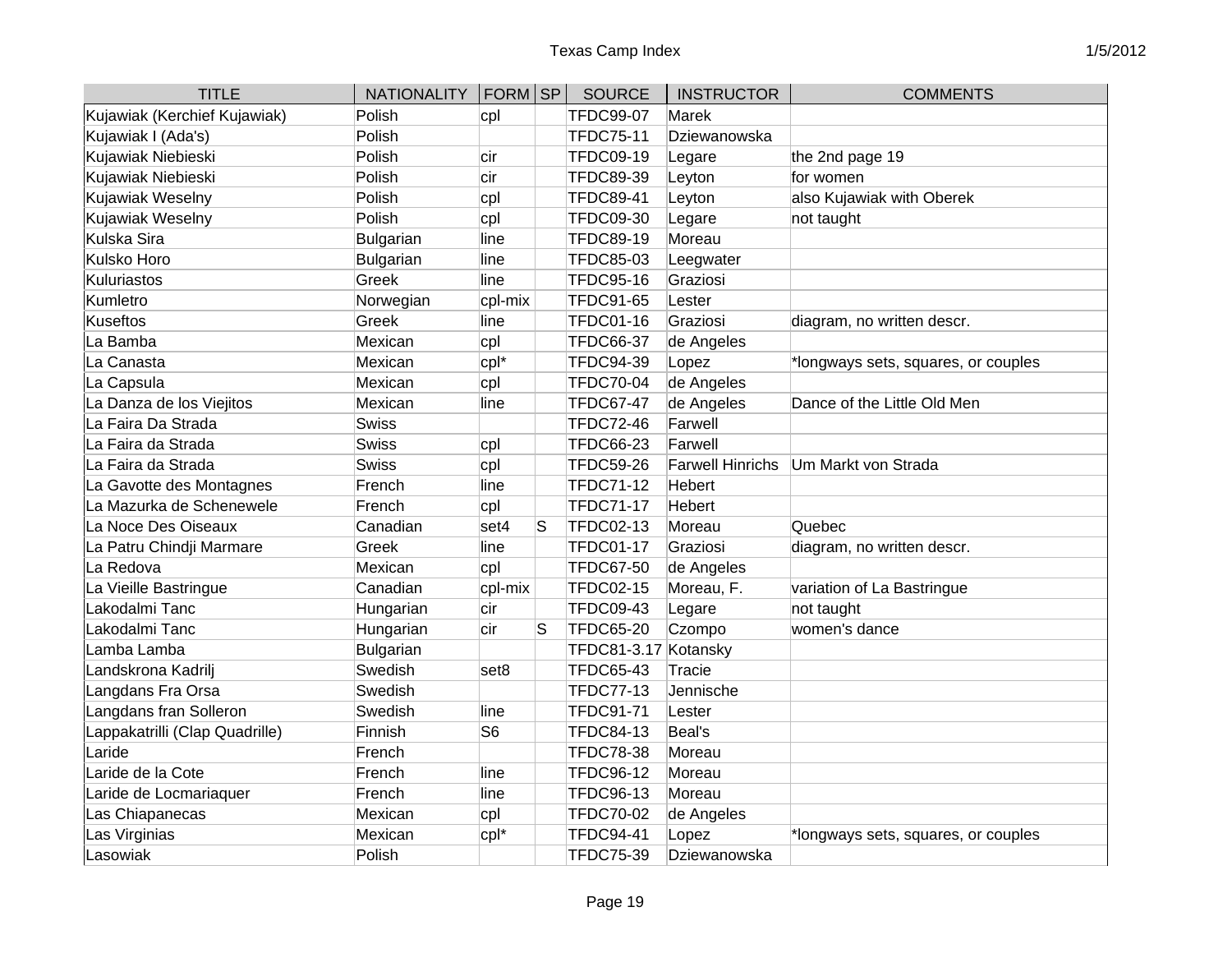| <b>TITLE</b>                                 | <b>NATIONALITY</b> | FORM SP          |   | <b>SOURCE</b>     | <b>INSTRUCTOR</b>       | <b>COMMENTS</b>                              |
|----------------------------------------------|--------------------|------------------|---|-------------------|-------------------------|----------------------------------------------|
| Latchinas                                    | Greek              | lcir             |   | <b>TFDC88-12</b>  | Graziosi                | also line                                    |
| Lauterbacher                                 | German             | cpl              |   | <b>TFDC59-22</b>  | <b>Farwell Hinrichs</b> | aka Hamliner Waltzer, diff than Swiss Lauter |
| Lauterbacher                                 | German             | cpl              |   | <b>TFDC61-16</b>  | <b>Farwell Hinrichs</b> |                                              |
| Lauterbacher                                 | German             | cpl              |   | <b>TFDC70-06</b>  | Farwell                 |                                              |
| L'Auvergnate d'Issoudun                      | French             | cpl              |   | <b>TFDC71-11</b>  | Hebert                  | aka Montagnarde d'Issoudun                   |
| L'auvergnate D'issoudun                      | French             | set              |   | <b>TFDC90-08</b>  | <b>Hebert</b>           | also called Bourree Droite La Montagnarde    |
| Lazarska Racenica                            | <b>Bulgarian</b>   | line             | S | TFDC02-16         | Moreau                  |                                              |
| Le Bal de Jugon                              | <b>Brittany</b>    |                  | S | TFDC08-A5         |                         | Song words only                              |
| Le Rond Argentonnais                         | French             | cir              |   | <b>TFDC71-10</b>  | Hebert                  |                                              |
| Lea Musat Armina                             | Romanian           | line             | S | TFDC92-A12        | Hilferink               | Macedonian Romanian song on p. A21.          |
| Leah's Waltz                                 | English            | set3             |   | <b>TFDC08-30</b>  | Fogg                    |                                              |
| Leather Lake House                           | English            | setL             |   | <b>TFDC08-31</b>  | Fogg                    | triple minor                                 |
| Leaving of Liverpool                         | English            | set3             |   | <b>TFDC08-32</b>  | Fogg                    |                                              |
| Lefkaditikos                                 | Greek              |                  |   | <b>TFDC72-21</b>  | Pappas                  |                                              |
| Leganata                                     | Romanian           | cir              | S | <b>TFDC99-36</b>  | Vasilescu               |                                              |
| Legenyes es Csardas                          | Hungarian          | cir              |   | <b>TFDC65-22</b>  | Czompo                  |                                              |
| Legnala Dana                                 | Macedonian         | line             |   | <b>TFDC69-10</b>  | Kolarovski              |                                              |
| Lemonia                                      | Greek              | line             |   | <b>TFDC95-17</b>  | Graziosi                | see Key to interpret notes                   |
| en Irthi Mais                                | Greek              |                  |   | <b>TFDC75-83</b>  | Pappas                  |                                              |
| Len Irthi Mais                               | Greek              |                  |   | TFDC72-23         | Pappas                  |                                              |
| Lepa Moja                                    | Croatian           |                  | S | TFDC07-A4         |                         | Song words only                              |
| es Gars de Lochmine                          | French             | cir              | S | <b>TFDC68-12</b>  | Taylor                  |                                              |
| Les Saluts                                   | Canadian           | cpl              |   | <b>TFDC82-34</b>  | Moreau                  | 4 to 8 cpls                                  |
| eskovacka Cetvorka                           | Serbian            | line             |   | <b>TFDC97-48</b>  | Kotansky                |                                              |
| _esnoto                                      | Macedonian         | line             |   | <b>TFDC66-S06</b> | Kolarovski              |                                              |
| Lesnoto (Pravoto)                            | Macedonian         | line             | G | <b>TFDC86-03</b>  |                         |                                              |
| esnoto Oro                                   | Macedonian         | line             |   | <b>TFDC60-20</b>  | Tymkowych               |                                              |
| esnoto, Pravoto, Za Ramo, Ramnoto Macedonian |                    |                  | G | <b>TFDC04-12</b>  | Leibman                 | gen. notes about some kinds of dances        |
| evi Jackson Rag                              | American           | set <sub>5</sub> |   | <b>TFDC85-32</b>  | Lambert                 |                                              |
| Lezgi                                        | Turkish            | line             |   | <b>TFDC09-14</b>  | Kilic                   | not taught                                   |
| Liasa                                        | <b>Bulgarian</b>   | line             |   | <b>TFDC91-28</b>  | <b>Iliev</b>            |                                              |
| Licki Tanac                                  | Croatian           | set              |   | <b>TFDC97-53</b>  | Kotansky                |                                              |
| Licko Kolo                                   | Croatian           |                  | S | TFDC07-A5         |                         | Song words only                              |
| Licko Kolo                                   | Croatian           | line             | S | TFDC69-53         |                         |                                              |
| Licko Kolo #1                                | Croatian           | cir              |   | <b>TFDC97-49</b>  | Kotansky                | silent                                       |
| Licko Kolo #2                                | Croatian           | line             |   | SM TFDC97-51      | Kotansky                | sing but no instruments                      |
| Licko Kukunjesce                             | Croatian           | line             |   | <b>TFDC97-52</b>  | Kotansky                |                                              |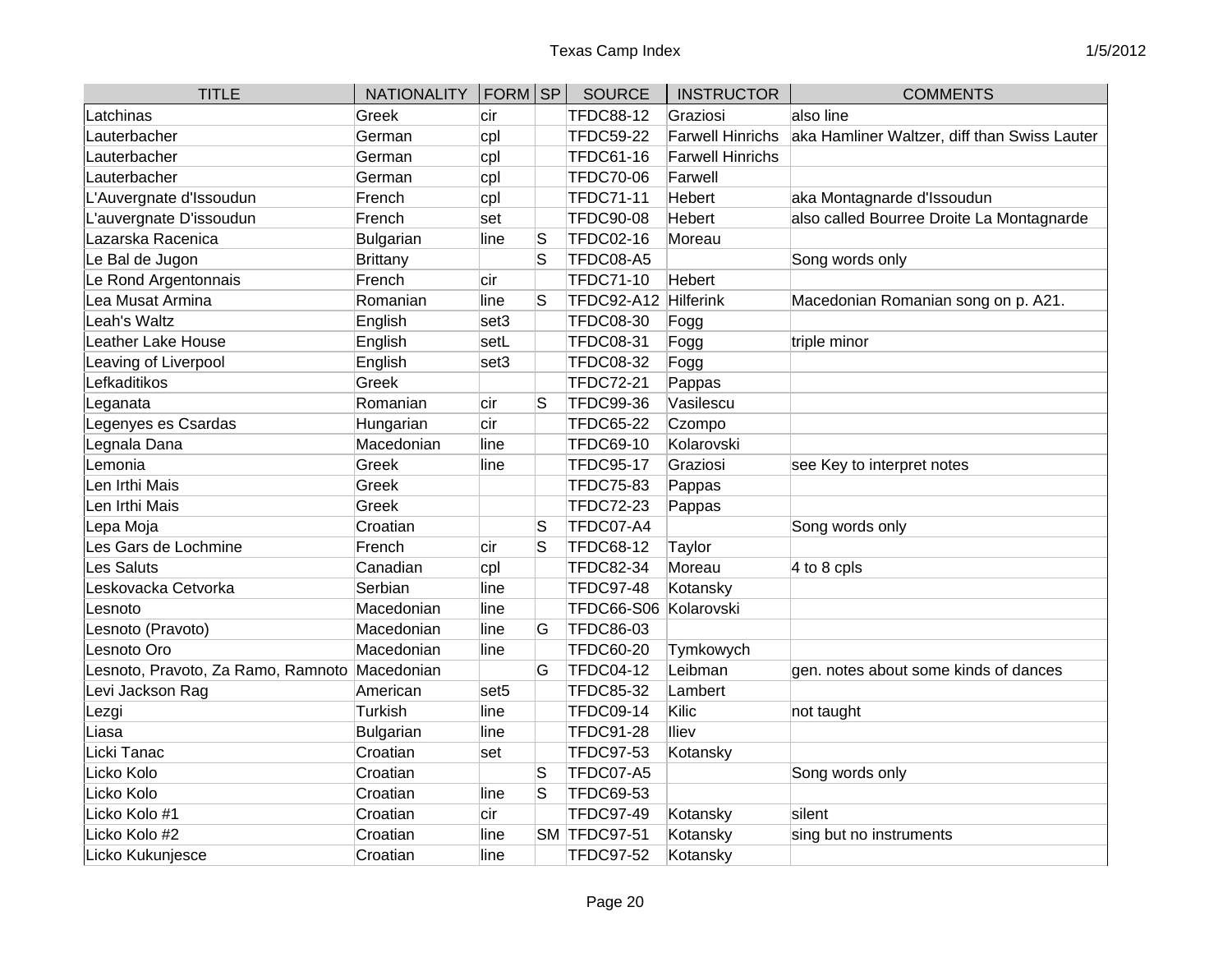| <b>TITLE</b>                     | <b>NATIONALITY</b> | FORM SP |    | <b>SOURCE</b>        | <b>INSTRUCTOR</b>       | <b>COMMENTS</b>                       |
|----------------------------------|--------------------|---------|----|----------------------|-------------------------|---------------------------------------|
| <b>Likrat Shabat</b>             | Israeli            | cir     |    | <b>TFDC67-19</b>     | Browns                  | Welcome of the Sabbath                |
| Lindy Hop, 1920's                | American           | cpl     |    | <b>TFDC97-10</b>     | Powers                  |                                       |
| Linerender                       | Norwegian          | ind     |    | <b>TFDC05-16</b>     | Lester                  |                                       |
| Lipka                            | Polish             | square  |    | <b>TFDC89-43</b>     | Leyton                  |                                       |
| Logovac                          | Yugoslavian        | 3s      |    | TFDC59-03            | Rosenberg               | Banat                                 |
| Lomsko Kolo                      | Serbian            | cir     |    | <b>TFDC63-74</b>     | Tymkowych               | part of Serbian Medley also TFDC62-12 |
| London House, The                | English            | setL    |    | <b>TFDC08-33</b>     | Fogg                    |                                       |
| Long Cacak                       | Serbian            | line    |    | <b>TFDC65-85</b>     | <b>Skow</b>             | also TFDC64-13                        |
| Loorke                           | Armenian           | line    |    | <b>TFDC93-A06</b>    | Bozigian                |                                       |
| Loree                            | Armenian           |         |    | <b>TFDC79-23</b>     | Bozigian                |                                       |
| Lorenz                           | German             | cpl     |    | <b>TFDC61-04</b>     | <b>Farwell Hinrichs</b> |                                       |
| Lorkey Lorkey                    | Armenian           | line    |    | <b>TFDC56-02</b>     | <b>Beliajus</b>         |                                       |
| Lummi Stick Game                 | Am. Indian         |         |    | <b>TFDC72-52</b>     | Farwell                 | Native American                       |
| Macedonian Dance Notes - General | Macedonian         |         | G  | TFDC04-Intro Leibman |                         | general notes on structure of dances  |
| Mach                             | Polish             |         |    | <b>TFDC75-31</b>     | Dziewanowska            |                                       |
| Mach                             | Polish             | cpl     |    | <b>TFDC09-34</b>     | Legare                  |                                       |
| Made in Romania                  | Romanian           | ind     | lS | <b>TFDC11-36</b>     | Florescu/Dion           | Rom dance from Muntenia               |
| Madjarac                         | Yugoslavian        | cpl     |    | <b>TFDC87-19</b>     | Weiner                  | also Trios. Vojvodina Region          |
| Madocsai Tancok                  | Hungarian          |         |    | <b>TFDC74-15</b>     | Czompo                  |                                       |
| Madro                            | <b>Bulgarian</b>   | cir     |    | SM TFDC10-39         | Leegwater               |                                       |
| Maike                            | German             | set4    |    | <b>TFDC66-24</b>     | Farwell                 | a girl's name                         |
| Mains Blanches, Les              | French             |         |    | <b>TFDC78-44</b>     | Moreau                  |                                       |
| <b>Maios</b>                     | Greek              | line    |    | <b>TFDC01-09</b>     | Graziosi                | diagram, no written descr.            |
| Mairi's Wedding                  | Scottish           | set4    |    | <b>TFDC68-21</b>     | Taylor                  |                                       |
| Makedonska Sedenka               | Macedonian         | line    |    | <b>TFDC69-49</b>     | Kolarovski              |                                       |
| Makedonskih Splet                | Macedonian         | line    |    | <b>TFDC69-11</b>     | Kolarovski              |                                       |
| Makedonsko Narodno               | Macedonian         |         |    | <b>TFDC74-44</b>     | Moreau                  |                                       |
| Malaguena a lo Canario           | Canary Islands     | cpl     |    | <b>TFDC67-31</b>     | Greene                  |                                       |
| Mali Izvorski Opas               | <b>Bulgarian</b>   | line    |    | <b>TFDC96-15</b>     | Moreau                  |                                       |
| Malisevsko                       | Macedonian         |         |    | <b>TFDC78-25</b>     | Moreau                  |                                       |
| Malo Bunjevacko Kolo             | Serbian            | cir     |    | <b>TFDC97-22</b>     | Kotansky                | MWMW, M join hands behind W's backs   |
| Maloj Mome                       | Macedonian         | line    |    | <b>TFDC69-13</b>     | Kolarovski              |                                       |
| Malu Asamenu Bar                 | Israeli            | cpl     |    | <b>TFDC59-14</b>     | Rosenberg               |                                       |
| Malunas                          | Lithuanian         | cpl     |    | <b>TFDC56-07</b>     | Beliajus                | <b>The Mill</b>                       |
| Manfrina                         | Croatian           | cpl     |    | <b>TFDC03-02</b>     | Morovich                |                                       |
| Maraichine, La                   | French             | set     |    | <b>TFDC90-13</b>     | <b>Hebert</b>           | La Maraichine                         |
| Margaret's Waltz                 | English            | cpl     |    | <b>TFDC69-28</b>     | Wilder                  |                                       |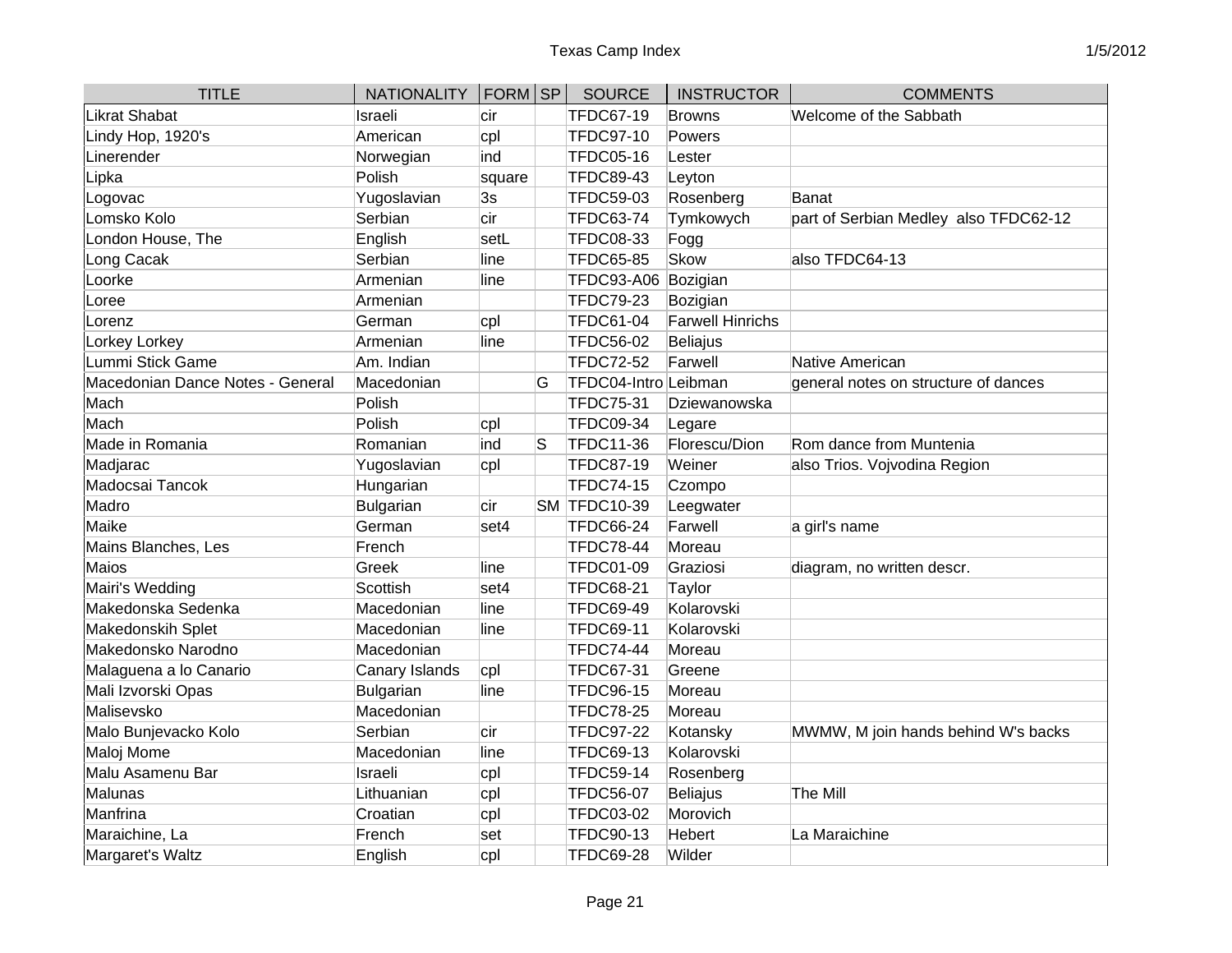| <b>TITLE</b>                   | NATIONALITY   FORM   SP |      |   | <b>SOURCE</b>    | <b>INSTRUCTOR</b>       | <b>COMMENTS</b>                             |
|--------------------------------|-------------------------|------|---|------------------|-------------------------|---------------------------------------------|
| Marina                         | Greek                   | line |   | <b>TFDC88-13</b> | Graziosi                |                                             |
| Marioara                       | Romanian?               | cpl  |   | <b>TFDC56-11</b> | Beliajus                |                                             |
| Mariovska Tresenica            | Macedonian              | line |   | <b>TFDC69-14</b> | Kolarovski              |                                             |
| lMarmara                       | Turkish                 | line | M | <b>TFDC90-36</b> | Luleci                  | name of sea connecting Black & Aegean       |
| Mascando Chiquite              | Mexican                 | cpl  |   | <b>TFDC58-32</b> | Drury, Nelda            | Chiquete?                                   |
| Maskoto                        | Macedonian              | line |   | <b>TFDC86-26</b> | Leibman                 |                                             |
| Matentzidika                   | Greek                   | line |   | <b>TFDC01-18</b> | Graziosi                | suite of 3: Diplon Omal, Ters, Tsurtughuzu  |
| Matura                         | Romanian                | cir  |   | TFDC92-A13       | Hilferink               |                                             |
| Mavromata                      | Greek                   | line | S | <b>TFDC06-24</b> | Otterholt, L            |                                             |
| Maxina                         | English                 | cpl  |   | <b>TFDC59-09</b> | Rosenberg               |                                             |
| Maxixe 2                       | American                | cpl  |   | <b>TFDC97-15</b> | Powers                  | USA / Brazil                                |
| Maxixe, The                    | American                | cpl  |   | <b>TFDC87-04</b> | Powers                  |                                             |
| Mazki Buenek                   | Bulgarian               | line | S | <b>TFDC02-18</b> | Moreau                  | belt hold                                   |
| Mazurka                        | German                  | cpl  |   | <b>TFDC61-01</b> | <b>Farwell Hinrichs</b> |                                             |
| Mechol Hashabat                | Israeli                 | cir  |   | <b>TFDC05-37</b> | Eden                    |                                             |
| Megdansko Horo                 | Bulgarian               | line |   | <b>TFDC08-06</b> | Moreau                  | unusual instrumentation, features harmonica |
| Mehmede                        | Macedonian              | line |   | <b>TFDC00-11</b> | Ginsburg                | learned from S Kotansky                     |
| Memede                         | Serbian                 | line |   | <b>TFDC97-55</b> | Kotansky                |                                             |
| Memedo                         | Macedonian              | line |   | <b>TFDC86-24</b> | Leibman                 |                                             |
| Mendo Bari                     | Turkish                 | line |   | <b>TFDC09-16</b> | Kilic                   | not taught                                  |
| Menim Balam                    | Turkish                 | cir  |   | <b>TFDC09-17</b> | Kilic                   | not taught                                  |
| <b>Menousis</b>                | Greek                   |      |   | <b>TFDC72-24</b> | Pappas                  |                                             |
| <b>Menousis</b>                | Greek                   | line |   | <b>TFDC83-24</b> | Henry                   |                                             |
| Mermingas                      | Greek                   |      |   | <b>TFDC75-91</b> | Pappas                  |                                             |
| Mesarisko Oro                  | Macedonian              | line |   | <b>TFDC69-15</b> | Kolarovski              |                                             |
| Mexican steps, general notes   | Mexican                 |      | G | <b>TFDC66-35</b> | de Angeles              |                                             |
| Mexico Map                     | Mexican                 |      | G | TFDC94-44+       |                         |                                             |
| Meyroke                        | Turkish                 | line | M | <b>TFDC90-38</b> | Luleci                  |                                             |
| Mezofoldi Ugros                | Hungarian               | cpl  |   | <b>TFDC88-48</b> | Kotansky                |                                             |
| Mezosegi Tancok                | Romanian                | cpl  |   | <b>TFDC88-40</b> | Kotansky                |                                             |
| Mezosegi Tancok                | Hungarian               |      |   | TFDC81-5.01      | Steele                  |                                             |
| Mezosegi Tancok - Danc. fr. M. |                         |      | G | <b>TFDC88-37</b> |                         |                                             |
| Mi Hayish                      | Israeli                 | cir  |   | TFDC05-38        | Eden                    |                                             |
| Michael's Csardas              | Hungarian               |      |   | <b>TFDC74-07</b> | Czompo                  |                                             |
| Milia                          | Greek                   | line |   | <b>TFDC01-31</b> | Graziosi                |                                             |
| Milia                          | Greek                   | line |   | <b>TFDC95-18</b> | Graziosi                |                                             |
| Milisso                        | Greek                   | line |   | <b>TFDC88-15</b> | Graziosi                |                                             |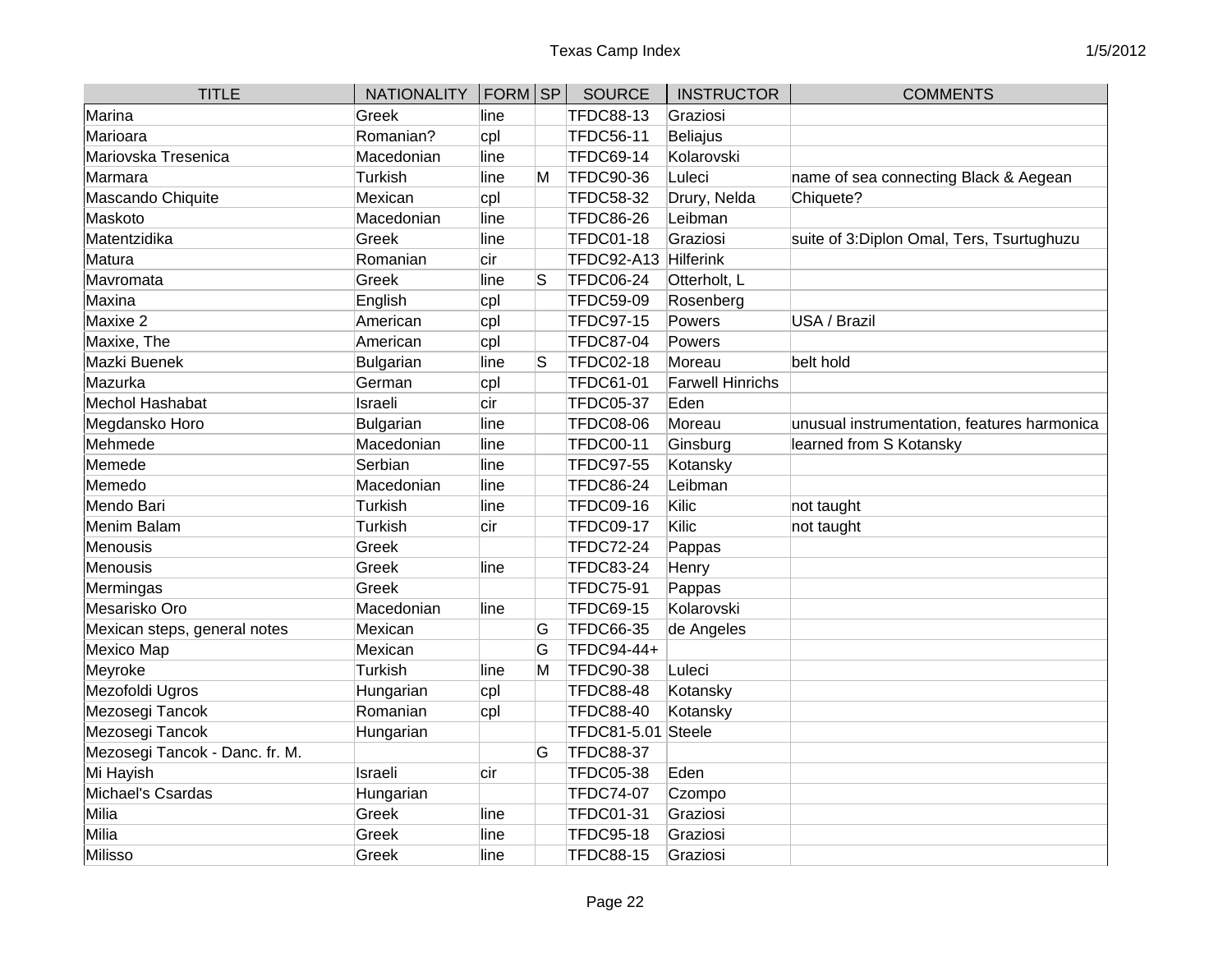| <b>TITLE</b>           | <b>NATIONALITY</b> | <b>FORM</b>      | <b>SP</b> | <b>SOURCE</b>        | <b>INSTRUCTOR</b> | <b>COMMENTS</b>                  |
|------------------------|--------------------|------------------|-----------|----------------------|-------------------|----------------------------------|
| Milo Mi e Mamo         | <b>Bulgarian</b>   | line             |           | <b>SM TFDC10-43</b>  | Leegwater         | song words in cyrillic           |
| Mindrele               | Romanian           |                  |           | <b>TFDC80-31</b>     | Bloland           |                                  |
| Minka                  | Bulgarian          | cir              | S         | <b>TFDC82-30</b>     | Moreau            |                                  |
| Mista Kolo             | Croatian           |                  |           | <b>TFDC76-15</b>     | Tomov             |                                  |
| Mit Yitneini Ohf       | Israeli            |                  |           | <b>TFDC77-03</b>     | Browns            |                                  |
| <b>Miteritsa</b>       | Greek              |                  |           | <b>TFDC75-93</b>     | Pappas            |                                  |
| Mitro                  | <b>Bulgarian</b>   | line             | S         | <b>TFDC10-46</b>     | Leegwater         |                                  |
| Mocher Prachim         | Israeli            | cir              |           | <b>TFDC05-40</b>     | Eden              |                                  |
| <b>Mocher Prahim</b>   | Israeli            |                  |           | <b>TFDC77-04</b>     | <b>Browns</b>     |                                  |
| Mocirita               | Romanian           | cir              |           | <b>TFDC99-35</b>     | Vasilescu         |                                  |
| Moj Hatixhe            | Serbian            | ind              | S         | <b>TFDC97-56</b>     | Kotansky          | Albanian roots; re-type 2nd page |
| Moja Diridika          | Yugoslavian        | cir              |           | <b>TFDC65-87</b>     | <b>Skow</b>       | also TFDC64-15 front basket hold |
| Moja Diridika          | Croatian           | cir              | S         | <b>TFDC68-09</b>     | Taylor            |                                  |
| Molvarski Drmes        | Croatian           | cpl              |           | <b>TFDC97-59</b>     | Kotansky          |                                  |
| Momirul                | Romanian           |                  |           | <b>TFDC73-18</b>     | Bloland           |                                  |
| Monferrina (Manfrone)  | Italian            | cpl              |           | <b>TFDC10-11</b>     | DiPietropaolo     |                                  |
| Monique's Krakowiak    | Polish             | cpl              |           | <b>TFDC09-24</b>     | Legare            |                                  |
| Monique's Polonez      | Polish             | cpl              |           | <b>TFDC09-22</b>     | Legare            |                                  |
| Montagnarde d'Issoudun | French             | cpl              |           | <b>TFDC71-11</b>     | Hebert            | aka L'Auvergnate d'Issoudun      |
| Mori, Odajo Sarena     | Macedonian         | line             | S         | <b>TFDC04-15</b>     | Leibman           | women's wedding dance            |
| Morten Larsen          | Danish             | set4             |           | <b>TFDC63-22</b>     | Tracie            |                                  |
| Morten Larsen          | Danish             | set4             |           | <b>TFDC65-70B</b>    | Tracie            |                                  |
| Moskwa                 | American           | setL             |           | <b>TFDC97-17</b>     | Powers            | longways set, duple improper     |
| Mr. Isaac's Maggot     | English            | setL             |           | <b>TFDC08-34</b>     | Fogg              |                                  |
| Muhlradl               | German             | cpl              |           | <b>TFDC68-02</b>     | Taylor            | 5 to 8 cpls in circle            |
| Muhlradl               | German             | set <sub>6</sub> |           | <b>TFDC59-04</b>     | Rosenberg         | aka Neues Muehlrad               |
| <b>Mysliwiec</b>       | Polish             | cpl              |           | <b>TFDC67-33</b>     | Greene            | The Hunter                       |
| Na Dvi Strane          | Hungarian          | line             |           | <b>TFDC97-61</b>     | Kotansky          | Croatian influence               |
| Nao Vas ao Mar Tonho   | Portuguese         | cpl              |           | <b>TFDC69-30</b>     | Wilder            |                                  |
| Nao Vas ao Mar Tonho   | Portuguese         | cpl              |           | <b>TFDC71-36</b>     | Taylor            |                                  |
| Napoleon               | Danish             | cpl              |           | <b>TFDC59-14</b>     | Rosenberg         |                                  |
| Narodno Horo           | <b>Bulgarian</b>   | line             |           | <b>TFDC60-20</b>     | Tymkowych         | Macedonian                       |
| Narodno Horo           | <b>Bulgarian</b>   | line             |           | <b>TFDC58-18</b>     | Rosenberg         |                                  |
| Nasred Selo            | Macedonian         | line             |           | <b>TFDC00-18</b>     | Ginsburg          |                                  |
| Negotinka              | Serbian            | line             |           | <b>TFDC94-25</b>     | Kotansky          |                                  |
| Negotinka              | Serbian            | line             |           | <b>TFDC97-63</b>     | Kotansky          |                                  |
| Nesho                  | Albanian           |                  |           | TFDC81-3.21 Kotansky |                   | also Macedonian                  |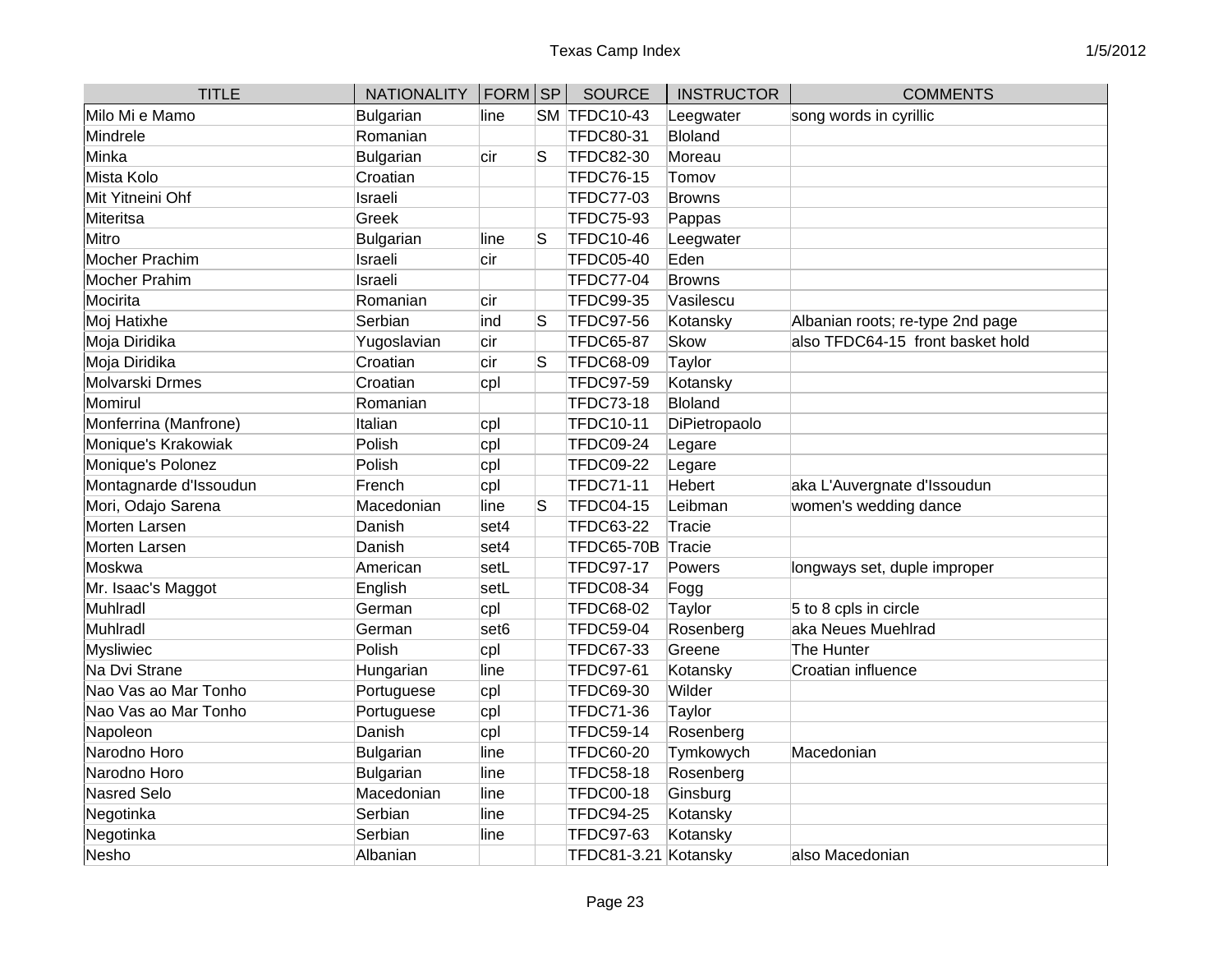| <b>TITLE</b>             | <b>NATIONALITY</b> | $ FORM $ SP |    | <b>SOURCE</b>     | <b>INSTRUCTOR</b> | <b>COMMENTS</b>                                |
|--------------------------|--------------------|-------------|----|-------------------|-------------------|------------------------------------------------|
| Nesho                    | Albanian           | line        |    | <b>TFDC94-26</b>  | Kotansky          |                                                |
| Nesho                    | Albanian           | line        |    | <b>TFDC86-20</b>  | Leibman           | also Macedonian                                |
| Nesho                    | Macedonian         | line        |    | <b>TFDC96-17</b>  | Moreau            | also claimed by Albania                        |
| Neues Muhlrad            | Austrian           | set         |    | <b>TFDC70-18</b>  | Farwell           |                                                |
| Neues Muhlrad            | Austrian           | set4        |    | <b>TFDC66-26</b>  | Farwell           |                                                |
| Never on Sunday          | American           | line        |    | <b>TFDC67-43</b>  | Lowrey            |                                                |
| Nevestinsko              | Macedonian         | line        | lS | <b>TFDC04-16</b>  | Leibman           |                                                |
| Nevestinsko              | Macedonian         | line        | S  | <b>TFDC66-S08</b> | Kolarovski        |                                                |
| Nevestinsko Horo         | Bulgarian          | line        |    | <b>TFDC63-58</b>  | Cartier           | also TFDC62-26                                 |
| Nevesto Carven Trendafil | Macedonian         | line        | S  | TFDC96-19         | Moreau            |                                                |
| New York, The            | American           | cpl         |    | <b>TFDC87-12</b>  | Powers            |                                                |
| Newcastle                | English            | set4        |    | <b>TFDC85-35</b>  | Lambert           | Playford dance                                 |
| Nickeltanz               | German             |             |    | <b>TFDC79-08</b>  | Gottier           |                                                |
| Niguno Shel Yossi        | Israeli            |             |    | <b>TFDC77-05</b>  | <b>Browns</b>     |                                                |
| Nizamikos                | Greek              | lline       |    | <b>TFDC88-17</b>  | Graziosi          |                                                |
| Norsk Masurka            | Norwegian          | cpl         |    | <b>TFDC65-47</b>  | Tracie            |                                                |
| Norway Map & Culture     | Norwegian          |             | G  | <b>TFDC01-35</b>  | Lester            | maps, culture of Norway                        |
| Novo Zagorski Horo       | <b>Bulgarian</b>   | line        |    | <b>TFDC69-32</b>  | Wilder            |                                                |
| Nurey Fatmali            | Turkish            | line        | S  | <b>TFDC90-40</b>  | Luleci            | Nurey (girl's Name) from Fatmali (a village of |
| O Yiannis O Beratianos   | Greek              | line        |    | <b>TFDC01-31</b>  | Graziosi          |                                                |
| <b>Oberek Lubelski</b>   | Polish             |             |    | <b>TFDC75-33</b>  | Dziewanowska      |                                                |
| <b>Oberek Zvicainy</b>   | Polish             | cpl         |    | <b>TFDC60-06</b>  | Greene            |                                                |
| Od Buczka Do Buczka      | Polish             |             |    | <b>TFDC75-23</b>  | Dziewanowska      |                                                |
| Od Wlockawka - Kujawiak  | Polish             | cpl         |    | <b>TFDC89-44</b>  | Leyton            |                                                |
| Od Wloclawka - Kujawiak  | Polish             | cpl         |    | <b>TFDC09-35</b>  | Legare            | not taught                                     |
| Odeno Oro                | Macedonian         | line        |    | <b>TFDC87-22</b>  | Weiner            |                                                |
| Oj Rasticu               | Croatian           |             |    | <b>TFDC76-16</b>  | Tomov             |                                                |
| Olahos                   | Hungarian          | cir         |    | <b>TFDC09-42</b>  | Legare            | not taught                                     |
| Old Wife Behind the Fire | English            | setL        |    | <b>TFDC08-35</b>  | Fogg              |                                                |
| Olsson's Family Waltz    | Swedish            | cpl         |    | <b>TFDC05-17</b>  | Lester            |                                                |
| One Step, The            | American           | cpl         |    | <b>TFDC87-05</b>  | Powers            |                                                |
| Opa Cupa                 | Serbian            | line        | S  | <b>TFDC06-26</b>  | Otterholt, L      | Gypsy                                          |
| Opas                     | <b>Bulgarian</b>   | line        |    | <b>TFDC98-20</b>  | Leegwater         | interesting background notes                   |
| Opinca                   | Romanian           | cir         | lS | <b>TFDC07-24</b>  | Florescu/Dion     |                                                |
| Opsa                     | Croatian           | line        | S  | <b>TFDC97-64</b>  | Kotansky          | USA/Cro/Ser. Not "opas"                        |
| Or Chavatsalot           | Israeli            | cpl         |    | <b>TFDC59-15</b>  | Rosenberg         | Light of the Lilies                            |
| Ora Surchomps            | <b>Swiss</b>       |             |    | <b>TFDC79-09</b>  | Gottier           |                                                |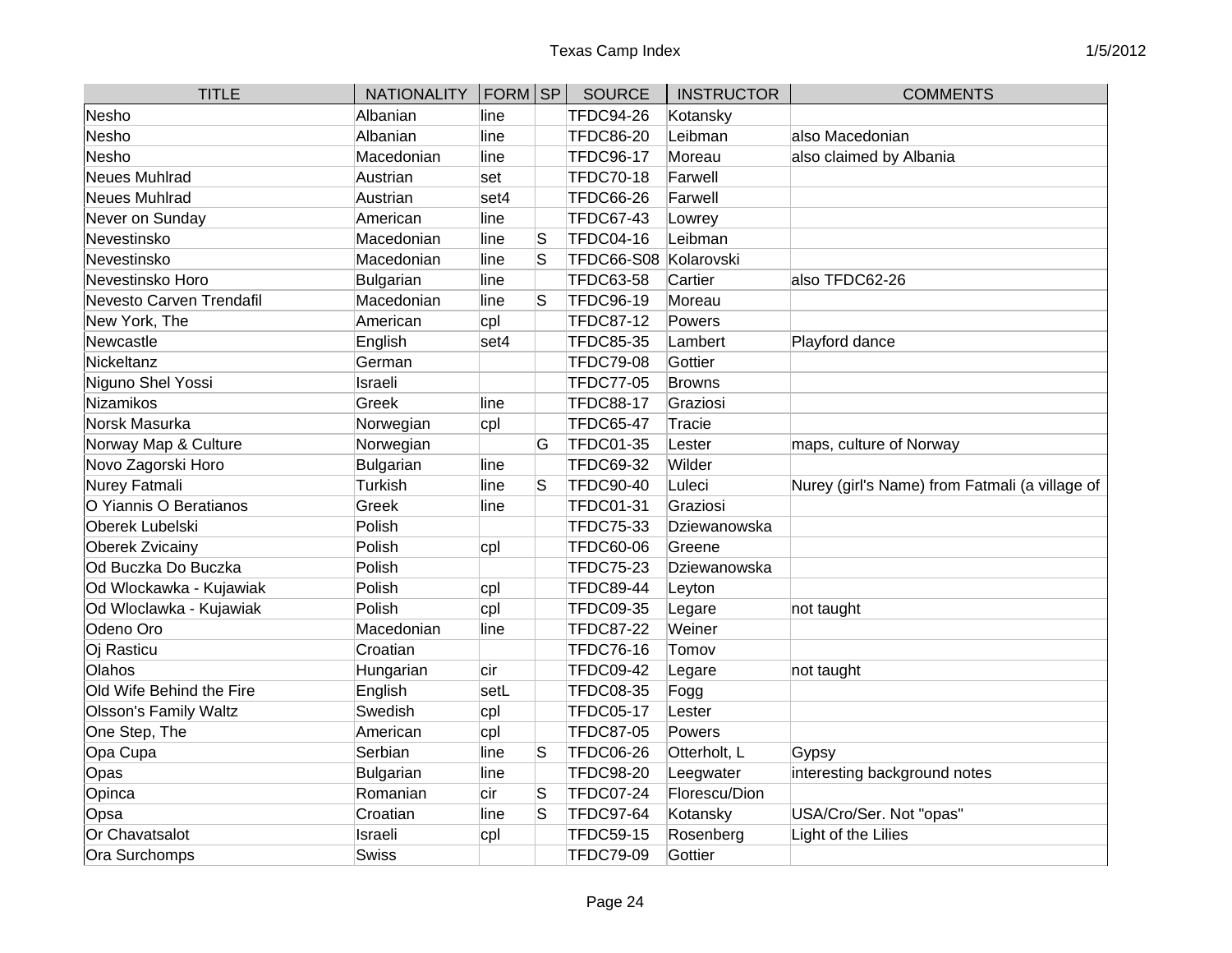| <b>TITLE</b>                 | <b>NATIONALITY</b>   | $ FORM $ SP      |   | <b>SOURCE</b>       | <b>INSTRUCTOR</b> | <b>COMMENTS</b>                   |
|------------------------------|----------------------|------------------|---|---------------------|-------------------|-----------------------------------|
| Orijent                      | Serbian              | line             |   | <b>TFDC67-34</b>    | Greene            |                                   |
| Orovicanka                   | Macedonian           | line             |   | <b>TFDC04-20</b>    | Leibman           |                                   |
| Orovicanka                   | Macedonian           | line             |   | <b>TFDC87-23</b>    | Weiner            |                                   |
| <b>Osburn Place Assembly</b> | English              | setL             |   | <b>TFDC08-36</b>    | Fogg              |                                   |
| Osmica                       | Bulgarian            |                  |   | <b>TFDC74-45</b>    | Moreau            |                                   |
| Osogovka                     | Macedonian           | line             |   | <b>TFDC69-16</b>    | Kolarovski        |                                   |
| Ovcepolska Potrculka         | Macedonian           | line             |   | <b>TFDC04-21</b>    | Leibman           |                                   |
| Ovcepolsko Potrculka         | Macedonian           | line             |   | <b>TFDC00-18</b>    | Ginsburg          |                                   |
| Ovraby Kadrilj               | Swedish              | set              |   | <b>TFDC63-19</b>    | Tracie            |                                   |
| Ovraby Kadrilj               | Swedish              | set <sub>8</sub> |   | <b>TFDC65-67</b>    | Tracie            |                                   |
| Ozmandankas                  | Greek                | line             |   | <b>TFDC95-20</b>    | Graziosi          |                                   |
| Paidusca                     | Romanian             |                  |   | <b>TFDC73-19</b>    | <b>Bloland</b>    |                                   |
| Pailanjo                     | Armenian             | line             |   | <b>TFDC93-A07</b>   | Bozigian          |                                   |
| Pajdusko                     | Macedonian           | line             |   | <b>TFDC04-23</b>    | Leibman           | also done in Bulg & North. Greece |
| Pajdusko                     | Macedonian           | line             |   | <b>TFDC87-24</b>    | Weiner            |                                   |
| Pajdusko Horo                | Macedonian/Bulg line |                  |   | <b>TFDC65-90</b>    | Skow              | also TFDC64-15                    |
| Pajdusko Horo                | Bulgarian            | line             |   | <b>TFDC98-23</b>    | Leegwater         |                                   |
| Paloc Csardas                | Hungarian            | cpl              |   | <b>TFDC65-84</b>    | Czompo            | also TFDC64-11                    |
| Palotas                      | Hungarian            |                  |   | <b>TFDC74-19</b>    | Czompo            |                                   |
| Pandalas (Kucata)            | Bulgarian            |                  |   | <b>TFDC78-31</b>    | Moreau            |                                   |
| Pano Xoros                   | Greek                | cpl              |   | <b>TFDC83-26</b>    | Henry             |                                   |
| Papuselele                   | Romanian             |                  |   | <b>TFDC73-20</b>    | <b>Bloland</b>    |                                   |
| Paraliakos                   | Greek                | line             | S | <b>TFDC06-29</b>    | Otterholt, L      | aka Vratsera                      |
| Pargarusa                    | Croatian             | cir              |   | <b>SM TFDC00-21</b> | Ginsburg          |                                   |
| Parisarpolka                 | Norwegian            | cpl              |   | <b>TFDC63-24</b>    | Tracie            |                                   |
| Parisarpolka                 | Norwegian            | cpl              |   | <b>TFDC65-48</b>    | Tracie            |                                   |
| Partalos                     | Greek                | line             |   | <b>TFDC63-61</b>    | Cartier           | also TFDC62-22                    |
| Pasarelska                   | <b>Bulgarian</b>     | line             |   | <b>TFDC69-34</b>    | Wilder            |                                   |
| Patrounina                   | Macedonian           | line             |   | <b>TFDC00-19</b>    | Ginsburg          | Greek Macedonia                   |
| Patrunina                    | Greek                | line             |   | <b>TFDC94-28</b>    | Kotansky          |                                   |
| Patrunina                    | Greek                | line             |   | <b>TFDC88-18</b>    | Graziosi          |                                   |
| Pazardzijska Kopanica        | <b>Bulgarian</b>     | line             |   | <b>TFDC10-48</b>    | Leegwater         |                                   |
| Pe Batute                    | Romanian             | line             |   | <b>TFDC92-A14</b>   | Hilferink         |                                   |
| Pembe                        | Macedonian           | line             |   | <b>TFDC00-15</b>    | Ginsburg          | learned from K Ilievski           |
| Pembe                        | Macedonian           | line             |   | <b>TFDC04-24</b>    | Leibman           |                                   |
| Pembe Oro                    | Macedonian           | line             |   | <b>TFDC69-18</b>    | Kolarovski        |                                   |
| Pendozalis                   | Greek                | line             |   | <b>TFDC88-19</b>    | Graziosi          |                                   |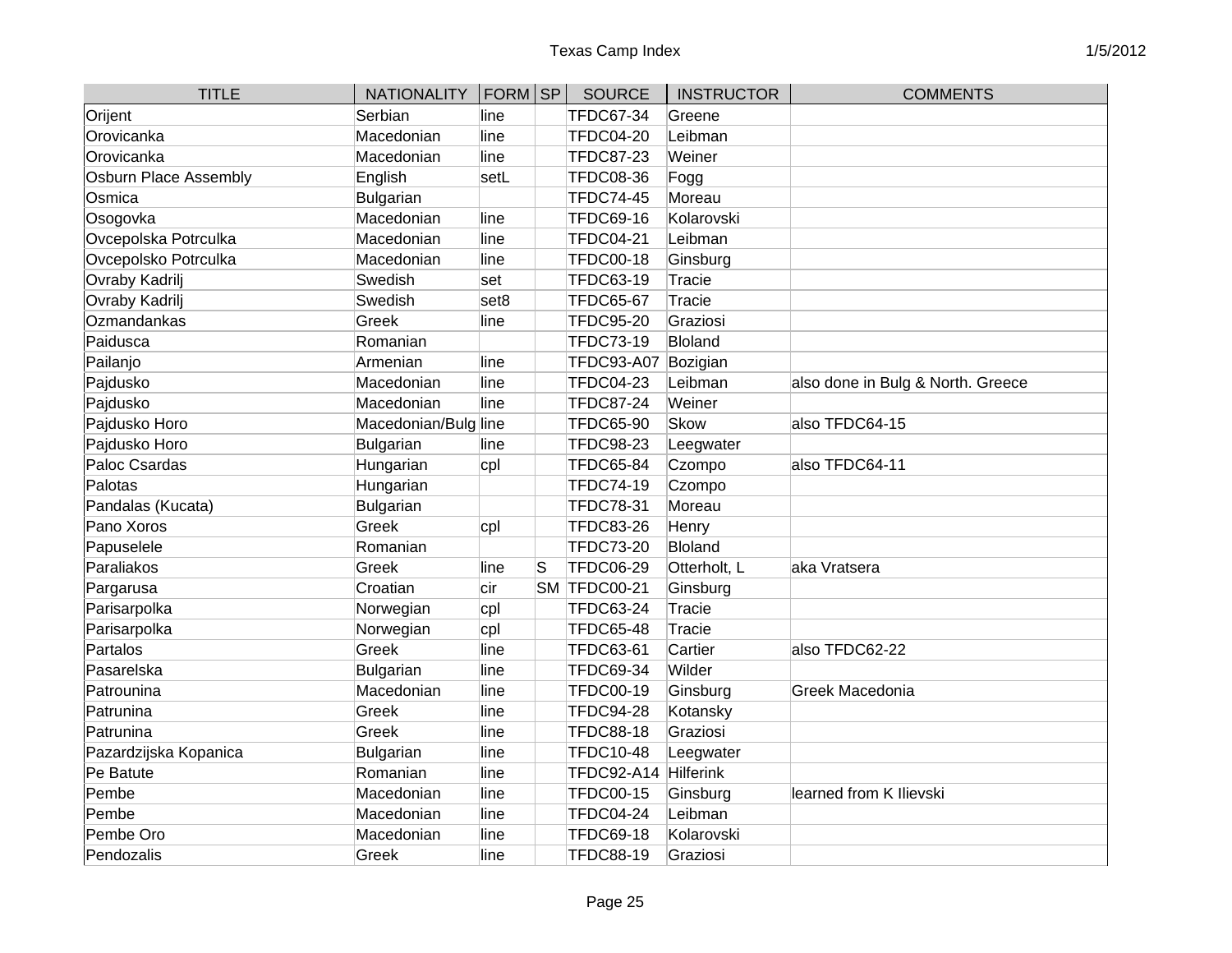| <b>TITLE</b>                   | NATIONALITY   FORM   SP |      |   | <b>SOURCE</b>        | <b>INSTRUCTOR</b> | <b>COMMENTS</b>                               |
|--------------------------------|-------------------------|------|---|----------------------|-------------------|-----------------------------------------------|
| Pendozalis                     | Greek                   | line |   | <b>TFDC95-21</b>     | Graziosi          |                                               |
| Pentozalis                     | Greek                   |      |   | <b>TFDC75-77</b>     | Pappas            |                                               |
| Perach Zahav                   | Israeli                 | cir  |   | <b>TFDC05-41</b>     | Eden              |                                               |
| Perinita                       | Romanian                | cir  |   | <b>TFDC07-29</b>     | Florescu/Dion     |                                               |
| Petite Chaine de Montmagny     | Canadian                | set4 |   | <b>TFDC08-15</b>     | Moreau,F          |                                               |
| Picking Up Sticks              | English                 | set3 |   | <b>TFDC85-33</b>     | Lambert           |                                               |
| Pidhichtos Banas               | Greek                   | line |   | <b>TFDC95-23</b>     | Graziosi          |                                               |
| Pilalitos                      | Greek                   |      |   | <b>TFDC72-26</b>     | Pappas            |                                               |
| Piler Lann                     | French                  | cpl  |   | <b>TFDC71-18</b>     | Hebert            |                                               |
| Pinosavka                      | Serbian                 | line |   | <b>TFDC69-52</b>     | Wilder            |                                               |
| Pirinsko                       | Bulgarian               | line | S | <b>TFDC98-25</b>     | Leegwater         | words p. 40                                   |
| Pletenica                      | Bulgarian               |      |   | <b>TFDC74-46</b>     | Moreau            |                                               |
| Plovdivska Kopanitsa           | Bulgarian               | line |   | <b>TFDC91-23</b>     | lliev             |                                               |
| Poarga Bihoreana               | Romanian                | cir  |   | TFDC99-35a           | Vasilescu         | notes in symbols only                         |
| Pogonisios                     | Greek                   |      |   | TFDC81-3.15 Kotansky |                   |                                               |
| Pogonisios                     | Greek                   | line |   | <b>TFDC71-30</b>     | Taylor            |                                               |
| Pogonisios                     | Greek                   |      |   | <b>TFDC72-27</b>     | Pappas            |                                               |
| Pokupski Drmes                 | Croatian                | cir  |   | <b>TFDC68-11</b>     | Taylor            |                                               |
| Polca din Batrani              | Romanian                | cpl  |   | <b>TFDC07-31</b>     | Florescu/Dion     |                                               |
| Polish Alphabet and Pronunc.   |                         |      | G | <b>TFDC89-36</b>     |                   |                                               |
| Polka Koketka                  | Russian                 | cpl  |   | <b>TFDC58-19</b>     | Rosenberg         |                                               |
| Polka Od Prezeworska           | Polish                  | cpl  |   | <b>TFDC89-46</b>     | Leyton            |                                               |
| Polka Piquee                   | French                  | cpl  |   | <b>TFDC89-32</b>     | Moreau            |                                               |
| Polka Piquee de Ploeuc         | French                  | cpl  |   | <b>TFDC71-19</b>     | <b>Hebert</b>     |                                               |
| Polka Przez Noge               | Polish                  | cpl  |   | <b>TFDC89-47</b>     | Leyton            |                                               |
| Polka Quadrille                | Vintage                 | cpl  |   | <b>TFDC06-40</b>     | Powers, R         |                                               |
| Polka Redowa, The              | American                | cpl  |   | <b>TFDC87-11</b>     | Powers            |                                               |
| Polka Sa Nayon                 | Philippines             | cpl  |   | <b>TFDC60-08</b>     | Greene            |                                               |
| Polka Tramblanka               | Polish                  | cpl  |   | <b>TFDC89-52</b>     | Leyton            |                                               |
| Polkas, Favorite, A Collection | American                | cpl  |   | <b>TFDC87-06</b>     | Powers            |                                               |
| Polonaise                      | American                | cpl  |   | <b>TFDC97-18</b>     | Powers            |                                               |
| Polonez                        | Polish                  | cpl  |   | <b>TFDC99-09</b>     | Marek             |                                               |
| Polonez                        | Polish                  |      |   | <b>TFDC75-13</b>     | Dziewanowska      |                                               |
| Poloska                        | Serbian                 | line |   | <b>TFDC86-11</b>     | Leibman           | Vlah                                          |
| Pols                           | Norwegian               |      |   | TFDC73-39            | Tracie            |                                               |
| Pols (West Trondelag)          | Norwegian               | cpl  |   | <b>TFDC96-34</b>     | Sodal             | Pols from Osterdal, Trondelag, & north Norway |
| Polska                         | Swedish                 | cpl  |   | <b>TFDC63-12</b>     | Tracie            |                                               |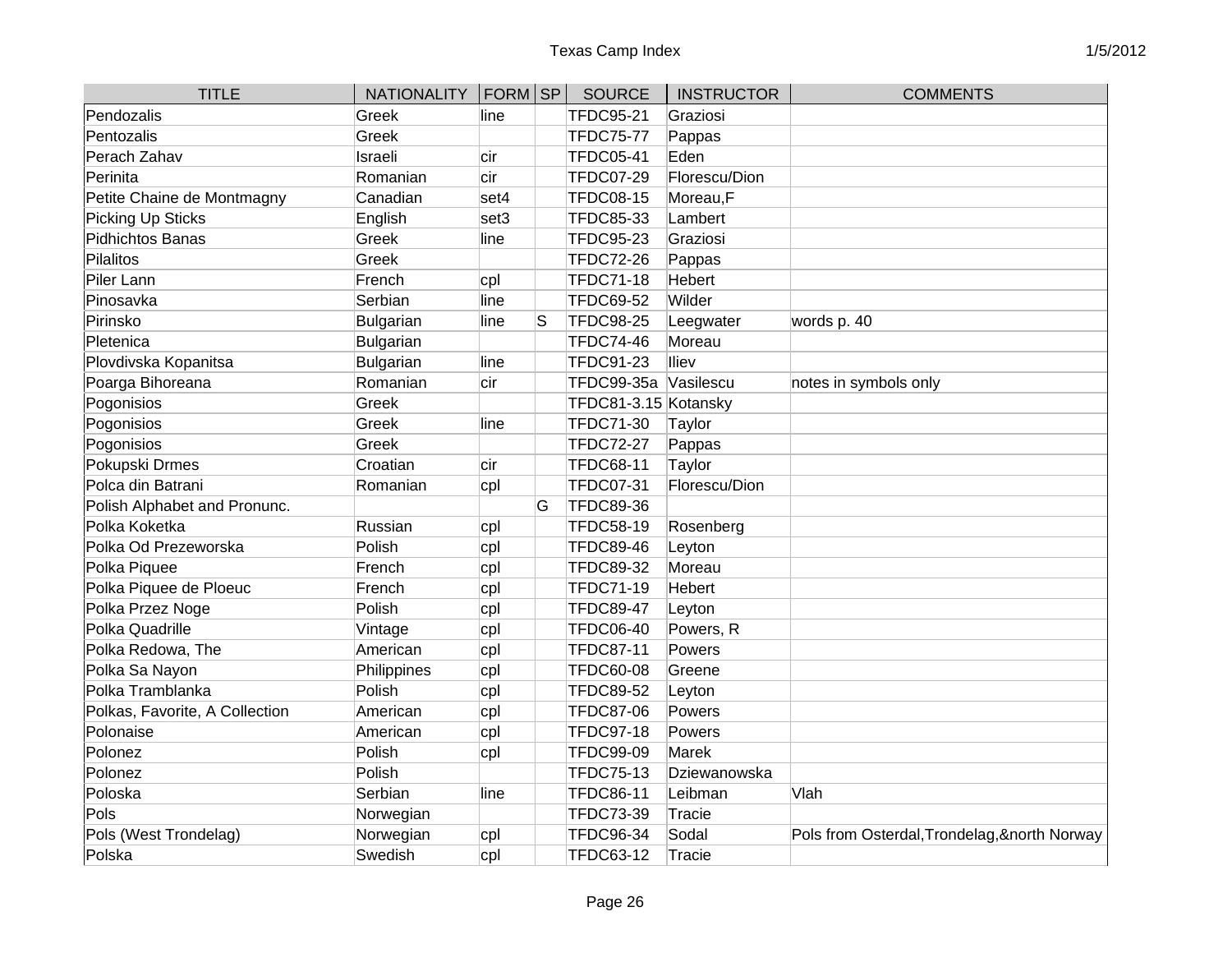| <b>TITLE</b>                        | NATIONALITY   FORM   SP |      |   | <b>SOURCE</b>        | <b>INSTRUCTOR</b> | <b>COMMENTS</b>                  |
|-------------------------------------|-------------------------|------|---|----------------------|-------------------|----------------------------------|
| Polska Fra Jarvso                   | Swedish                 |      |   | <b>TFDC77-14</b>     | Jennische         |                                  |
| Polska fran Boda                    | Swedish                 | cpl  |   | <b>TFDC01-47</b>     | Lester            |                                  |
| Polskor fran Bingsjo                | Swedish                 | cpl  |   | <b>TFDC01-43</b>     | Lester            |                                  |
| Polskvariant fran Amot              | Swedish                 | cpl  |   | <b>TFDC91-40</b>     | Lester            |                                  |
| Pomasko Sirto                       | Bulgarian               | line |   | TFDC02-19            | Moreau            |                                  |
| Pookie, The                         | American                |      |   | <b>TFDC77-21</b>     | <b>Oakes</b>      |                                  |
| Pos To Trivoun To Piperi            | Greek                   |      |   | <b>TFDC75-95</b>     | Pappas            |                                  |
| Posavki (sic) Ples                  | Croatian                | cpl  |   | <b>TFDC60-21</b>     | Tymkowych         |                                  |
| Posavski Drmes (Kisa Pada)          | Croatian                | cir  |   | <b>TFDC65-88</b>     | <b>Skow</b>       | also TFDC64-14 front basket hold |
| Posavski Drmes II (Kisa Pada Drmes) | Croatian                | cir  |   | TFDC63-49            | Hirschman         |                                  |
| Posavski Ples                       | Croatian                | cpl  |   | <b>TFDC65-89</b>     | Skow              | also TFDC64-15                   |
| Posovojaca                          | Romanian                | cir  |   | TFDC92-A16           | Hilferink         |                                  |
| Potkumasurkka (Kick Mazurka)        | Finnish                 | cpl  |   | <b>TFDC84-15</b>     | Beal's            |                                  |
| Potrcano                            | Macedonian              | line |   | TFDC04-25            | Leibman           |                                  |
| Potrkan Ples                        | Slovenia                | cpl  |   | <b>TFDC60-22</b>     | Tymkowych         |                                  |
| Povlekana                           | Bulgarian               | line |   | <b>TFDC98-28</b>     | Leegwater         |                                  |
| Povrateno                           | Macedonian              |      |   | <b>TFDC76-17</b>     | Tomov             |                                  |
| Pravo Capraz                        | Bulgarian               | line |   | <b>TFDC02-04</b>     | Moreau            | belt hold                        |
| Pravo Kapansko                      | Bulgarian               |      |   | <b>TFDC74-47</b>     | Moreau            |                                  |
| Pravo Makedonsko Oro                | Macedonian              | line |   | <b>TFDC60-23</b>     | Tymkowych         |                                  |
| Pravo Radopsko Horo                 | Bulgarian               |      | S | TFDC08-A4            |                   | Song words only                  |
| Pravo Trakijsko                     | Bulgarian               | cir  |   | <b>TFDC85-07</b>     | Leegwater         |                                  |
| Praxplattler                        | Austrian                | ind  |   | <b>TFDC58-10</b>     | Rosenberg         | men's dance                      |
| <b>Prekid Kolo</b>                  | Serbian                 | line |   | <b>TFDC61-37</b>     | Tymkowych         |                                  |
| Preskacanka                         | Bulgarian               | line |   | <b>TFDC84-42</b>     | Drury             | Moreau version                   |
| Preskacanka                         | Bulgarian               |      |   | <b>TFDC74-48</b>     | Moreau            |                                  |
| Prigorski Drmes                     | Croatian                | cir  |   | <b>TFDC03-05</b>     | Morovich          |                                  |
| Prigorski Drmes                     | Croatian                |      |   | <b>TFDC76-18</b>     | Tomov             |                                  |
| Pripoianca                          | Romanian                | cpl  |   | TFDC92-A17 Hilferink |                   |                                  |
| Promoroaca                          | Romanian                |      |   | TFDC81-3.23 Kotansky |                   |                                  |
| Prorupta                            | Serbian                 | line |   | <b>TFDC97-66</b>     | Kotansky          | alt. MWMW                        |
| Prorupta                            | Serbian                 |      |   | TFDC81-3.24 Kotansky |                   |                                  |
| Prosetah Se                         | Bulgarian               | line |   | TFDC10-51            | Leegwater         |                                  |
| Przeworska (Five-and)               | Polish                  |      |   | <b>TFDC75-41</b>     | Dziewanowska      |                                  |
| P'tits Chars, Les                   | Canadian                | set  |   | <b>TFDC96-14</b>     | Moreau            | "Little [tram-]Cars"             |
| Puscheno                            | Greek                   | line |   | <b>TFDC95-25</b>     | Graziosi          |                                  |
| Puscheno                            | Greek                   | line |   | <b>TFDC01-19</b>     | Graziosi          |                                  |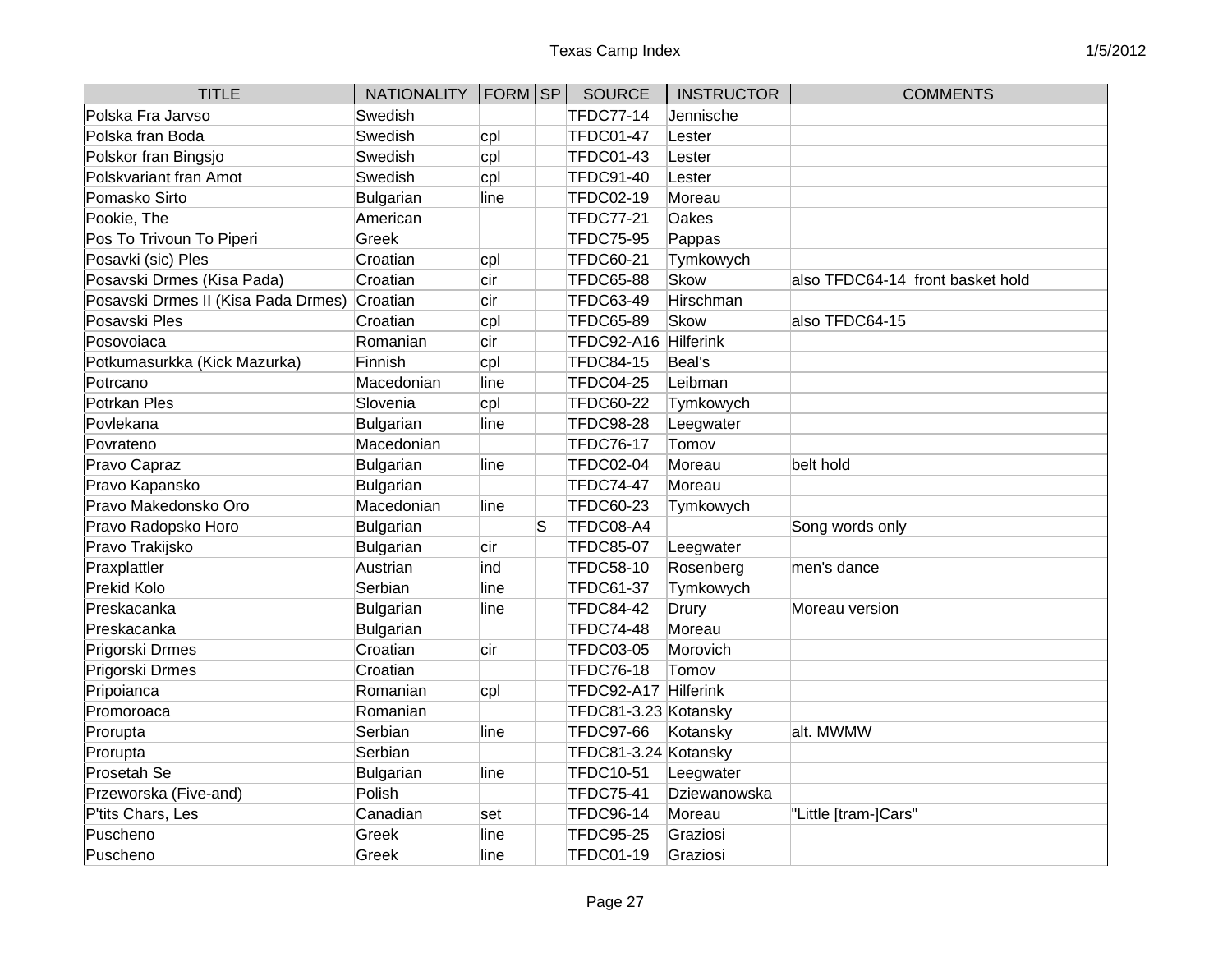| <b>TITLE</b>              | <b>NATIONALITY</b> | FORM SP |    | SOURCE           | <b>INSTRUCTOR</b> | <b>COMMENTS</b>              |
|---------------------------|--------------------|---------|----|------------------|-------------------|------------------------------|
| Pustejnu Oro              | Macedonian         | line    |    | <b>TFDC87-25</b> | Weiner            |                              |
| Pusztafalusi Sarkantyus   | Hungarian          |         |    | TFDC76-03        | Czompo            |                              |
| Puttjenter                | German             | set4    |    | <b>TFDC59-17</b> | Rosenberg         |                              |
| Pyrghuskikos              | Greek              | 3s      |    | <b>TFDC01-21</b> | Graziosi          |                              |
| Pyrgusikos                | Greek              | 3s      |    | <b>TFDC01-30</b> | Graziosi          |                              |
| Quadrille de Saint-basile | Fr.-Canadian       | set4    |    | TFDC89-33        | Moreau            |                              |
| Queen of Hearts           | German             | cpl     |    | <b>TFDC59-02</b> | Rosenberg         |                              |
| Rachenitsa na Sryata      | Bulgarian          | set     |    | <b>TFDC63-55</b> | Cartier           | also TFDC62-27               |
| Radomirska Lesa           | Bulgarian          | line    | S  | <b>TFDC02-20</b> | Moreau            |                              |
| Radomirska Lesa           | Bulgarian          | line    |    | <b>TFDC89-20</b> | Moreau            |                              |
| Radomirsko Horo           | Bulgarian          | line    |    | <b>TFDC84-44</b> | Drury             | Moreau version               |
| Rakes of Rochester, The   | English            | setL    |    | <b>TFDC08-37</b> | Fogg              |                              |
| Ramno Velesko             | Macedonian         | line    |    | TFDC00-14        | Ginsburg          | learned from K Ilievski      |
| Rance                     | Croatian           |         |    | <b>TFDC76-19</b> | Tomov             |                              |
| Rano e Radka Ranila       | Bulgarian          | line    |    | <b>TFDC08-07</b> | Moreau            |                              |
| Ravno Horo                | Macedonian         |         |    | <b>TFDC76-26</b> | Tomov             |                              |
| Razlozko Horo             | Bulgarian          | line    |    | <b>TFDC89-21</b> | Moreau            |                              |
| Recipes of the world      |                    |         |    | <b>TFDC66-52</b> |                   |                              |
| Recipes of the world      |                    |         |    | TFDC71           |                   |                              |
| Recipes of the world      |                    |         |    | TFDC60-end       |                   |                              |
| Recipes of the world      |                    |         |    | <b>TFDC68-25</b> |                   |                              |
| Recipes of the world      |                    |         |    | <b>TFDC65-92</b> |                   |                              |
| Recipes of the world      |                    |         |    | <b>TFDC61-32</b> |                   |                              |
| Recipes of the world      |                    |         |    | TFDC56           |                   |                              |
| Recipes of the world      |                    |         |    | <b>TFDC67-54</b> |                   |                              |
| Recipes of the world      |                    |         |    | TFDC70           |                   |                              |
| Recipes of the world      |                    |         |    | TFDC62-15        |                   |                              |
| <b>Red Boots</b>          | Hungary            | cpl     |    | <b>TFDC60-10</b> | Greene            |                              |
| Redowa, The               | American           | cpl     |    | <b>TFDC87-11</b> | Powers            |                              |
| Reinlendar                | Norwegian          |         |    | <b>TFDC78-14</b> | Sodal             |                              |
| Reinlendar                | Norwegian          | cpl     |    | <b>TFDC82-15</b> | Sodal             |                              |
| Reinlender                | Norwegian          |         |    | TFDC73-53        | Tracie            |                              |
| Reinlender Mixer          | Norwegian          | cpl-mix |    | <b>TFDC91-66</b> | Lester            |                              |
| Reyhan                    | Turkish            |         | lS | TFDC09-A7        |                   | Song words only              |
| Reyhan (girl's Name)      | Turkish            | line    |    | <b>TFDC84-33</b> | Kilic             | Sweet Basil; Azerbaijani-tur |
| Rheinlander For Three     | German             |         |    | <b>TFDC72-50</b> | Farwell           |                              |
| Rheinlander Polka         | Danish             |         |    | <b>TFDC78-08</b> | Sodal             |                              |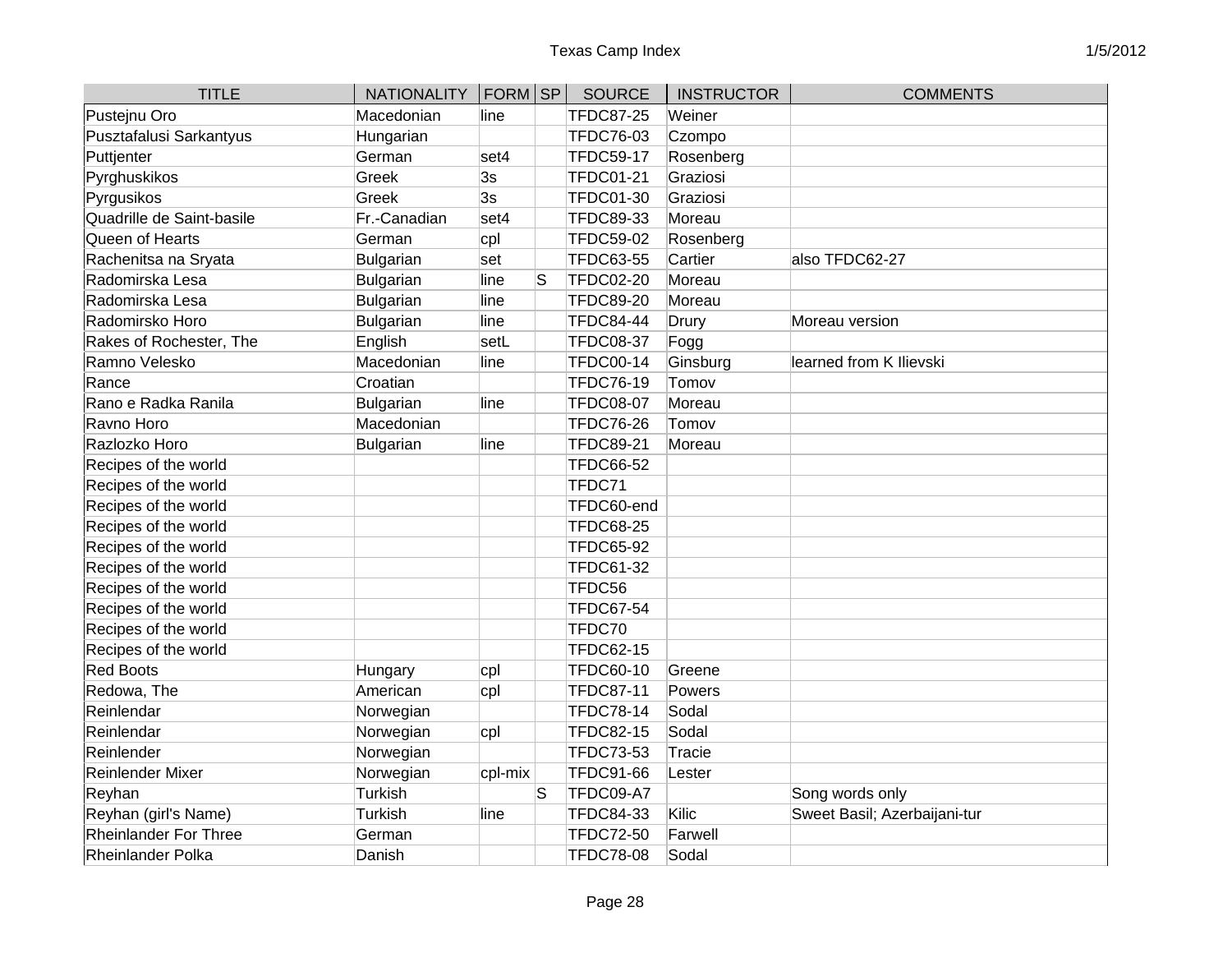| <b>TITLE</b>                     | <b>NATIONALITY</b> | FORM SP |    | <b>SOURCE</b>        | <b>INSTRUCTOR</b>       | <b>COMMENTS</b>                             |
|----------------------------------|--------------------|---------|----|----------------------|-------------------------|---------------------------------------------|
| Rheinlander Polka                | Danish             |         |    | <b>TFDC73-55</b>     | <b>Tracie</b>           |                                             |
| Rheinlander Polka                | Danish             | cpl     |    | <b>TFDC65-51</b>     | <b>Tracie</b>           |                                             |
| Rheinlander-polka                | Danish             | cpl     |    | <b>TFDC82-19</b>     | Sodal                   |                                             |
| Ringlender Fra Roros             | Norwegian          | cpl     |    | <b>TFDC84-17</b>     | Beal's                  |                                             |
| Rio Tango                        | American           | cpl     |    | <b>TFDC87-08</b>     | Powers                  |                                             |
| Rokoko                           | Croatian           | line    | lS | <b>TFDC97-67</b>     | Kotansky                |                                             |
| Romska Gajda                     | Macedonian         | line    |    | <b>TFDC00-12</b>     | Ginsburg                |                                             |
| Romska Gajda                     | Macedonian         | line    |    | <b>TFDC97-70</b>     | Kotansky                | Gypsy                                       |
| Romski Cacak                     | Serbian            | line    |    | <b>TFDC00-15</b>     | Ginsburg                |                                             |
| Romski Cocek                     | Macedonian         | line    |    | <b>TFDC97-69</b>     | Kotansky                | Gypsy                                       |
| Ronde Du Jorat, Le               | Swiss              |         |    | <b>TFDC79-10</b>     | Gottier                 |                                             |
| Roros Pols                       | Norwegian          | cpl     | G  | <b>TFDC96-35</b>     | Sodal                   | extensive background notes                  |
| Rorospols                        | Norwegian          |         |    | <b>TFDC78-02</b>     | Sodal                   |                                             |
| Roros-pols                       | Norwegian          | cpl     |    | <b>TFDC82-10</b>     | Sodal                   |                                             |
| Roros-pols                       | Norwegian          | cpl     | G* | <b>TFDC91-42</b>     | Lester                  | includes general notes + description        |
| Rovas                            | Greek              | line    |    | <b>TFDC83-27</b>     | Henry                   |                                             |
| Rowny                            | Polish             | cpl     |    | <b>TFDC89-53</b>     | Leyton                  |                                             |
| Roy's Reel                       | Scottish           | cpl     |    | <b>TFDC70-20</b>     | Smith                   |                                             |
| Rugen                            | Norwegian          | cpl     |    | <b>TFDC91-63</b>     | Lester                  |                                             |
| Ruka                             | <b>Bulgarian</b>   |         |    | TFDC81-3.25 Kotansky |                         |                                             |
| Rukavice                         | Serbian            | cpl     | S  | <b>TFDC97-71</b>     | Kotansky                | song words on p. 79                         |
| Ruotsinkatrilli Viitasaarelta    | Finnish            | set4    |    | <b>TFDC84-19</b>     | Beal's                  | Swedish Quadrille from Viitasaari           |
| Rusensko Horo                    | <b>Bulgarian</b>   | line    |    | <b>TFDC89-23</b>     | Moreau                  |                                             |
| Rustemul Sucit                   | Romanian           |         |    | <b>TFDC80-34</b>     | Bloland                 |                                             |
| Sabrali Sa Se, Sabrali           | <b>Bulgarian</b>   | line    |    | <b>TFDC08-08</b>     | Moreau                  | concentrated on teaching/correcting styling |
| Sadala Polka                     | Estonian           | cpl     |    | <b>TFDC58-07</b>     | Rosenberg               |                                             |
| Sadi Moma                        | <b>Bulgarian</b>   |         |    | <b>TFDC74-50</b>     | Moreau                  |                                             |
| Sadilo Mome                      | Macedonian         | line    |    | <b>TFDC04-27</b>     | Leibman                 |                                             |
| Sailin' Down the OI' Green River | American           | set4    |    | <b>TFDC54-14</b>     |                         |                                             |
| Saint John River, The            | Canadian           | set     |    | <b>TFDC69-41</b>     | Forbes                  |                                             |
| Salamandre, La                   | French             | set     |    | <b>TFDC90-14</b>     | Hebert                  | La Salamandre; from Alaman                  |
| Salsa                            | Latin American     | cpl     | G  | <b>TFDC07-36</b>     | Zamaniego*              | Oscar Martinez actually taught              |
| Saltarello Teramano              | Italian            | cpl     |    | <b>TFDC10-15</b>     | DiPietropaolo           |                                             |
| Salzburger Dreher                | Austrian           | cpl     |    | <b>TFDC59-24</b>     | <b>Farwell Hinrichs</b> |                                             |
| Samba                            | Brazilian          |         |    | TFDC81-4.06 McMillan |                         |                                             |
| Samba (early form)               | <b>Brazilian</b>   | cpl     |    | <b>TFDC97-13</b>     | Powers                  |                                             |
| Sandansko Horo                   | Bulgarian          |         |    | <b>TFDC74-51</b>     | Moreau                  |                                             |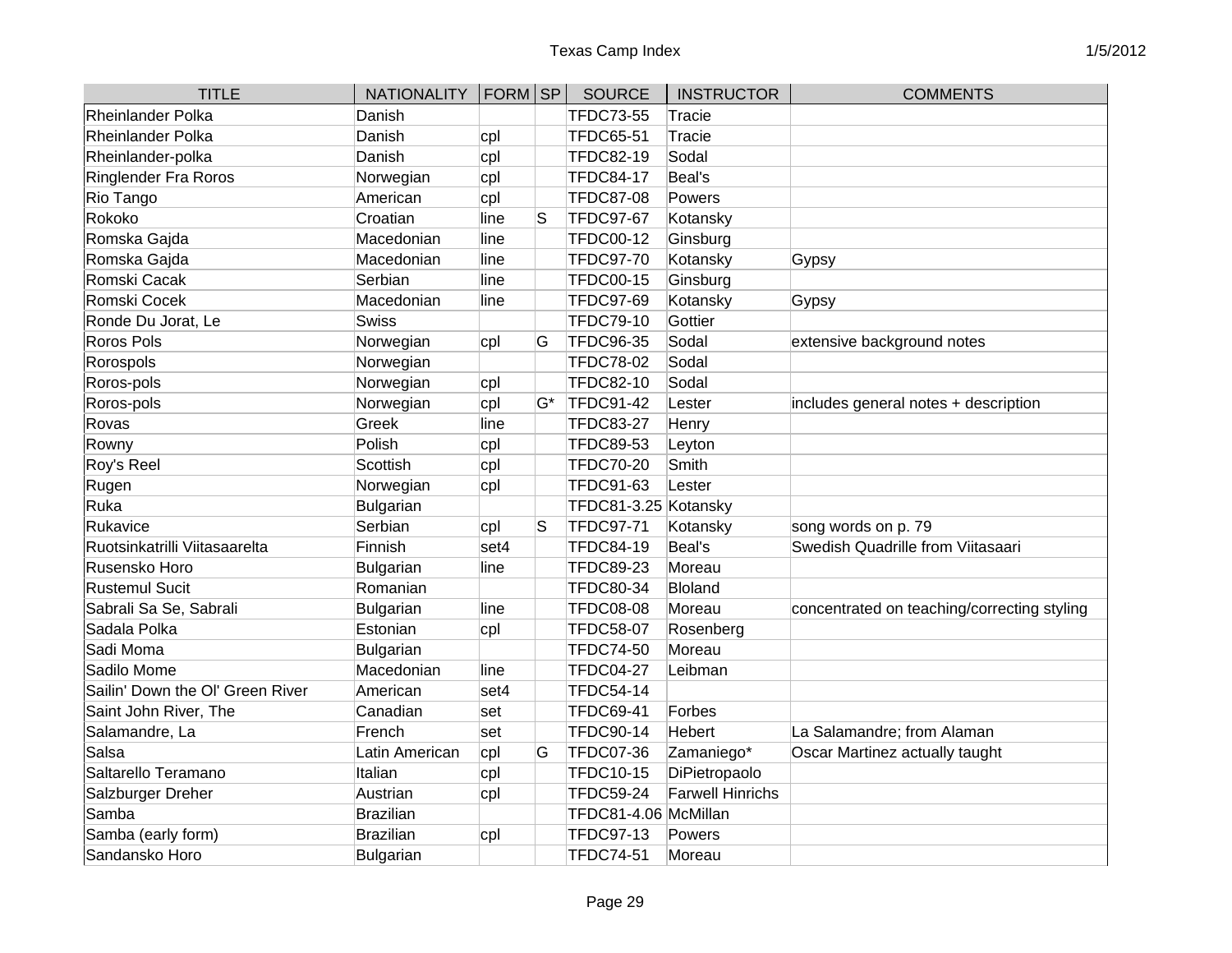| <b>TITLE</b>                   | <b>NATIONALITY</b> | FORM SP |   | <b>SOURCE</b>       | <b>INSTRUCTOR</b> | <b>COMMENTS</b>                           |
|--------------------------------|--------------------|---------|---|---------------------|-------------------|-------------------------------------------|
| Santa Rosalia                  | Mexican            | cpl     |   | <b>TFDC94-43</b>    | Lopez             |                                           |
| Sapari                         | Israeli            |         |   | <b>TFDC77-06</b>    | <b>Browns</b>     |                                           |
| Sarakatsan                     | Greek              | line    |   | <b>TFDC01-22</b>    | Graziosi          | 3 dances: Sta Tria, Tsamiko, & Katsa      |
| Saranda Pente                  | Greek              | line    |   | <b>TFDC83-28</b>    | Henry             |                                           |
| Sarba de la Boureni            | Romanian           | line    |   | <b>TFDC99-21</b>    | Vasilescu         |                                           |
| Sarba Zarnestenilor            | Romanian           | cir     |   | <b>TFDC11-41</b>    | Florescu/Dion     | Muntenia                                  |
| Sardana                        | Catalan            | cir     |   | <b>TFDC54-07</b>    |                   |                                           |
| Sardana                        | Catalan            | cir     |   | <b>TFDC58-20</b>    | Rosenberg         |                                           |
| Sareni Corapi                  | Macedonian         | line    |   | <b>TFDC04-29</b>    | Leibman           | also done in Bulg & North. Greece         |
| Sarkozi Tanc                   | Hungarian          | cir     |   | <b>TFDC65-26</b>    | Czompo            |                                           |
| Sasoonashentsee                | Armenian           |         |   | <b>TFDC79-25</b>    | Bozigian          |                                           |
| Savsat Bari                    | Turkish            | line    |   | <b>TFDC90-42</b>    | Luleci            | Savsat=name of a town; Bar=style of dance |
| Sborinka                       | <b>Bulgarian</b>   | line    |   | <b>TFDC98-31</b>    | Leegwater         |                                           |
| Scandinavia Map                | Swedish            |         | G | TFDC91-35           | Lester            | map of Sweden & Norway                    |
| Scandinavian Dance             | Swedish            |         | G | TFDC91-34           | Lester            | index of Scand dances byfamily            |
| Scandinavian Dance Notes, Intr |                    |         | G | <b>TFDC86-32</b>    |                   |                                           |
| Scandinavian Notes             | Scandinavian       |         | G | TFDC01-32           | Lester            | style, culture, maps, costumes, etc       |
| Schlunz                        | German             | set4    |   | <b>TFDC66-27</b>    | Farwell           |                                           |
| Schlunz                        | German             | set4    |   | <b>TFDC70-07</b>    | Farwell           |                                           |
| Schottis                       | Swedish            | cpl     |   | <b>TFDC63-03</b>    | Tracie            |                                           |
| Schottis fran Boda             | Swedish            | cpl     |   | <b>TFDC91-56</b>    | Lester            |                                           |
| Schottis fran Havero           | Swedish            |         |   | <b>TFDC77-15</b>    | Jennische         |                                           |
| Schottis fran Viksta           | Swedish            | cpl     |   | <b>TFDC91-58</b>    | Lester            |                                           |
| Schottis from Sodermanland     | Swedish            | cpl     |   | <b>TFDC86-37</b>    | Lavita            |                                           |
| Schottsch Quadrille            | German             | set4    |   | <b>TFDC70-08</b>    | Farwell           |                                           |
| <b>Schottsch Quadrille</b>     | German             | set4    |   | <b>TFDC66-28</b>    | Farwell           |                                           |
| Scotch Cap                     | English            | set3    |   | <b>TFDC85-42</b>    | Lambert           |                                           |
| Scottische D'auvergne          | French             | cpl     |   | <b>TFDC96-20</b>    | Moreau            |                                           |
| Scottish Country Dance notes   | Scottish           |         | G | <b>TFDC68-19</b>    | Taylor            |                                           |
| Sedi Donka                     | <b>Bulgarian</b>   | line    |   | <b>TFDC67-35</b>    | Greene            |                                           |
| Sedi Donka                     | Bulgarian          | line    |   | <b>TFDC02-21</b>    | Moreau            | belt hold                                 |
| Sej Sej Bob                    | <b>Bulgarian</b>   | line    |   | <b>TFDC82-27</b>    | Moreau            |                                           |
| Sejala Sam Lena, Lado          | Croatian           |         | S | TFDC07-A4           |                   | Song words only                           |
| Seksmannsril                   | Norwegian          | set3    |   | TFDC65-70C Tracie   |                   |                                           |
| Seksmannsril                   | Norwegian          |         |   | <b>TFDC78-07</b>    | Sodal             |                                           |
| Senpolska from Torp            | Swedish            | cpl     |   | <b>TFDC86-38</b>    | Lavita            |                                           |
| Sepastatsi Bar                 | Armenian           | line    |   | TFDC93-A08 Bozigian |                   |                                           |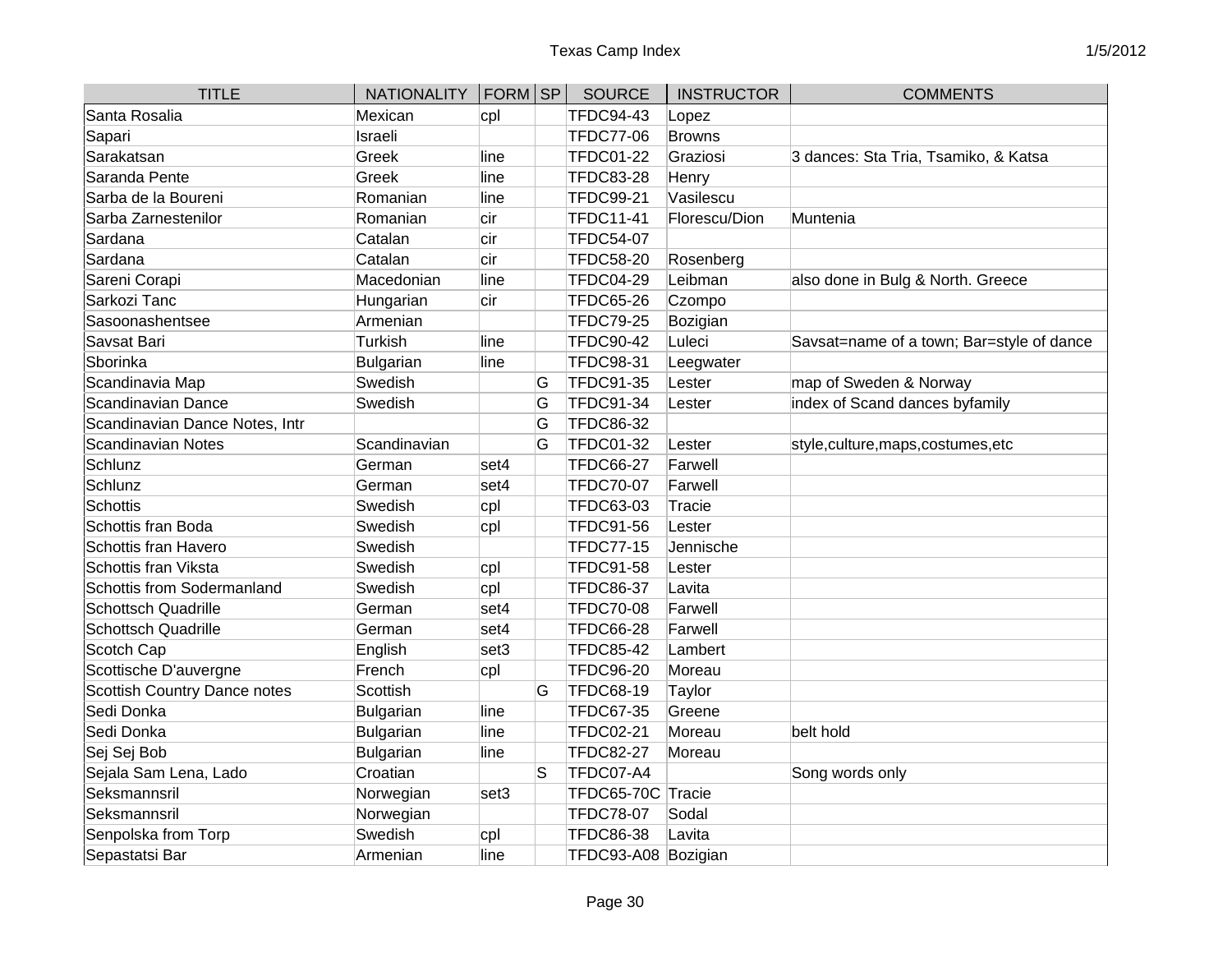| <b>TITLE</b>                 | <b>NATIONALITY</b> | $ FORM $ SP |   | <b>SOURCE</b>     | <b>INSTRUCTOR</b> | <b>COMMENTS</b>                     |
|------------------------------|--------------------|-------------|---|-------------------|-------------------|-------------------------------------|
| Sepe                         | Turkish            | line        | M | <b>TFDC90-44</b>  | Luleci            |                                     |
| Serbian + Ukranian Dances    |                    |             |   | TFDC62            | Tymkowych         | Dances taught in 62 reprinted in 63 |
| Sereny Magyaros              | Romanian           | cpl         |   | <b>TFDC04-53</b>  | Kotansky          |                                     |
| Sestinski Drmes              | Croatian           | cir         |   | <b>TFDC03-07</b>  | Morovich          | back basket hold                    |
| Set de Fortierville          | Canadian           | set4        |   | <b>TFDC82-35</b>  | Moreau            |                                     |
| Setnja                       | Serbian            | line        |   | <b>TFDC58-27</b>  | Tymkowich         |                                     |
| <b>Sex Change Schottis</b>   | Swedish            | cpl         |   | <b>TFDC91-57</b>  | Lester            | (them liberal Swedes!)              |
| Seyh Samil                   | <b>Turkish</b>     | cpl         |   | <b>TFDC09-18</b>  | Kilic             |                                     |
| <b>Shatty Ya Deney</b>       | Armenian           | line        |   | <b>TFDC93-A10</b> | Bozigian          |                                     |
| Sheikahani                   | Armenian*          | line        |   | <b>TFDC93-A11</b> | Bozigian          | Chaldean, Assyrian variations too   |
| Shin Tokyo Ondo              | Japan              | ind         |   | <b>TFDC60-29</b>  | Zavada            | <b>Tokyo Festival</b>               |
| Shira                        | Bulgarian          | line        |   | <b>TFDC91-17</b>  | lliev             |                                     |
| Shnei Shoshanim              | Israeli            |             |   | <b>TFDC77-07</b>  | <b>Browns</b>     |                                     |
| Siamsa Beirte                | Irish              | cpl         |   | <b>TFDC54-10</b>  |                   |                                     |
| Siebenburger Rheinlander     | Austrian           |             |   | <b>TFDC79-11</b>  | Gottier           |                                     |
| Siksara                      | Turkish            | line        |   | <b>TFDC90-45</b>  | Luleci            |                                     |
| Silistrenska Tropanka        | Bulgarian          |             |   | <b>TFDC74-52</b>  | Moreau            |                                     |
| Silistrenski Opas            | Bulgarian          | line        |   | <b>TFDC91-15</b>  | lliev             |                                     |
| Silistrenski Opas            | Bulgarian          |             |   | <b>TFDC74-53</b>  | Moreau            |                                     |
| Sima Heysza Or Rendes Hejsza | Romanian           | line        |   | <b>TFDC88-31</b>  | Kotansky          | <b>Hungarian Minority</b>           |
| Simi Yadech                  | Israeli            | cir         | S | <b>TFDC56-17</b>  | Beliajus          |                                     |
| Sirba de la Cinci            | Romanian           |             |   | <b>TFDC73-21</b>  | <b>Bloland</b>    |                                     |
| Sirba In Sir de la Tismana   | Romanian           |             |   | <b>TFDC80-35</b>  | Bloland           |                                     |
| Sirto                        | <b>Bulgarian</b>   | cpl         |   | <b>TFDC85-10</b>  | Leegwater         | Bulgarian-Macedonian                |
| Sitna Baluca                 | Bulgarian          | line        |   | <b>TFDC08-09</b>  | Moreau            |                                     |
| Sitna Lisa                   | Macedonian         | line        |   | <b>TFDC87-27</b>  | Weiner            |                                     |
| Sitna Zborenka               | Bulgarian          | line        |   | <b>TFDC82-23</b>  | Moreau            |                                     |
| Sitno Bistrisko              | Bulgarian          | line        |   | <b>TFDC98-33</b>  | Leegwater         |                                     |
| Sitno Severnjasko Horo       | Bulgarian          | cir         |   | <b>TFDC85-20</b>  | Leegwater         |                                     |
| Sitno Shopsko Horo           | Bulgarian          | line        |   | <b>TFDC63-52</b>  | Hirschman         |                                     |
| Skater's Tango               | American           | cpl         |   | <b>TFDC87-10</b>  | Powers            | a skater's position tango           |
| Skopska Crnogorka            | Macedonian         | line        |   | <b>TFDC66-S09</b> | Kolarovski        |                                     |
| Skudrinka                    | Macedonian         | line        |   | <b>TFDC66-30</b>  | Farwell           |                                     |
| Skudrinka                    | Macedonian         |             |   | <b>TFDC76-25</b>  | Tomov             |                                     |
| Skudrinka                    | Macedonian         | line        |   | <b>TFDC04-30</b>  | Leibman           |                                     |
| Slangapolka                  | Swedish            | cpl         |   | <b>TFDC59-01</b>  | Rosenberg         |                                     |
| Slangpolska fran Bjuraker    | Swedish            | cpl         |   | <b>TFDC91-38</b>  | Lester            |                                     |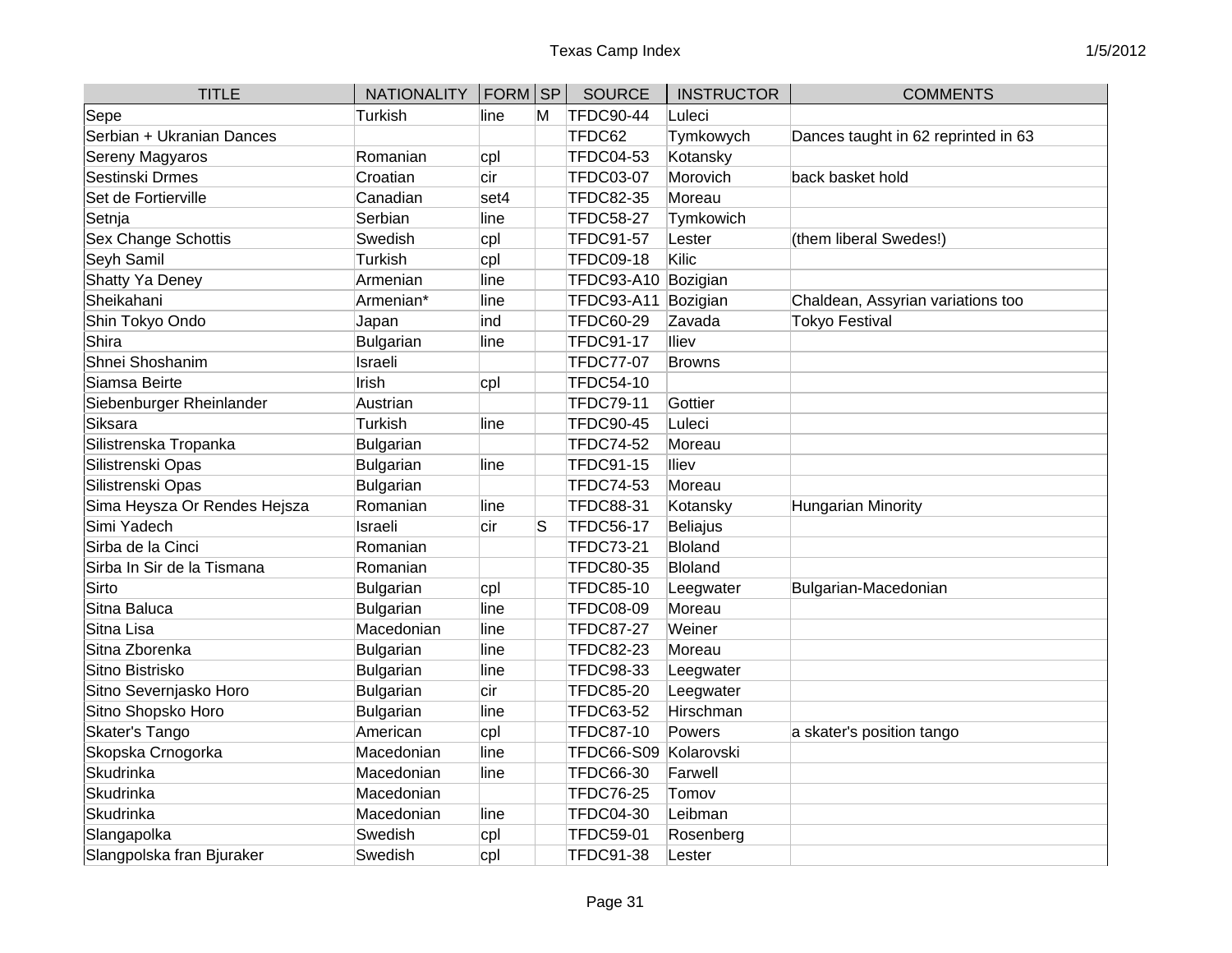| <b>TITLE</b>                 | <b>NATIONALITY</b> | $ FORM $ SP |    | <b>SOURCE</b>        | <b>INSTRUCTOR</b>       | <b>COMMENTS</b>                       |
|------------------------------|--------------------|-------------|----|----------------------|-------------------------|---------------------------------------|
| Slangpolska fran Enanger     | Swedish            | cpl         |    | <b>TFDC91-41</b>     | Lester                  |                                       |
| Slangpolska fran Skane       | Swedish            |             |    | <b>TFDC77-16</b>     | Jennische               |                                       |
| Slangpolska from Dunker      | Swedish            | cpl         |    | <b>TFDC86-39</b>     | Lavita                  |                                       |
| Slangpolska from Gammalkils  | Swedish            | cpl         |    | <b>TFDC86-41</b>     | Lavita                  |                                       |
| Slavjanka                    | Yugoslavian        | line        | lS | <b>TFDC63-47</b>     | Hirschman               |                                       |
| Slavonsko Kolo               | Croatian           | cir         |    | <b>TFDC03-08</b>     | Morovich                | includes variations & some words      |
| Slavonsko Kolo               | Croatian           | cir         |    | <b>TFDC56-02</b>     | <b>Beliajus</b>         |                                       |
| Slavonsko Kolo (Filcich)     | Slavonian          | cir         |    | <b>TFDC63-41</b>     | Hirschman               |                                       |
| Slavonsko Kolo (Tomov)       | Croatian           |             |    | <b>TFDC76-20</b>     | Tomov                   |                                       |
| Slavonsko Kukunjesce         | Croatian           | cir         |    | <b>TFDC03-03</b>     | Morovich                |                                       |
| Slovenski Plesi              | Slovenian          |             |    | <b>TFDC76-21</b>     | Tomov                   |                                       |
| Slunga                       | Swedish            | cpl         |    | <b>TFDC91-60</b>     | Lester                  |                                       |
| Smyrneikos Zeybekikos        | Greek              | ind         |    | TFDC01-24            | Graziosi                |                                       |
| Snoa                         | Swedish            |             |    | <b>TFDC73-55</b>     | Tracie                  |                                       |
| Snoa                         | Swedish            | cpl         |    | <b>TFDC91-62</b>     | Lester                  |                                       |
| Snoa                         | Swedish            | cpl         |    | <b>TFDC65-51</b>     | <b>Tracie</b>           |                                       |
| Snoa                         | Swedish            | cpl         |    | <b>TFDC01-49</b>     | Lester                  | also from Norway                      |
| Snurrbock fran Medelpad      | Swedish            | cpl         |    | <b>TFDC82-20</b>     | Sodal                   |                                       |
| Snurrbocken                  | Swedish            | cpl         |    | TFDC65-53            | <b>Tracie</b>           |                                       |
| Snurrbocken                  | Swedish            | cpl         |    | <b>TFDC63-17</b>     | <b>Tracie</b>           |                                       |
| Snurrvals fran Hede          | Swedish            |             |    | <b>TFDC77-17</b>     | Jennische               |                                       |
| Sofijsko Horo                | <b>Bulgarian</b>   | line        |    | <b>TFDC91-07</b>     | lliev                   |                                       |
| Sofiysko Shopsko Horo        | <b>Bulgarian</b>   |             |    | TFDC81-3.26 Kotansky |                         |                                       |
| Sojanca                      | Serbian            |             |    | TFDC81-3.28 Kotansky |                         |                                       |
| Sojanca                      | Serbian            | line        |    | <b>TFDC97-72</b>     | Kotansky                |                                       |
| Sokec                        | Serbian            | line        |    | <b>TFDC86-12</b>     | Leibman                 |                                       |
| Somogyi Karikazo             | Hungarian          | cir         |    | <b>TFDC09-46</b>     | Legare                  | not taught                            |
| Sonderborg Dobbeltkvadrille  | Danish             | set4        |    | TFDC65-59            | <b>Tracie</b>           |                                       |
| Sonderborg Double Quadrille  | Danish             |             |    | <b>TFDC72-45</b>     | Farwell                 |                                       |
| Sonderburger Doppelquadrille | German             | cpl         |    | <b>TFDC61-06</b>     | <b>Farwell Hinrichs</b> |                                       |
| Sonderburger Doppelquadrille | German             | cpl         |    | <b>TFDC59-18</b>     | <b>Farwell Hinrichs</b> | aka Sonderburger Doppelachter         |
| Sonderhoning                 | Danish             | cpl         |    | <b>TFDC66-31</b>     | Farwell                 |                                       |
| Sonderhoning                 | Danish             | cpl         |    | <b>TFDC54-05</b>     | Farwell?                |                                       |
| Sones Zacatecanos            | Mexican            | cpl         |    | <b>TFDC66-46</b>     | de Angeles              |                                       |
| Sopski Lazarki               | Bulgarian          | line        | S  | <b>TFDC89-25</b>     | Moreau                  |                                       |
| Soroc & Ardeleana Din Banat  | Romanian           | cpl         | S  | <b>TFDC96-21</b>     | Moreau                  | 2 dances; also listed under Ardeleana |
| Sorocul                      | Romanian           | cpl         |    | <b>TFDC04-55</b>     | Kotansky                |                                       |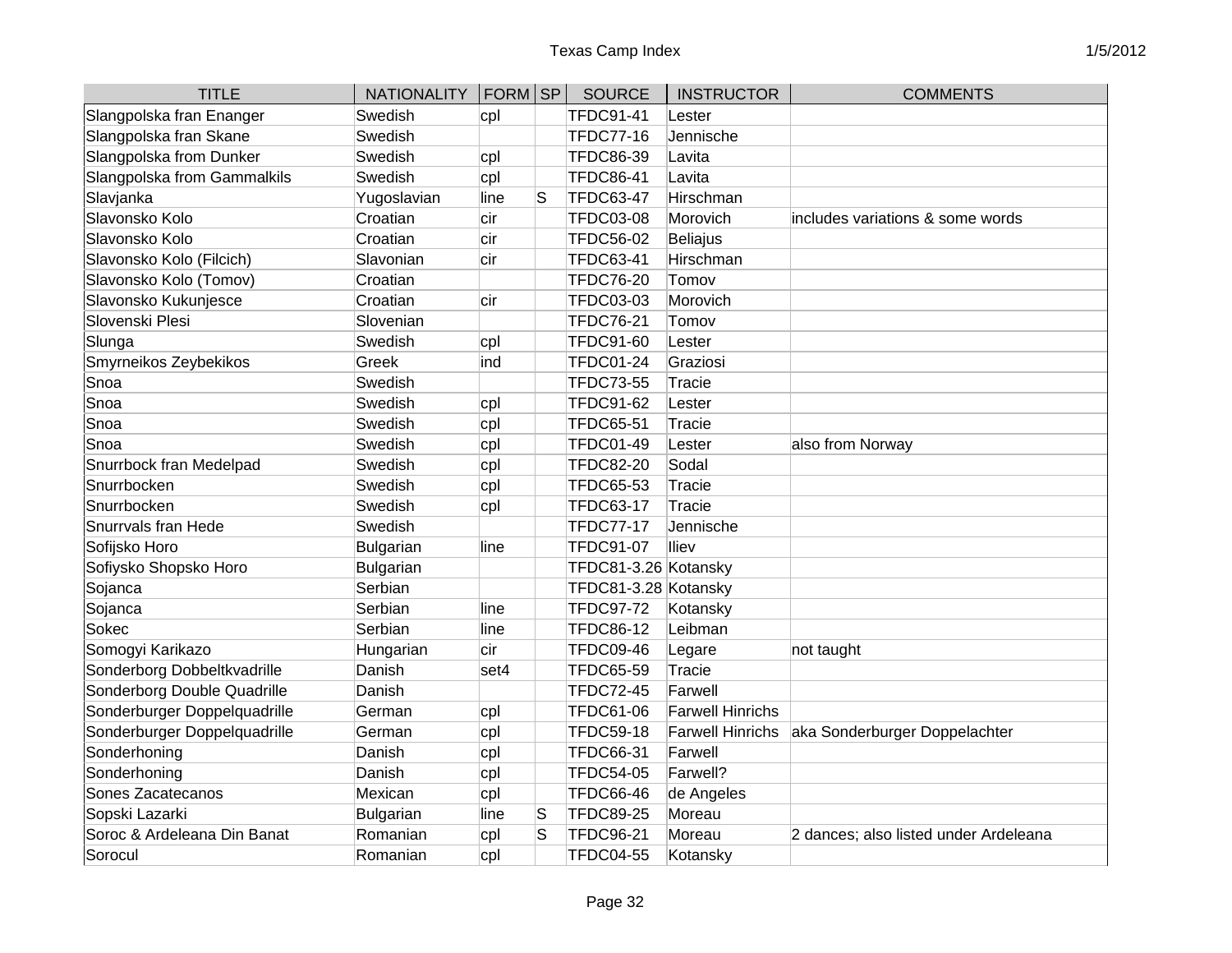| <b>TITLE</b>                 | NATIONALITY   FORM   SP |       | <b>SOURCE</b>        | <b>INSTRUCTOR</b> | <b>COMMENTS</b>                  |
|------------------------------|-------------------------|-------|----------------------|-------------------|----------------------------------|
| Sotisse, La                  | French                  | set   | <b>TFDC90-15</b>     | Hebert            | notes seem incomplete            |
| Sousta                       | Greek                   | line  | <b>TFDC01-15</b>     | Graziosi          | paired with Kritikos             |
| Sousta Rodou                 | Greek                   |       | <b>TFDC75-71</b>     | Pappas            |                                  |
| Spallata                     | Italian                 | set   | <b>TFDC10-19</b>     | DiPietropaolo     |                                  |
| Spinnradel                   | German                  | cpl   | <b>TFDC56-12</b>     | Beliajus          |                                  |
| Spiro                        | <b>Bulgarian</b>        | line  | <b>TFDC91-21</b>     | lliev             |                                  |
| Springar                     | Norwegian               | cpl   | <b>TFDC01-38</b>     | Lester            |                                  |
| Springleik from Gudbrandsdal | Norwegian               | cpl   | <b>TFDC96-39</b>     | Sodal             |                                  |
| Springleik from Vaga         |                         | cpl   | <b>TFDC05-18</b>     | Lester            | in Gudbrandsdalen                |
| Springpolska fran Bingsjo    | Swedish                 | cpl   | <b>TFDC01-45</b>     | Lester            |                                  |
| Square Dances                | American                |       | <b>TFDC80-03</b>     | Lowrey            |                                  |
| Square Dances                | American                | set4  | <b>TFDC63-81</b>     | Lowrey            | also TFDC62-04                   |
| Srotes                       | Croatian                | cpl   | <b>TFDC03-01</b>     | Morovich          |                                  |
| Srpkinja                     | Serbian                 | cpl   | <b>TFDC97-73</b>     | Kotansky          |                                  |
| Srpsko                       | Macedonian              | line  | <b>TFDC04-33</b>     | Leibman           | done at weddings                 |
| Ssa.Danza                    | Italian                 | cir   | <b>TFDC10-20</b>     | DiPietropaolo     |                                  |
| Sta Dhyo                     | Greek                   | line  | <b>TFDC83-29</b>     | Henry             |                                  |
| Sta Dyo                      | Greek                   | line  | <b>TFDC71-30</b>     | Taylor            |                                  |
| Sta Dyo                      | Greek                   |       | <b>TFDC72-27</b>     | Pappas            |                                  |
| Sta Tria                     | Greek                   |       | <b>TFDC72-28</b>     | Pappas            |                                  |
| Sta Tria                     | Greek                   | lline | <b>TFDC01-22</b>     | Graziosi          | aka Panopodi; part of Sarakatsan |
| Sta Tria                     | Greek                   | line  | <b>TFDC71-30</b>     | Taylor            |                                  |
| Sta Tria                     | Greek                   | line  | <b>TFDC83-30</b>     | Henry             |                                  |
| Stankino                     | Greek                   | line  | <b>TFDC95-27</b>     | Graziosi          | see Key to interpret notes       |
| Stankino/Mitreno             | Greek                   | line  | <b>TFDC01-27</b>     | Graziosi          | name changes as tune changes     |
| Stapil Dobri                 | <b>Bulgarian</b>        | line  | <b>SM TFDC10-52</b>  | Leegwater         |                                  |
| Stara Vlaina                 | Serbian                 | line  | <b>TFDC86-14</b>     | Leibman           | also danced by Vlahs             |
| Starceska Racenica           | <b>Bulgarian</b>        |       | <b>TFDC74-55</b>     | Moreau            |                                  |
| Staro Bansko Horo            | <b>Bulgarian</b>        | line  | <b>TFDC08-11</b>     | Moreau            |                                  |
| Staro Gradesnisko Horo       | Bulgarian               | line  | <b>TFDC10-55</b>     | Leegwater         |                                  |
| Staro Kulsko                 | <b>Bulgarian</b>        |       | <b>TFDC74-56</b>     | Moreau            |                                  |
| Staro Oro                    | Macedonian              |       | TFDC81-3.29 Kotansky |                   |                                  |
| Staro Zagorsko Horo          | <b>Bulgarian</b>        | line  | <b>TFDC96-23</b>     | Moreau            |                                  |
| Steiregger                   | Austrian                | cpl   | <b>TFDC58-14</b>     | Rosenberg         |                                  |
| Steiregger                   | Austrian                | cpl   | <b>TFDC54-13</b>     | Farwell?          |                                  |
| Stigaren                     | Norwegian               | cpl   | <b>TFDC82-15</b>     | Sodal             |                                  |
| Stigaren                     | Norwegian               |       | <b>TFDC78-14</b>     | Sodal             |                                  |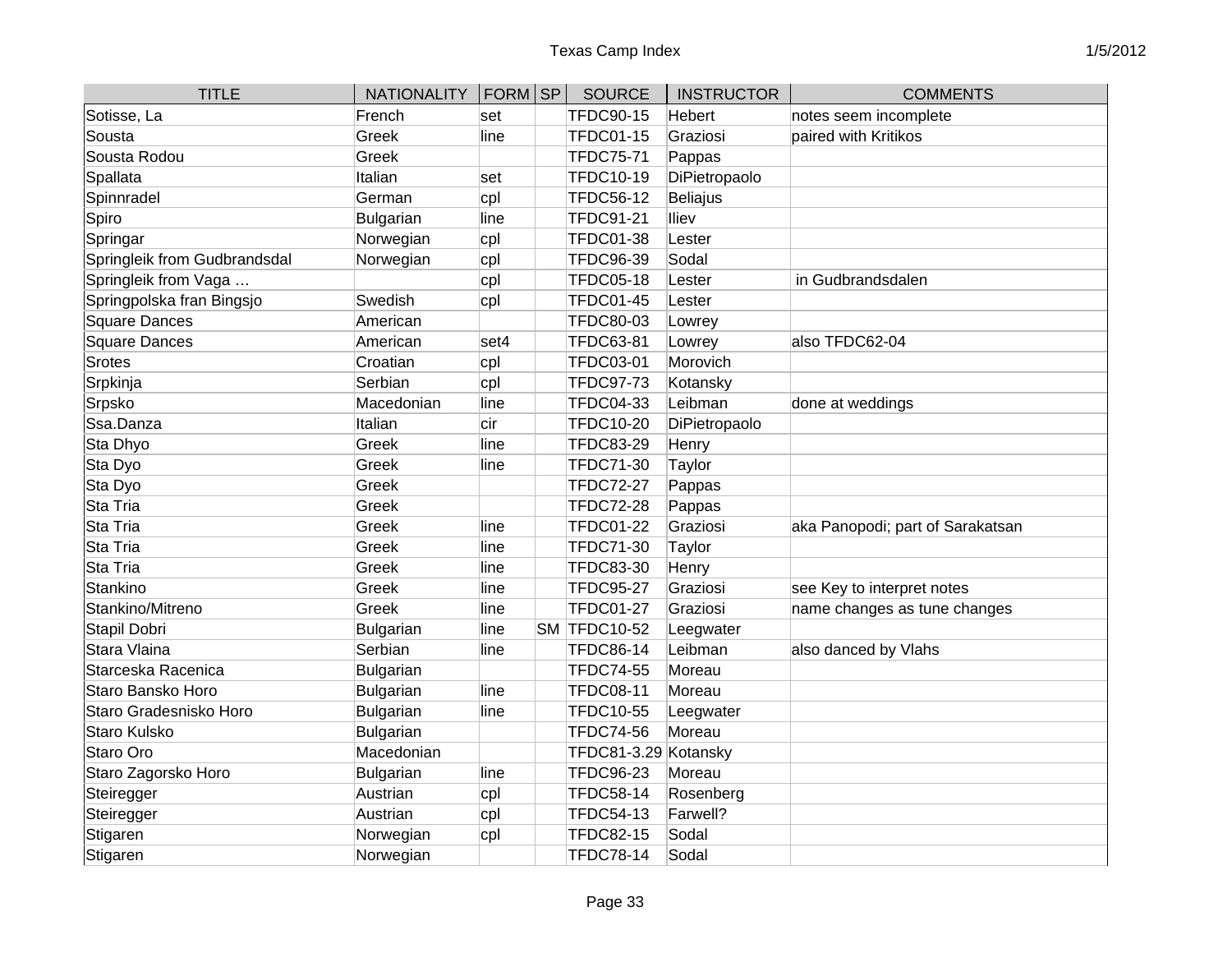| <b>TITLE</b>                   | <b>NATIONALITY</b>   | $ FORM $ SP |   | <b>SOURCE</b>        | <b>INSTRUCTOR</b> | <b>COMMENTS</b>                                       |
|--------------------------------|----------------------|-------------|---|----------------------|-------------------|-------------------------------------------------------|
| Stigvals And Bakmes from Kall  | Swedish              | cpl         |   | <b>TFDC86-42</b>     | Lavita            |                                                       |
| <b>Stis Tris</b>               | Greek                | line        |   | <b>TFDC95-30</b>     | Graziosi          |                                                       |
| Sto Mi E Milo                  | Macedonian           | line        |   | <b>TFDC04-33</b>     | Leibman           | this version in 9/8 meter                             |
| Sto Mi E Milo                  | Macedonian           | line        |   | <b>TFDC86-06</b>     | Leibman           |                                                       |
| Strandzansko Pajdusko          | Bulgarian            | line        |   | <b>TFDC89-27</b>     | Moreau            |                                                       |
| Suite from Kall                | Swedish              | cpl         |   | <b>TFDC82-04</b>     | Sodal             | Medley:polska,bakmes,stigvals,polka,schotti           |
| Suktinis                       | Lithuanian           | cpl         |   | <b>TFDC58-17</b>     | Rosenberg         |                                                       |
| Sumadinsko Kolo                | Serbian              | line        |   | <b>TFDC06-31</b>     | Otterholt, L      |                                                       |
| Suomalainen Polkka             | Finnish              | cpl         |   | <b>TFDC65-55</b>     | Tracie            |                                                       |
| Svadbena Polka                 | Slovenian            | cpl         |   | <b>TFDC59-10</b>     | Rosenberg         | generally follows Svadbeni Rej                        |
| Svensk Mazurka                 | Swedish              | cpl         |   | <b>TFDC65-56</b>     | Tracie            |                                                       |
| Svornato                       | Bulgarian            | line        | S | <b>TFDC10-57</b>     | Leegwater         |                                                       |
| Svrljiski Cacak                | Serbian              | line        |   | <b>TFDC97-75</b>     | Kotansky          |                                                       |
| Svrljiski Cacak                | Serbian              | line        |   | <b>TFDC59-07</b>     | Rosenberg         |                                                       |
| Sweden Map & Culture           | Swedish              |             | G | <b>TFDC01-40</b>     | Lester            | maps, culture of Sweden                               |
| <b>Swedish Dance Steps</b>     | Swedish              |             | G | <b>TFDC82-03</b>     | Sodal             | step names not found elsewhere                        |
| Swedish Polka Mixer            | Swedish              | cpl-mix M   |   | <b>TFDC91-68</b>     | Lester            |                                                       |
| <b>Swedish Waltz</b>           | Swedish              | cpl         |   | <b>TFDC63-04</b>     | Tracie            |                                                       |
| <b>Swedish Waltz</b>           | Swedish              | cpl         |   | <b>TFDC91-61</b>     | Lester            |                                                       |
| Swing                          | American             |             |   | TFDC81-4.12 McMillan |                   |                                                       |
| <b>Swing Notes</b>             | American             | cpl         | G | <b>TFDC98-42</b>     | Koch/Kaufer       | 8 pp. of swing step notes                             |
| Swing, 6-count                 | American             | cpl         |   | TFDC92-B3            |                   | Baker/Haltenhoff includes music sources & suggestions |
| Swing, 6-count                 | American             | cpl         | G | <b>TFDC02-25</b>     | Jones/Malloy      | general swing dance notes                             |
| Swingin' Along                 | American             |             |   | <b>TFDC54-15</b>     |                   |                                                       |
| Swiniok                        | Polish               |             |   | <b>TFDC75-25</b>     | Dziewanowska      |                                                       |
| <b>Swir Swir</b>               | Polish               | cpl         |   | <b>TFDC89-49</b>     | Leyton            |                                                       |
| <b>Swir Swir</b>               | Polish               | cpl         |   | <b>TFDC09-27</b>     | Legare            | not taught                                            |
| Swir Swir Mazur                | Polish               | cpl         |   | <b>TFDC69-36</b>     | Wilder            |                                                       |
| Sylvrianos Syrtos (sic)        | Greek                | line        |   | <b>TFDC67-44</b>     | Lowrey            | also Sylivrianos Syrtos                               |
| Syngathistos                   | Greek                | ind         |   | <b>TFDC83-31</b>     | Henry             |                                                       |
| Syrian-Lebanese Dubke          | Syrian-Lebanese line |             |   | <b>TFDC59-11</b>     | Rosenberg         |                                                       |
| Syrto                          | Greek                | line        |   | <b>TFDC58-04</b>     | Rosenberg         |                                                       |
| Syrtos                         | Greek                |             |   | <b>TFDC72-29</b>     | Pappas            |                                                       |
| Syrtos                         | Greek                | line        |   | <b>TFDC95-32</b>     | Graziosi          |                                                       |
| Syrtos                         | Greek                | line        |   | <b>TFDC01-16</b>     | Graziosi          | diagram, no written descr.                            |
| Syrtos (Aegean Is. And Coasts) | Greek                | line        |   | <b>TFDC88-21</b>     | Graziosi          |                                                       |
| Syrtos (Crete)                 | Greek                | line        |   | <b>TFDC88-23</b>     | Graziosi          |                                                       |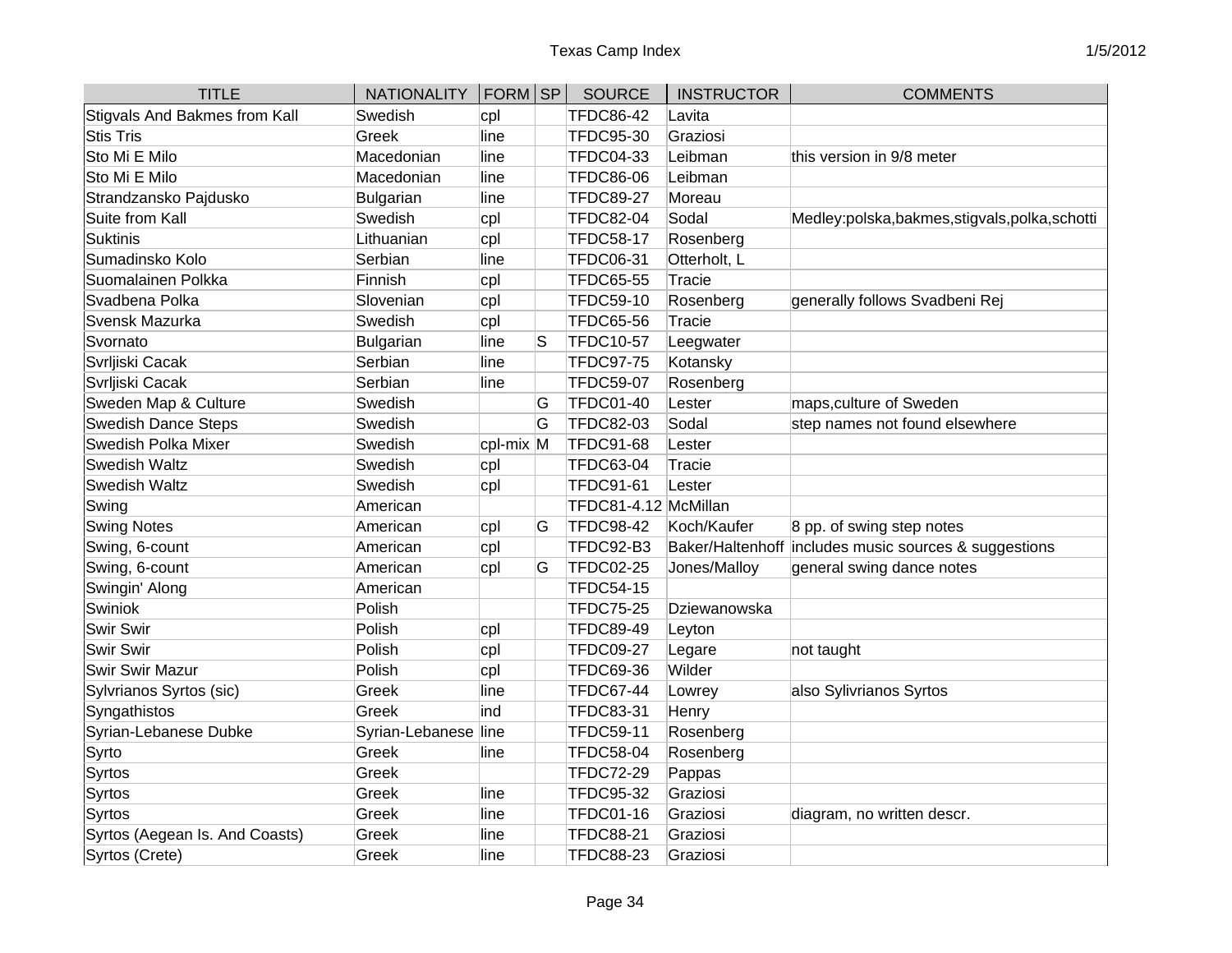| <b>TITLE</b>                                | NATIONALITY   FORM   SP |          |   | <b>SOURCE</b>        | <b>INSTRUCTOR</b>       | <b>COMMENTS</b>                        |
|---------------------------------------------|-------------------------|----------|---|----------------------|-------------------------|----------------------------------------|
| Syrtos (Samos)                              | Greek                   | line     |   | <b>TFDC88-25</b>     | Graziosi                |                                        |
| Syrtos (Trace)                              | Greek                   | line     |   | <b>TFDC88-26</b>     | Graziosi                |                                        |
| Syrtos Pyleas (Kato St'Alonia)              | Greek                   | line     | S | <b>TFDC06-33</b>     | Otterholt, L            | Macedonian                             |
| <b>Syrtos Salaminos</b>                     | Greek                   |          |   | <b>TFDC75-73</b>     | Pappas                  |                                        |
| Syrtos Tsirighotikos (Papadhopanayiot Greek |                         | line     |   | <b>TFDC95-33</b>     | Graziosi                | see Key to interpret notes             |
| <b>Szarocz</b>                              | Polish                  | cpl      |   | <b>TFDC99-11</b>     | <b>Marek</b>            |                                        |
| Szatmari Csardas                            | Hungarian               |          |   | <b>TFDC76-05</b>     | Czompo                  |                                        |
| <b>Szekely Friss</b>                        | Hungarian               |          |   | <b>TFDC76-07</b>     | Czompo                  |                                        |
| <b>Szekely Verbunk</b>                      | Hungarian               | cir      |   | <b>TFDC83-14</b>     | Magyar                  |                                        |
| <b>Szekely Verbunk</b>                      | Hungarian               |          |   | <b>TFDC74-22</b>     | Czompo                  |                                        |
| Szeki Tancok                                | Hungarian               |          |   | <b>TFDC76-08</b>     | Czompo                  |                                        |
| Szennai Karikazo                            | Hungarian               | cpl      | S | <b>TFDC83-17</b>     | Magyar                  |                                        |
| Szennai Karikazo                            | Hungarian               |          |   | TFDC81-3.30 Kotansky |                         |                                        |
| Szentistvani Csardas                        | Hungarian               | cpl      |   | <b>TFDC65-27</b>     | Czompo                  |                                        |
| Szenyeri Paros                              | Hungarian               |          |   | <b>TFDC74-24</b>     | Czompo                  |                                        |
| Szklana Gora                                | Polish                  | cpl      |   | <b>TFDC67-36</b>     | Greene                  |                                        |
| <b>Szot Madziar</b>                         | Polish                  | cpl      |   | <b>TFDC99-12</b>     | <b>Marek</b>            |                                        |
| Takanata                                    | Bulgarian               | line     |   | <b>TFDC08-12</b>     | Moreau                  |                                        |
| Tamburitzans' Serbian Medley                | Serbian                 | cir      | S | TFDC63-73            | Tymkowych               | also TFDC62-11                         |
| Tampet                                      | German                  | cpl      |   | <b>TFDC61-17</b>     | <b>Farwell Hinrichs</b> |                                        |
| Tandrcak                                    | Serbian                 | cpl      |   | <b>TFDC94-29</b>     | Kotansky                | 2 versions                             |
| Tango                                       | Argentine               |          |   | TFDC81-4.02 McMillan |                         |                                        |
| Tango, Social                               | Vintage                 | cpl      |   | <b>TFDC06-41</b>     | Powers, R               |                                        |
| <b>Tanko Bushi</b>                          | Japan                   | ind      |   | <b>TFDC60-28</b>     | Zavada                  | Coal Miners' Dance                     |
| <b>Tarantella Montemaranese</b>             | Italian                 | cir/line |   | <b>TFDC10-08</b>     | DiPietropaolo           |                                        |
| <b>Tarantella Pastorale</b>                 | Italian                 | cir      |   | <b>TFDC10-16</b>     | DiPietropaolo           |                                        |
| Tardonai Karikazo                           | Hungarian               | cir      | S | <b>TFDC88-55</b>     | Kotansky                | for women                              |
| T'astrin Ki Tou Fengaraki                   | Greek                   | line     |   | <b>TFDC96-25</b>     | Moreau                  | aka "Two Finger-aki"                   |
| <b>Te Aven Baxtale</b>                      | Romanian                | ind      |   | <b>TFDC07-34</b>     | Florescu/Dion           | Gypsy (mixed circle or couples)        |
| Teen                                        | Armenian                |          |   | <b>TFDC79-27</b>     | Bozigian                |                                        |
| <b>Tennengauer Bayrischer</b>               | Austrian                |          |   | <b>TFDC79-12</b>     | Gottier                 |                                        |
| Ters                                        | Greek                   | line     |   | <b>TFDC01-18</b>     | Graziosi                | part of Matentzidika                   |
| Tervelska Raka                              | <b>Bulgarian</b>        | line     | S | <b>TFDC02-22</b>     | Moreau                  |                                        |
| Tervelska Tropanka                          | Bulgarian               | line     |   | <b>TFDC82-25</b>     | Moreau                  |                                        |
| Tesi-duz-halay                              | Turkish                 | line     |   | <b>TFDC90-46</b>     | Luleci                  | "straight wooden spindle", Halay style |
| <b>Texas Camp History</b>                   |                         |          |   | <b>TFDC69-01</b>     |                         |                                        |
| <b>Texas Camp History</b>                   |                         |          |   | TFDC61               | Gillotti                |                                        |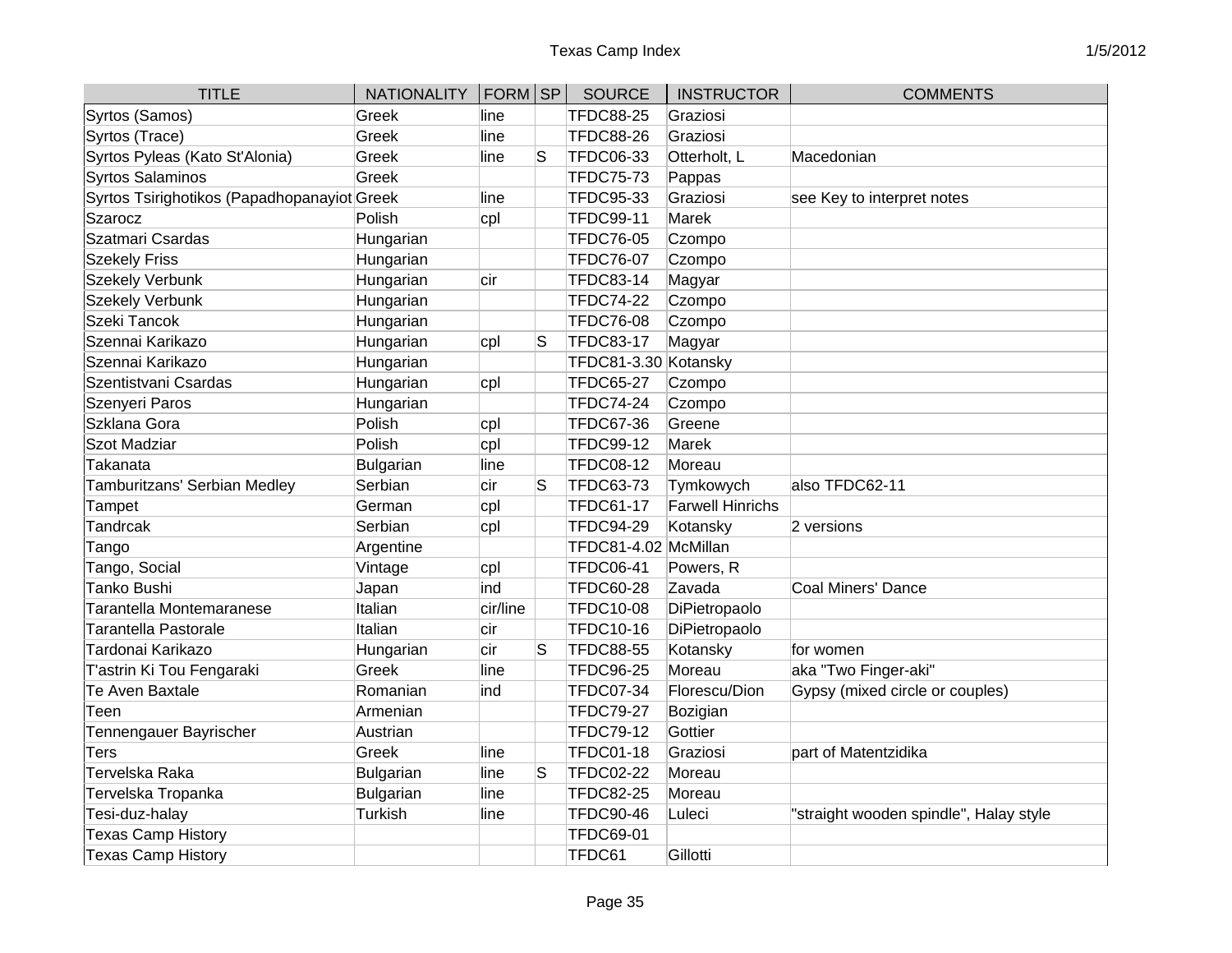| <b>TITLE</b>                    | <b>NATIONALITY</b> | $ FORM $ SP |   | <b>SOURCE</b>        | <b>INSTRUCTOR</b>       | <b>COMMENTS</b>               |
|---------------------------------|--------------------|-------------|---|----------------------|-------------------------|-------------------------------|
| Thirteen-Fourteen               | Scottish           | set         |   | <b>TFDC70-21</b>     | Smith                   |                               |
| Thrakikos Ant'aman Palikari     | Greek              |             |   | <b>TFDC72-31</b>     | Pappas                  |                               |
| Tik                             | Greek              | line        |   | <b>TFDC83-32</b>     | Henry                   |                               |
| Tino Mori                       | Macedonian         | line        |   | <b>TFDC66-S11</b>    | Kolarovski              |                               |
| To Ting                         | Danish             | cpl         |   | <b>TFDC65-62</b>     | Tracie                  | Two Things                    |
| Todorka                         | Serbian            | line        |   | <b>TFDC86-16</b>     | Leibman                 | Vlah                          |
| Tomzara Zuikov-sharkov          | Armenian           | cpl         |   | TFDC93-A12 Bozigian  |                         |                               |
| Top Shouorma                    | Armenian           | line        |   | TFDC93-A13 Bozigian  |                         |                               |
| Topansko Oro                    | Macedonian         |             |   | TFDC81-3.32 Kotansky |                         |                               |
| Topcijska Raka                  | Bulgarian          | line        |   | <b>TFDC85-12</b>     | Leegwater               |                               |
| Tosingadansen                   | Swedish            | cpl         |   | <b>TFDC65-61</b>     | Tracie                  | <b>Good Humor Dance</b>       |
| Totur                           | Danish             | cpl         |   | <b>TFDC63-05</b>     | Tracie                  |                               |
| Traca-traca                     | Romanian           | line        |   | <b>TFDC99-41</b>     | Vasilescu               |                               |
| Trakijska Racenica              | Bulgarian          | line        | S | <b>TFDC89-28</b>     | Moreau                  |                               |
| Trakijska Svabarska Ruchenitsa  | Bulgarian          | cir         |   | <b>TFDC84-41</b>     | Drury                   | Kotansky version              |
| Trata                           | Greek              | line        |   | <b>TFDC67-42</b>     | Lowrey                  |                               |
| Traveler's Route                | American           | set4        |   | <b>TFDC54-16</b>     |                         |                               |
| Trei Pazeste Batrinesc          | Romanian           |             |   | <b>TFDC73-22</b>     | <b>Bloland</b>          |                               |
| Trei Pazeste Da La Goicea Mare  | Romanian           |             |   | <b>TFDC73-24</b>     | <b>Bloland</b>          |                               |
| Trei Pazeste de la Bistret      | Romanian           |             |   | <b>TFDC80-33</b>     | Bloland                 |                               |
| Trekantet Slojfe                | Danish             | set3        |   | TFDC65-63            | Tracie                  | <b>Three-cornered Bowknot</b> |
| Tri Godini Kate                 | Macedonian         | line        |   | <b>TFDC69-50</b>     | Kolarovski              |                               |
| Triandafilia                    | Greek              | line        |   | <b>TFDC06-35</b>     | Otterholt, L            |                               |
| Triolet                         | German             | 3s-set2     |   | <b>TFDC61-03</b>     | <b>Farwell Hinrichs</b> |                               |
| Trip to Bagshot, The            | English            | setL        |   | <b>TFDC08-38</b>     | Fogg                    |                               |
| Trip to Town-O, A               | English            | set         |   | <b>TFDC08-39</b>     | Fogg                    | Sicilian Circle formation     |
| Tripatos                        | Greek              | cpl         |   | <b>TFDC01-30</b>     | Graziosi                | diagram, no written descr.    |
| <b>Triplet Gallop Quadrille</b> | Vintage            | cpl         |   | <b>TFDC06-42</b>     | Powers, R               |                               |
| Tripotis (Tripati)              | Greek              |             |   | <b>TFDC75-81</b>     | Pappas                  |                               |
| Trite Pati                      | Bulgarian          | line        |   | <b>TFDC59-08</b>     | Rosenberg               |                               |
| Trite Puti                      | Bulgarian          | line        |   | <b>TFDC91-30</b>     | lliev                   |                               |
| Trojak                          | Polish             |             |   | <b>TFDC75-27</b>     | Dziewanowska            |                               |
| Trommelvalsen                   | German             | cpl         |   | <b>TFDC59-27</b>     | <b>Farwell Hinrichs</b> |                               |
| Tropca                          | Romanian           |             |   | <b>TFDC80-37</b>     | <b>Bloland</b>          |                               |
| Tropnalo Oro                    | Macedonian         | line        |   | <b>TFDC66-S12</b>    | Kolarovski              |                               |
| Trunska Lesa                    | Bulgarian          | line        |   | <b>TFDC91-09</b>     | lliev                   |                               |
| Tsakonikos                      | Greek              |             |   | <b>TFDC75-89</b>     | Pappas                  |                               |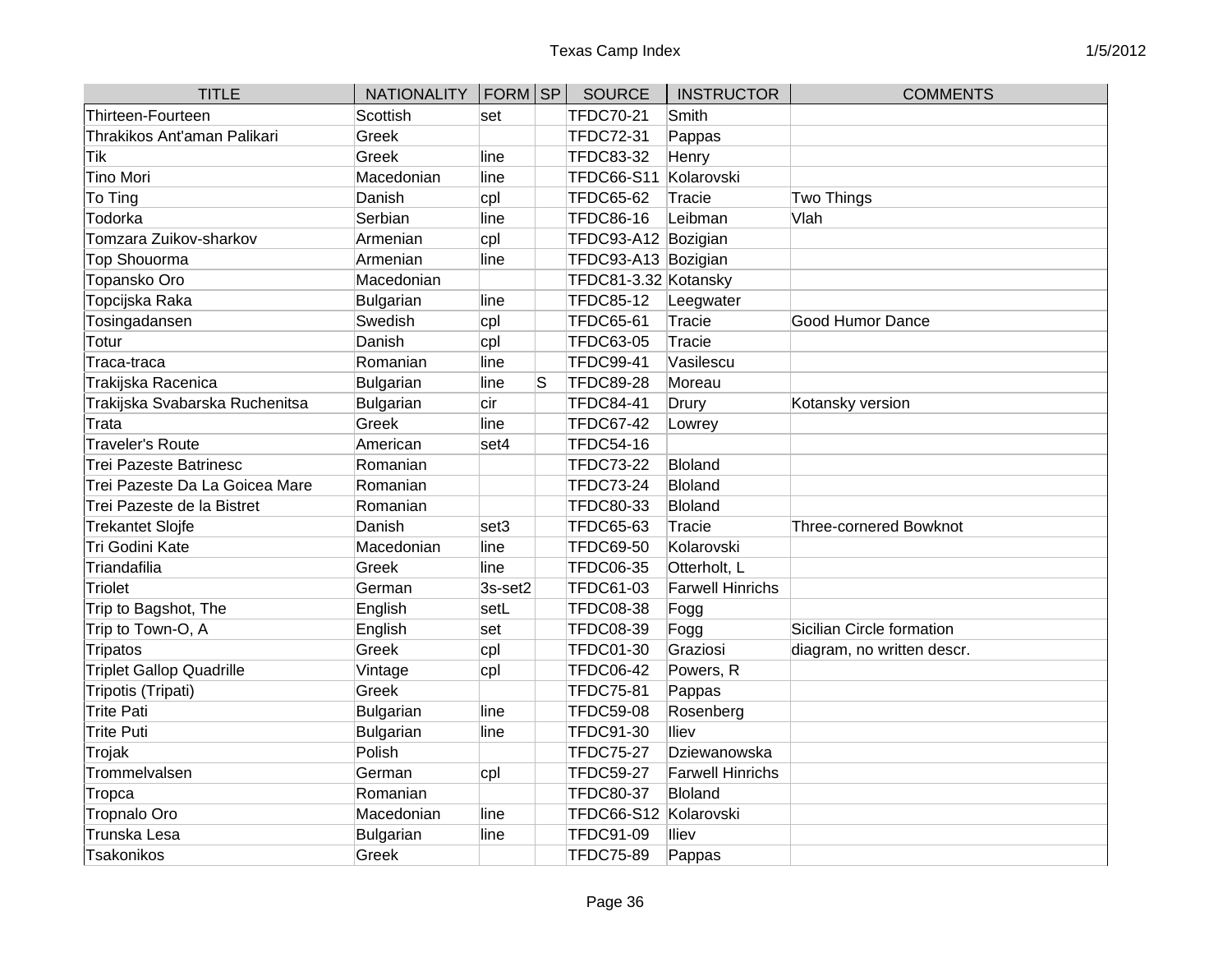| <b>TITLE</b>                  | NATIONALITY   FORM   SP |         |    | <b>SOURCE</b>         | <b>INSTRUCTOR</b>       | <b>COMMENTS</b>                       |
|-------------------------------|-------------------------|---------|----|-----------------------|-------------------------|---------------------------------------|
| Tsamika, Women's              | Greek                   | line    |    | <b>TFDC95-35-I</b>    | Graziosi                | see Key to interpret notes            |
| Tsamiko                       | Greek                   | line    |    | <b>TFDC58-06</b>      | Rosenberg               |                                       |
| Tsamiko                       | Greek                   | line    |    | <b>TFDC95-34</b>      | Graziosi                |                                       |
| Tsamiko                       | Greek                   | line    |    | <b>TFDC01-22</b>      | Graziosi                | part of Sarakatsan                    |
| <b>Tsamiko from Epirus</b>    | Greek                   | line    |    | <b>TFDC63-66</b>      | Cartier                 | also TFDC62-24                        |
| <b>Tsamikos</b>               | Greek                   |         |    | <b>TFDC72-32</b>      | Pappas                  |                                       |
| Tsiamiko Pierias              | Greek                   | line    |    | <b>TFDC01-09</b>      | Graziosi                | written description                   |
| Tsiamiko Pierias              | Greek                   | line    |    | <b>TFDC01-08</b>      | Graziosi                | diagram, no written descr.            |
| Tsourapia                     | Greek                   | line    |    | <b>TFDC83-34</b>      | Henry                   |                                       |
| <b>Tsurnilchitze Devoiko</b>  | <b>Bulgarian</b>        | line    |    | <b>TFDC91-13</b>      | lliev                   |                                       |
| Tsurtughuzu                   | Greek                   | line    |    | <b>TFDC01-18</b>      | Graziosi                | part of Matentzidika                  |
| <b>Turkish Dance Notes</b>    | Turkish                 |         | G  | <b>TFDC90-19</b>      | Luleci                  | instruments, geography, culture       |
| U Sest Koraka                 | Serbian                 | line    |    | <b>TFDC56-22</b>      | Tymkowych               |                                       |
| U Sest Koraka                 | Serbian                 | line    |    | TFDC66-S14 Kolarovski |                         |                                       |
| Ugros                         | Hungarian               |         |    | <b>TFDC76-29</b>      | Czompo                  |                                       |
| Ugros For a Birthday          | Hungarian               | ind     |    | <b>TFDC09-49</b>      | Legare                  | not taught                            |
| <b>Umarl Maciek</b>           | Polish                  | cpl     |    | <b>TFDC54-12</b>      |                         |                                       |
| Urai Korcsardas               | Hungarian               |         |    | <b>TFDC74-30</b>      | Czompo                  |                                       |
| Uzicka Carlama                | Serbian                 | cir     |    | <b>TFDC65-90</b>      | <b>Skow</b>             | also TFDC64-16                        |
| Valdresspringar               | Norwegian               | cpl     |    | <b>TFDC91-47</b>      | Lester                  |                                       |
| Valentino, La                 | French                  | set     |    | <b>TFDC90-16</b>      | Hebert                  | a Polka Piquee                        |
| Valle Korcare                 | Macedonian              | line    |    | <b>TFDC94-31</b>      | Kotansky                | also called Korcare                   |
| Valle-shota                   | Serbian                 | line    |    | <b>TFDC97-76</b>      | Kotansky                | Albanian influence                    |
| Valse des Roses               | French                  | set     |    | <b>TFDC90-17</b>      | <b>Hebert</b>           | a simple waltz                        |
| Valse des Violettes, La       | French                  | cpl-mix |    | <b>TFDC90-18</b>      | Hebert                  |                                       |
| Valse Frappee                 | Swiss                   |         |    | <b>TFDC79-13</b>      | Gottier                 |                                       |
| Valse Lancier                 | Canadian                | set4    |    | <b>TFDC08-16</b>      | Moreau,F                |                                       |
| Vana Mardig                   | Armenian                | line    |    | <b>TFDC93-A16</b>     | Bozigian                |                                       |
| Vanyai Csardas                | Hungarian               |         |    | <b>TFDC74-10</b>      | Czompo                  |                                       |
| Vari Hasapiko                 | Greek                   | line    |    | <b>TFDC63-63</b>      | Cartier                 | taught in 62                          |
| Varneska Tropanka             | <b>Bulgarian</b>        | line    |    | <b>TFDC89-30</b>      | Moreau                  |                                       |
| Varsovianne, New              | American                | cpl     |    | <b>TFDC87-12</b>      | Powers                  |                                       |
| Vasino Kolo                   | Serbian                 | cir     | lS | <b>TFDC63-73</b>      | Tymkowych               | part of Serbian Medley also TFDC62-11 |
| <b>Ve David</b>               | Israeli                 | cpl-mix |    | <b>TFDC58-23</b>      | Rosenberg               |                                       |
| Veitscher Mazur (Oxen Gallop) | Austrian                | cpl     |    | <b>TFDC61-12</b>      | <b>Farwell Hinrichs</b> |                                       |
| Veitscher Mazur (Oxen Gallop) | German/Austrian cpl     |         |    | <b>TFDC70-19</b>      | Farwell                 |                                       |
| Veliko Kolo                   | Serbian                 | cir     |    | <b>TFDC56-10</b>      | <b>Beliajus</b>         | from Banat, Serbia                    |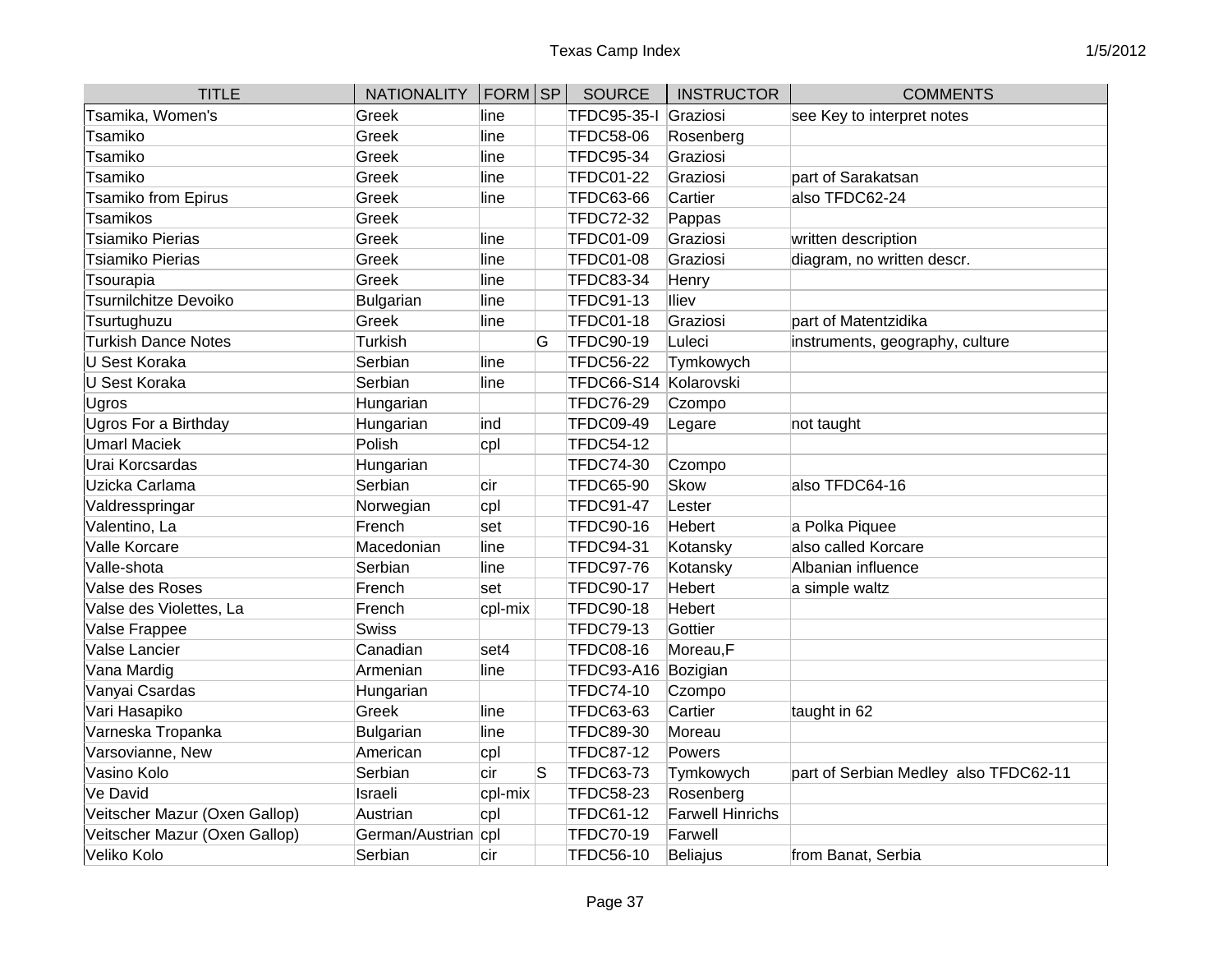| <b>TITLE</b>                  | <b>NATIONALITY</b> | FORM SP          |   | <b>SOURCE</b>        | <b>INSTRUCTOR</b>       | <b>COMMENTS</b>                |
|-------------------------------|--------------------|------------------|---|----------------------|-------------------------|--------------------------------|
| Vesela Je Sokadija            | Hungarian          | cir              | S | <b>TFDC97-78</b>     | Kotansky                | words p. 79, Slavic, not Hung. |
| Vienna Two-step               | English            |                  |   | <b>TFDC72-38</b>     | Farwell                 |                                |
| Vierturiger                   | German             |                  |   | <b>TFDC79-14</b>     | Gottier                 |                                |
| Vira do Sitio                 | Portuguese         | cpl              |   | <b>TFDC71-31</b>     | Taylor                  |                                |
| Vlacha                        | Greek              | line             |   | <b>TFDC95-36</b>     | Graziosi                |                                |
| <b>Vlah Dances</b>            |                    |                  | G | <b>TFDC86-09</b>     |                         |                                |
| Vlascencuta                   | Romanian           | line             |   | TFDC92-A18 Hilferink |                         | Vlush-chen-koo-tsuh            |
| Vlasko (Short Version)        | <b>Bulgarian</b>   | line             |   | <b>TFDC82-28</b>     | Moreau                  |                                |
| Vlasko za Pojas               | Serbian            | line             |   | <b>TFDC06-36</b>     | Otterholt, L            | Vlach                          |
| Vodarka                       | Macedonian         | line             |   | <b>TFDC69-19</b>     | Kolarovski              |                                |
| Vodarki Oro                   | Macedonian         | line             |   | <b>TFDC69-20</b>     | Kolarovski              |                                |
| Vossarull                     | Norwegian          | cpl              |   | <b>TFDC91-46</b>     | Lester                  |                                |
| Vossarull                     | Norwegian          | cpl              |   | <b>TFDC82-18</b>     | Sodal                   |                                |
| Vossarull                     | Norwegian          |                  |   | <b>TFDC78-12</b>     | Sodal                   |                                |
| Vossarull (Vossarudl)         | Norwegian          | cpl              |   | <b>TFDC05-20</b>     | Lester                  |                                |
| Voveraite                     | Lithuanian         | set4             |   | <b>TFDC54-04</b>     |                         | The Squirrel                   |
| Vrni Se Vrni                  | Macedonian         | line             | S | <b>TFDC69-51</b>     | Kolarovski              |                                |
| Vrtielka                      | Slovakia           | cpl              |   | <b>TFDC60-14</b>     | Greene                  |                                |
| Vrtielka                      | Slovakian          | cpl              |   | <b>TFDC58-29</b>     | Tymkowich               |                                |
| Waggoner, The                 | English            | setL             |   | <b>TFDC08-40</b>     | Fogg                    |                                |
| Walczyk Lubelski              | Polish             | cpl              |   | <b>TFDC99-13</b>     | Marek                   |                                |
| <b>Walls of Limerick</b>      | Irish              | cpl              |   | <b>TFDC54-10</b>     |                         |                                |
| <b>Walpole Cottage</b>        | American           | 3s               |   | <b>TFDC85-29</b>     | Lambert                 | by Pat Shaw                    |
| <b>Waltz Carousel</b>         | American           |                  |   | <b>TFDC54-15</b>     |                         |                                |
| Waltz, general notes          | Vintage            | cpl              | G | <b>TFDC06-43</b>     | Powers, R               | excellent pointers on waltzing |
| Waltz, The                    | American           | cpl              |   | <b>TFDC87-11</b>     | Powers                  |                                |
| <b>Waterfall Waltz</b>        | English            | set <sub>2</sub> |   | <b>TFDC85-39</b>     | Lambert                 | Prog.                          |
| Waves of Tory                 | Irish              | set <sub>5</sub> |   | <b>TFDC85-26</b>     | Lambert                 | American version               |
| Weitscher Mazur (Oxen Gallop) | Austrian           | cpl              |   | <b>TFDC59-24</b>     | <b>Farwell Hinrichs</b> |                                |
| White Heather Jig             | Scottish           | set4             |   | <b>TFDC70-01</b>     | Smith                   |                                |
| Who Knows (Horovodnaya        | Russian            | line             |   | <b>TFDC63-42</b>     | Hirschman               | prob first words of song       |
| Wild Geese, The               | Scottish           | set              |   | <b>TFDC69-40</b>     | Forbes                  |                                |
| Wild Geese, The               | Scottish           | set4             |   | <b>TFDC71-29</b>     | Taylor                  |                                |
| Willow Tree, The              | English            | set <sub>8</sub> |   | <b>TFDC85-27</b>     | Lambert                 | by Hugh Rippon                 |
| <b>Winster Gallop</b>         | English            | cpl              |   | <b>TFDC59-23</b>     | <b>Farwell Hinrichs</b> |                                |
| <b>Woltok</b>                 | Polish             |                  |   | <b>TFDC75-43</b>     | Dziewanowska            |                                |
| <b>Wrangler's Two-Step</b>    | American           |                  |   | <b>TFDC54-15</b>     |                         |                                |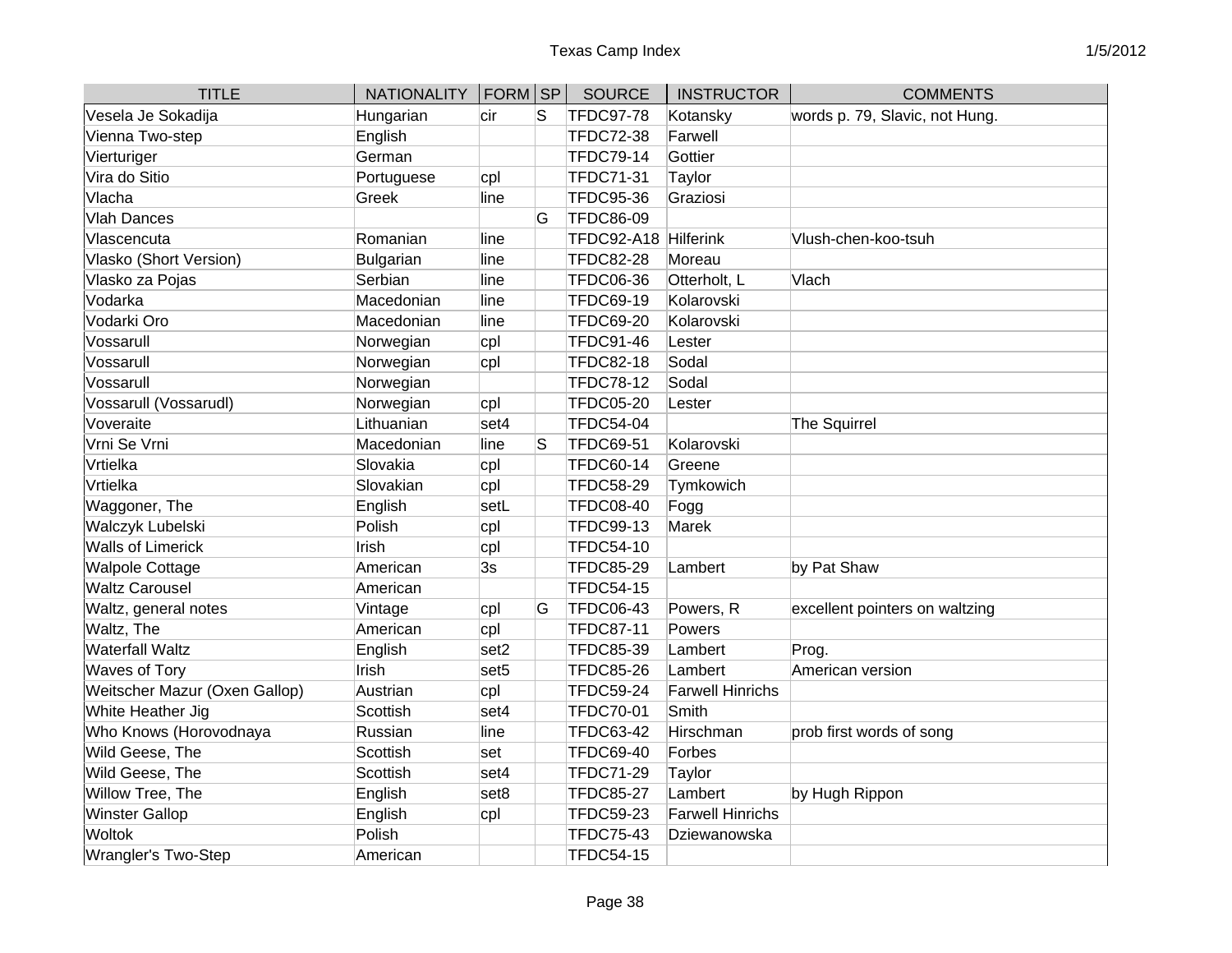| <b>TITLE</b>                | <b>NATIONALITY</b> | $ FORM $ SP |    | <b>SOURCE</b>     | <b>INSTRUCTOR</b>       | <b>COMMENTS</b>           |
|-----------------------------|--------------------|-------------|----|-------------------|-------------------------|---------------------------|
| Yambolsko Paidushko Horo    | Bulgarian          | line        |    | <b>TFDC63-57</b>  | Cartier                 | also TFDC62-25            |
| Yarus (Erev Shel Shoshanim) | Israeli            | cir         |    | <b>TFDC05-43</b>  | Eden                    |                           |
| Yaylalar                    | Turkish            |             | S  | TFDC09-A4         |                         | Song words only           |
| <b>Yedid Nefesh</b>         | Israeli            |             |    | <b>TFDC77-08</b>  | <b>Browns</b>           |                           |
| <b>Yellow Stockings</b>     | English            | setL        |    | <b>TFDC08-41</b>  | Fogg                    |                           |
| Yemina, Yemina              | Israeli            | cpl         |    | <b>TFDC56-06</b>  | Beliajus                | To the Right, To the Left |
| <b>Yesusun Midbar</b>       | Israeli            | cpl         |    | <b>TFDC56-04</b>  | <b>Beliajus</b>         | The Desert Shall Rejoice  |
| Yoh Yoh                     | <b>Turkish</b>     | line        |    | <b>TFDC84-34</b>  | Kilic                   | Azerbaijan-tur            |
| Yorke (York)                | American           | cpl         |    | <b>TFDC87-12</b>  | Powers                  |                           |
| Young Widow, The            | English            | setL        |    | <b>TFDC08-42</b>  | Fogg                    |                           |
| Yovano Yovanke              | Macedonian         | line        |    | <b>TFDC58-26</b>  | Tymkowich               |                           |
| Yugoslavia Map              |                    |             | G  | <b>TFDC86-01</b>  |                         | Servia and Macedonia      |
| Yugoslavian Dance Structure |                    |             | G  | <b>TFDC86-02</b>  |                         |                           |
| Za Pojas                    | Bulgarian          | line        |    | <b>TFDC87-28</b>  | Weiner                  |                           |
| Zaghorisios                 | Greek              | line        |    | <b>TFDC88-27</b>  | Graziosi                | with Tsakistos            |
| Zagorisios                  | Greek              |             |    | <b>TFDC72-34</b>  | Pappas                  |                           |
| Zagorisios                  | Greek              | line        |    | <b>TFDC68-16</b>  | Taylor                  |                           |
| Zagoritikos                 | Greek              | line        |    | <b>TFDC68-15</b>  | Taylor                  |                           |
| Zaharoula                   | Vlach              | line        |    | <b>TFDC00-16</b>  | Ginsburg                | learned from J Graziosi   |
| Zajecarka                   | Serbian            | line        |    | <b>TFDC66-S20</b> | Kolarovski              | Girl from Zajecar         |
| Zalna Majka                 | Macedonian         |             |    | <b>TFDC76-22</b>  | Tomov                   |                           |
| Zaspo Janko                 | Croatian           |             | S  | TFDC07-A5         |                         | Song words only           |
| Zdroboleanca                | Romanian           | cir         |    | <b>TFDC59-17</b>  | Rosenberg               |                           |
| Zeeuwse Rei                 | Dutch              | 3s-set4     |    | <b>TFDC61-22</b>  | <b>Farwell Hinrichs</b> |                           |
| Zeewse Reidans              | Dutch              |             |    | <b>TFDC72-52</b>  | Farwell                 |                           |
| Zemer Lach                  | Israeli            | cir         |    | <b>TFDC59-10</b>  | Rosenberg               | aka Zemer Zemer Lach      |
| Zena Ide Na Gosti           | Croatian           | cpl         |    | <b>TFDC03-04</b>  | Morovich                |                           |
| Zenil Si Je Sirotek         | Croatian           | cir         |    | <b>TFDC97-27</b>  |                         | not taught                |
| Zenska Racenica             | Bulgarian          | line        |    | <b>TFDC98-38</b>  | Leegwater               | women's Racenica          |
| Zensko Camce                | Macedonian         | line        |    | <b>TFDC00-17</b>  | Ginsburg                | women's dance             |
| Zensko Camce                | Macedonian         |             |    | <b>TFDC76-27</b>  | Tomov                   |                           |
| Zensko Camce                | Macedonian         | line        |    | <b>TFDC87-29</b>  | Weiner                  |                           |
| Zensko Pusteno              | Macedonian         | line        |    | <b>TFDC86-29</b>  | Leibman                 | for women                 |
| Zensko Pusteno              | Macedonian         | line        |    | <b>TFDC04-35</b>  | Leibman                 |                           |
| Zensko Svatbarsko Horo      | Bulgarian          | line        | lS | <b>TFDC02-24</b>  | Moreau                  |                           |
| Zensko za Raka              | Macedonian         | line        |    | <b>TFDC08-13</b>  | Moreau                  |                           |
| Zeybekika                   | Greek              | ind         |    | <b>TFDC01-26</b>  | Graziosi                |                           |